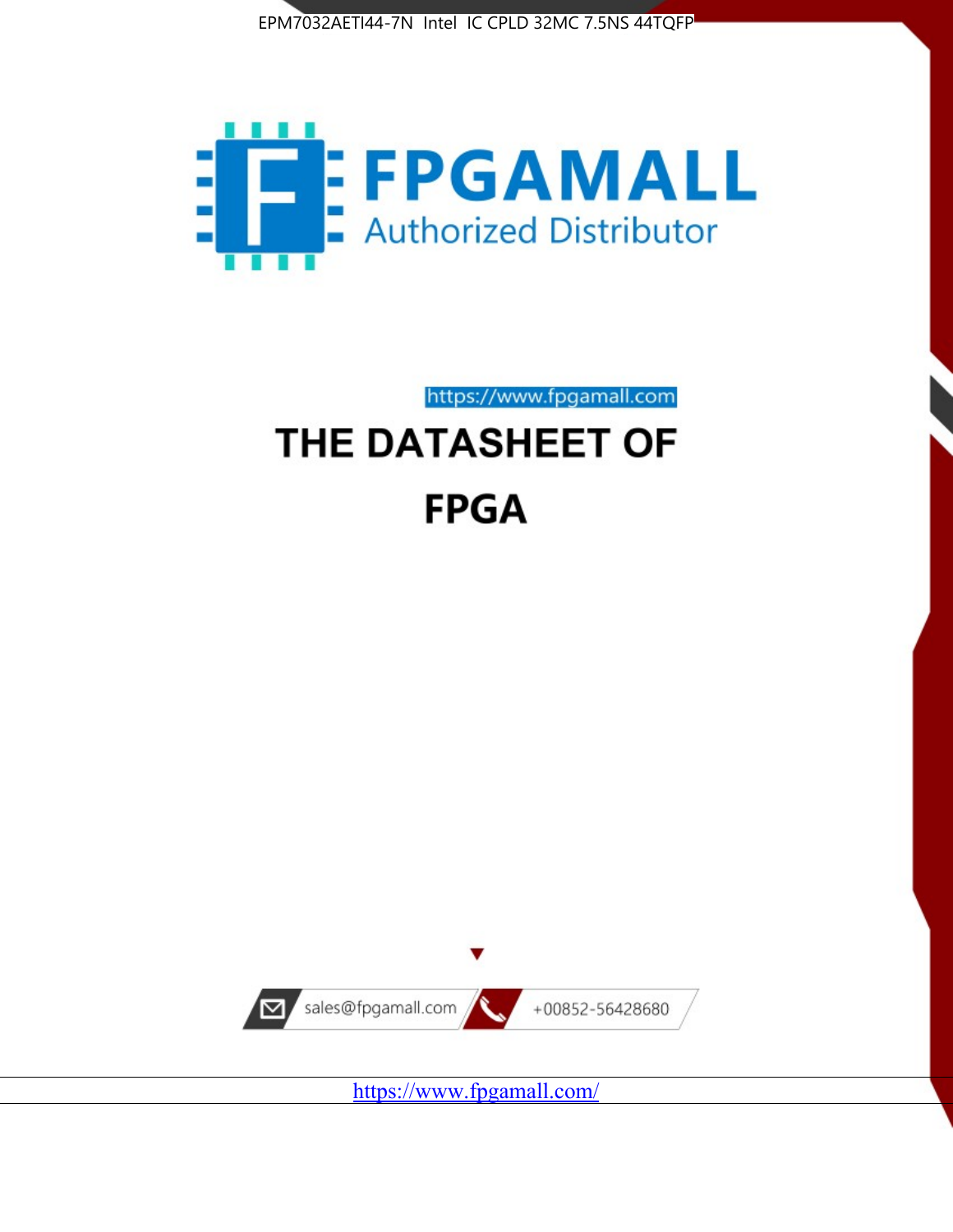



## **MAX 7000A**

**Programmable Logic Device**

## **September 2003, ver. 4.5** Data Sheet

- **Features...** High-performance 3.3-V EEPROM-based programmable logic devices (PLDs) built on second-generation Multiple Array MatriX (MAX®) architecture (see Table 1)
	- 3.3-V in-system programmability (ISP) through the built-in IEEE Std. 1149.1 Joint Test Action Group (JTAG) interface with advanced pin-locking capability
		- MAX 7000AE device in-system programmability (ISP) circuitry compliant with IEEE Std. 1532
		- EPM7128A and EPM7256A device ISP circuitry compatible with IEEE Std. 1532
	- Built-in boundary-scan test (BST) circuitry compliant with IEEE Std. 1149.1
	- Supports JEDEC Jam Standard Test and Programming Language (STAPL) JESD-71
	- Enhanced ISP features
		- Enhanced ISP algorithm for faster programming (excluding EPM7128A and EPM7256A devices)
		- ISP\_Done bit to ensure complete programming (excluding EPM7128A and EPM7256A devices)
		- Pull-up resistor on I/O pins during in-system programming
	- Pin-compatible with the popular 5.0-V MAX 7000S devices
	- High-density PLDs ranging from 600 to 10,000 usable gates
	- Extended temperature range

For information on in-system programmable 5.0-V MAX 7000 or 2.5-V MAX 7000B devices, see the *MAX 7000 Programmable Logic Device Family Data Sheet* or the *MAX 7000B Programmable Logic Device Family Data Sheet*.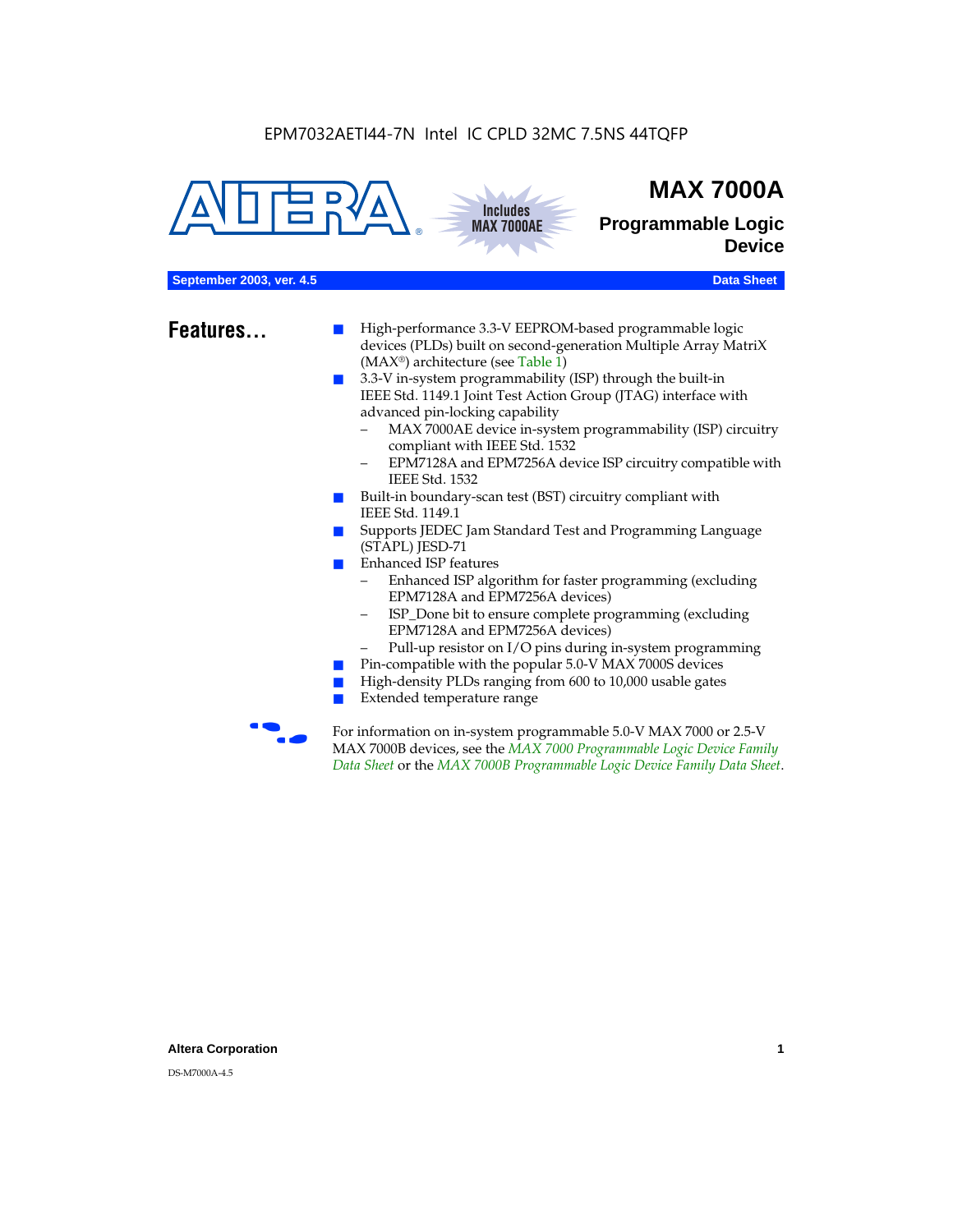| Table 1. MAX 7000A Device Features |                  |                  |                  |                  |                  |  |  |  |
|------------------------------------|------------------|------------------|------------------|------------------|------------------|--|--|--|
| <b>Feature</b>                     | <b>EPM7032AE</b> | <b>EPM7064AE</b> | <b>EPM7128AE</b> | <b>EPM7256AE</b> | <b>EPM7512AE</b> |  |  |  |
| Usable gates                       | 600              | 1,250            | 2,500            | 5,000            | 10,000           |  |  |  |
| Macrocells                         | 32               | 64               | 128              | 256              | 512              |  |  |  |
| Logic array blocks                 | 2                | 4                | 8                | 16               | 32               |  |  |  |
| Maximum user I/O<br>pins           | 36               | 68               | 100              | 164              | 212              |  |  |  |
| $t_{PD}$ (ns)                      | 4.5              | 4.5              | 5.0              | 5.5              | 7.5              |  |  |  |
| $t_{\text{SU}}$ (ns)               | 2.9              | 2.8              | 3.3              | 3.9              | 5.6              |  |  |  |
| $t_{\text{FSU}}$ (ns)              | 2.5              | 2.5              | 2.5              | 2.5              | 3.0              |  |  |  |
| $t_{CO1}$ (ns)                     | 3.0              | 3.1              | 3.4              | 3.5              | 4.7              |  |  |  |
| $f_{\text{CNT}}$ (MHz)             | 227.3            | 222.2            | 192.3            | 172.4            | 116.3            |  |  |  |

## **...and More Features**

- 4.5-ns pin-to-pin logic delays with counter frequencies of up to 227.3 MHz
- $Multivolt<sup>TM</sup> I/O interface enables device core to run at 3.3 V, while$ I/O pins are compatible with 5.0-V, 3.3-V, and 2.5-V logic levels
- Pin counts ranging from 44 to 256 in a variety of thin quad flat pack (TQFP), plastic quad flat pack (PQFP), ball-grid array (BGA), spacesaving FineLine BGA™, and plastic J-lead chip carrier (PLCC) packages
- Supports hot-socketing in MAX 7000AE devices
- Programmable interconnect array (PIA) continuous routing structure for fast, predictable performance
- PCI-compatible
- Bus-friendly architecture, including programmable slew-rate control
- Open-drain output option
- Programmable macrocell registers with individual clear, preset, clock, and clock enable controls
- Programmable power-up states for macrocell registers in MAX 7000AE devices
- Programmable power-saving mode for 50% or greater power reduction in each macrocell
- Configurable expander product-term distribution, allowing up to 32 product terms per macrocell
- Programmable security bit for protection of proprietary designs
- 6 to 10 pin- or logic-driven output enable signals
- Two global clock signals with optional inversion
- Enhanced interconnect resources for improved routability
- Fast input setup times provided by a dedicated path from  $I/O$  pin to macrocell registers
- Programmable output slew-rate control
- Programmable ground pins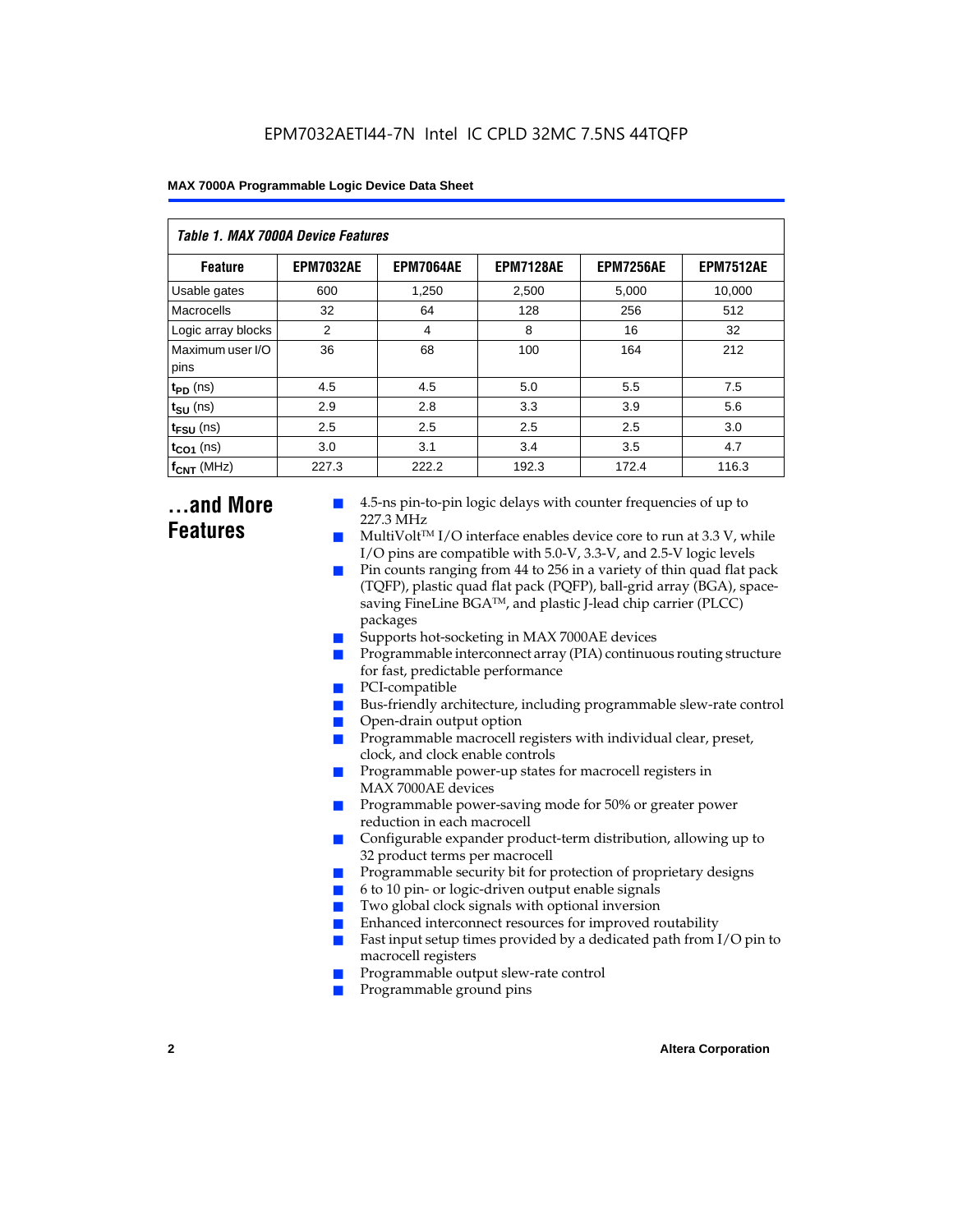## EPM7032AETI44-7N Intel IC CPLD 32MC 7.5NS 44TQFP

#### **MAX 7000A Programmable Logic Device Data Sheet**

- Software design support and automatic place-and-route provided by Altera's development systems for Windows-based PCs and Sun SPARCstation, and HP 9000 Series 700/800 workstations
- Additional design entry and simulation support provided by EDIF 2 0 0 and 3 0 0 netlist files, library of parameterized modules (LPM), Verilog HDL, VHDL, and other interfaces to popular EDA tools from manufacturers such as Cadence, Exemplar Logic, Mentor Graphics, OrCAD, Synopsys, Synplicity, and VeriBest
- Programming support with Altera's Master Programming Unit (MPU), MasterBlaster™ serial/universal serial bus (USB) communications cable, ByteBlasterMVTM parallel port download cable, and BitBlaster™ serial download cable, as well as programming hardware from third-party manufacturers and any JamTM STAPL File (**.jam**), Jam Byte-Code File (**.jbc**), or Serial Vector Format File- (**.svf**) capable in-circuit tester

## **General Description**

MAX 7000A (including MAX 7000AE) devices are high-density, highperformance devices based on Altera's second-generation MAX architecture. Fabricated with advanced CMOS technology, the EEPROMbased MAX 7000A devices operate with a 3.3-V supply voltage and provide 600 to 10,000 usable gates, ISP, pin-to-pin delays as fast as 4.5 ns, and counter speeds of up to 227.3 MHz. MAX 7000A devices in the -4, -5, -6, -7, and some -10 speed grades are compatible with the timing requirements for 33 MHz operation of the PCI Special Interest Group (PCI SIG) *PCI Local Bus Specification, Revision 2.2*. See Table 2.

| Table 2. MAX 7000A Speed Grades |                    |    |    |    |     |       |  |
|---------------------------------|--------------------|----|----|----|-----|-------|--|
| <b>Device</b>                   | <b>Speed Grade</b> |    |    |    |     |       |  |
|                                 | -4                 | -5 | -6 | -7 | -10 | $-12$ |  |
| EPM7032AE                       |                    |    |    |    |     |       |  |
| EPM7064AE                       |                    |    |    |    |     |       |  |
| <b>EPM7128A</b>                 |                    |    |    |    |     |       |  |
| EPM7128AE                       |                    |    |    |    |     |       |  |
| <b>EPM7256A</b>                 |                    |    |    |    |     |       |  |
| EPM7256AE                       |                    |    |    |    |     |       |  |
| EPM7512AE                       |                    |    |    |    |     |       |  |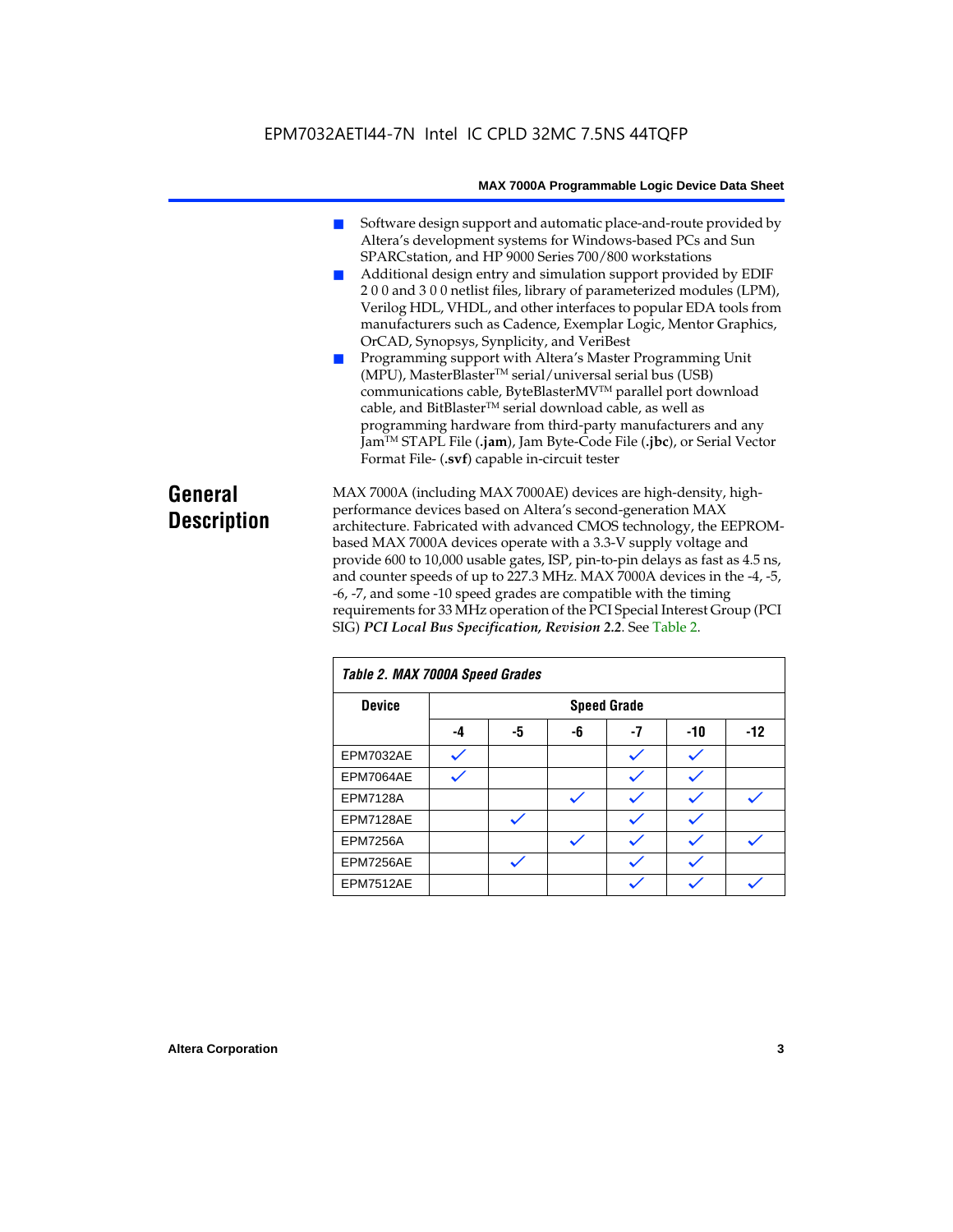The MAX 7000A architecture supports 100% transistor-to-transistor logic (TTL) emulation and high-density integration of SSI, MSI, and LSI logic functions. It easily integrates multiple devices including PALs, GALs, and 22V10s devices. MAX 7000A devices are available in a wide range of packages, including PLCC, BGA, FineLine BGA, Ultra FineLine BGA, PQFP, and TQFP packages. See Table 3 and Table 4.

| Table 3. MAX 7000A Maximum User I/O Pins |             |             | Note $(1)$                                |             |                               |                                        |
|------------------------------------------|-------------|-------------|-------------------------------------------|-------------|-------------------------------|----------------------------------------|
| <b>Device</b>                            | 44-Pin PLCC | 44-Pin TQFP | 49-Pin Ultra<br><b>FineLine</b><br>BGA(2) | 84-Pin PLCC | <b>100-Pin</b><br><b>TQFP</b> | $100-Pin$<br><b>FineLine</b><br>BGA(3) |
| <b>EPM7032AE</b>                         | 36          | 36          |                                           |             |                               |                                        |
| EPM7064AE                                | 36          | 36          | 41                                        |             | 68                            | 68                                     |
| <b>EPM7128A</b>                          |             |             |                                           | 68          | 84                            | 84                                     |
| EPM7128AE                                |             |             |                                           | 68          | 84                            | 84                                     |
| <b>EPM7256A</b>                          |             |             |                                           |             | 84                            |                                        |
| EPM7256AE                                |             |             |                                           |             | 84                            | 84                                     |
| <b>EPM7512AE</b>                         |             |             |                                           |             |                               |                                        |

| Table 4. MAX 7000A Maximum User I/O Pins<br>Note (1) |              |                                     |              |             |                            |  |  |  |
|------------------------------------------------------|--------------|-------------------------------------|--------------|-------------|----------------------------|--|--|--|
| <b>Device</b>                                        | 144-Pin TQFP | 169-Pin Ultra<br>FineLine BGA $(2)$ | 208-Pin PQFP | 256-Pin BGA | 256-Pin FineLine<br>BGA(3) |  |  |  |
| EPM7032AE                                            |              |                                     |              |             |                            |  |  |  |
| EPM7064AE                                            |              |                                     |              |             |                            |  |  |  |
| <b>EPM7128A</b>                                      | 100          |                                     |              |             | 100                        |  |  |  |
| EPM7128AE                                            | 100          | 100                                 |              |             | 100                        |  |  |  |
| <b>EPM7256A</b>                                      | 120          |                                     | 164          |             | 164                        |  |  |  |
| EPM7256AE                                            | 120          |                                     | 164          |             | 164                        |  |  |  |
| EPM7512AE                                            | 120          |                                     | 176          | 212         | 212                        |  |  |  |

#### *Notes to tables:*

- (1) When the IEEE Std. 1149.1 (JTAG) interface is used for in-system programming or boundary-scan testing, four I/O pins become JTAG pins.
- (2) All Ultra FineLine BGA packages are footprint-compatible via the SameFrame<sup>TM</sup> feature. Therefore, designers can design a board to support a variety of devices, providing a flexible migration path across densities and pin counts. Device migration is fully supported by Altera development tools. See "SameFrame Pin-Outs" on page 15 for more details.
- (3) All FineLine BGA packages are footprint-compatible via the SameFrame feature. Therefore, designers can design a board to support a variety of devices, providing a flexible migration path across densities and pin counts. Device migration is fully supported by Altera development tools. See "SameFrame Pin-Outs" on page 15 for more details.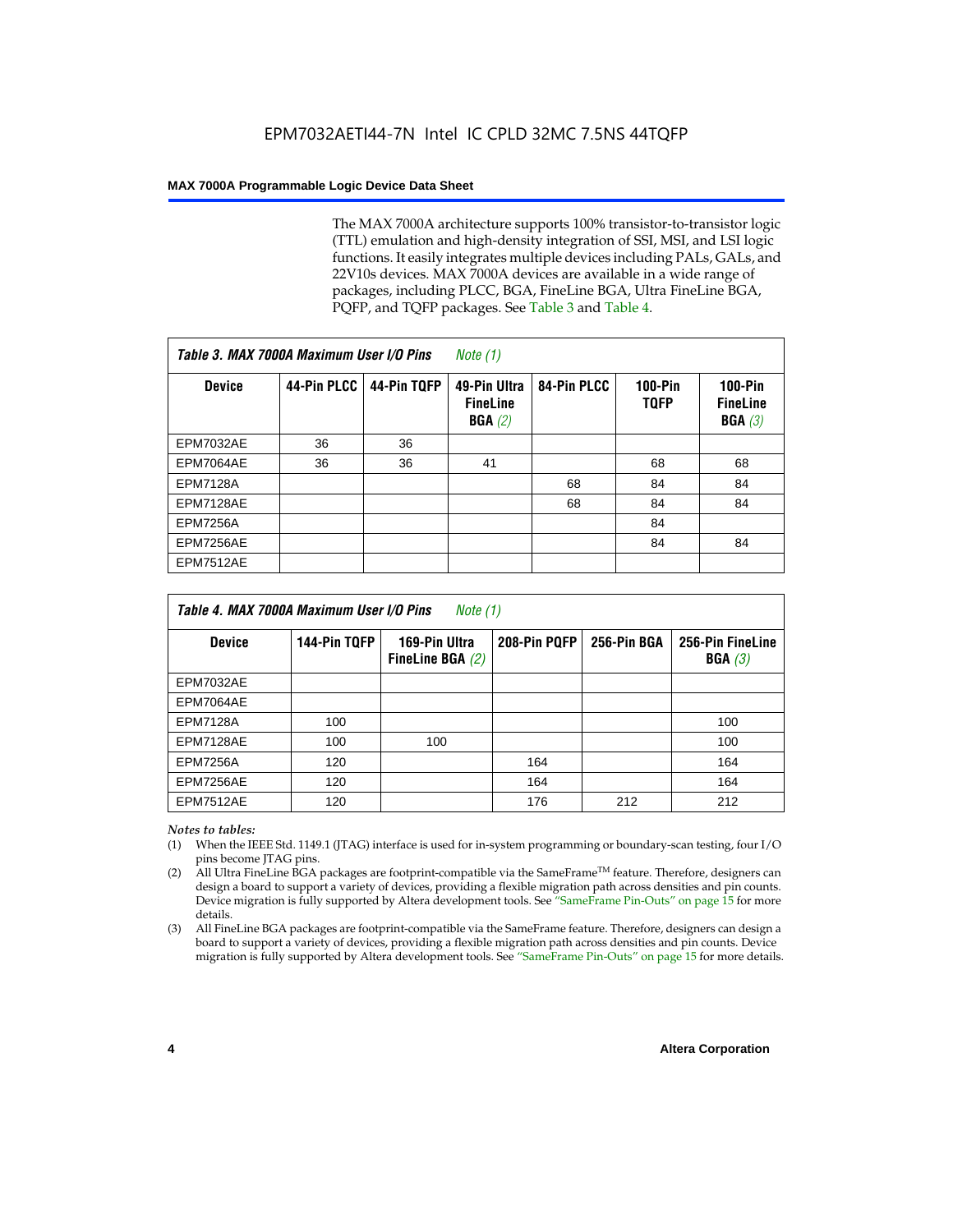MAX 7000A devices use CMOS EEPROM cells to implement logic functions. The user-configurable MAX 7000A architecture accommodates a variety of independent combinatorial and sequential logic functions. The devices can be reprogrammed for quick and efficient iterations during design development and debug cycles, and can be programmed and erased up to 100 times.

MAX 7000A devices contain from 32 to 512 macrocells that are combined into groups of 16 macrocells, called logic array blocks (LABs). Each macrocell has a programmable-AND/fixed-OR array and a configurable register with independently programmable clock, clock enable, clear, and preset functions. To build complex logic functions, each macrocell can be supplemented with both shareable expander product terms and highspeed parallel expander product terms, providing up to 32 product terms per macrocell.

MAX 7000A devices provide programmable speed/power optimization. Speed-critical portions of a design can run at high speed/full power, while the remaining portions run at reduced speed/low power. This speed/power optimization feature enables the designer to configure one or more macrocells to operate at 50% or lower power while adding only a nominal timing delay. MAX 7000A devices also provide an option that reduces the slew rate of the output buffers, minimizing noise transients when non-speed-critical signals are switching. The output drivers of all MAX 7000A devices can be set for 2.5 V or 3.3 V, and all input pins are 2.5-V, 3.3-V, and 5.0-V tolerant, allowing MAX 7000A devices to be used in mixed-voltage systems.

MAX 7000A devices are supported by Altera development systems, which are integrated packages that offer schematic, text—including VHDL, Verilog HDL, and the Altera Hardware Description Language (AHDL)—and waveform design entry, compilation and logic synthesis, simulation and timing analysis, and device programming. The software provides EDIF 2 0 0 and 3 0 0, LPM, VHDL, Verilog HDL, and other interfaces for additional design entry and simulation support from other industry-standard PC- and UNIX-workstation-based EDA tools. The software runs on Windows-based PCs, as well as Sun SPARCstation, and HP 9000 Series 700/800 workstations.

**For more information on development tools, see the** *MAX+PLUS II Programmable Logic Development System & Software Data Sheet* and the *Quartus Programmable Logic Development System & Software Data Sheet*.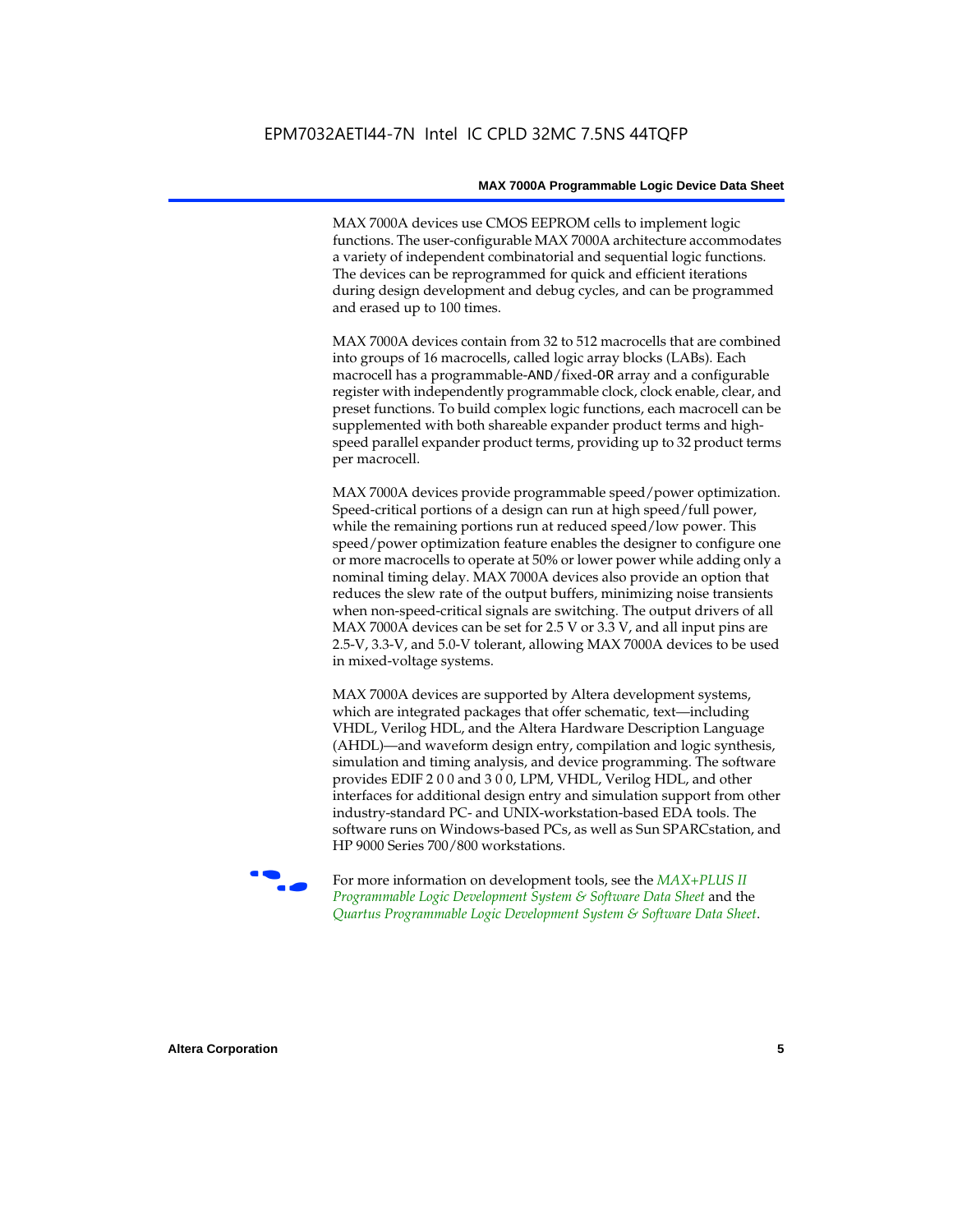## **Functional Description**

The MAX 7000A architecture includes the following elements:

- Logic array blocks (LABs)
- Macrocells
- Expander product terms (shareable and parallel)
- Programmable interconnect array
- I/O control blocks

The MAX 7000A architecture includes four dedicated inputs that can be used as general-purpose inputs or as high-speed, global control signals (clock, clear, and two output enable signals) for each macrocell and I/O pin. Figure 1 shows the architecture of MAX 7000A devices.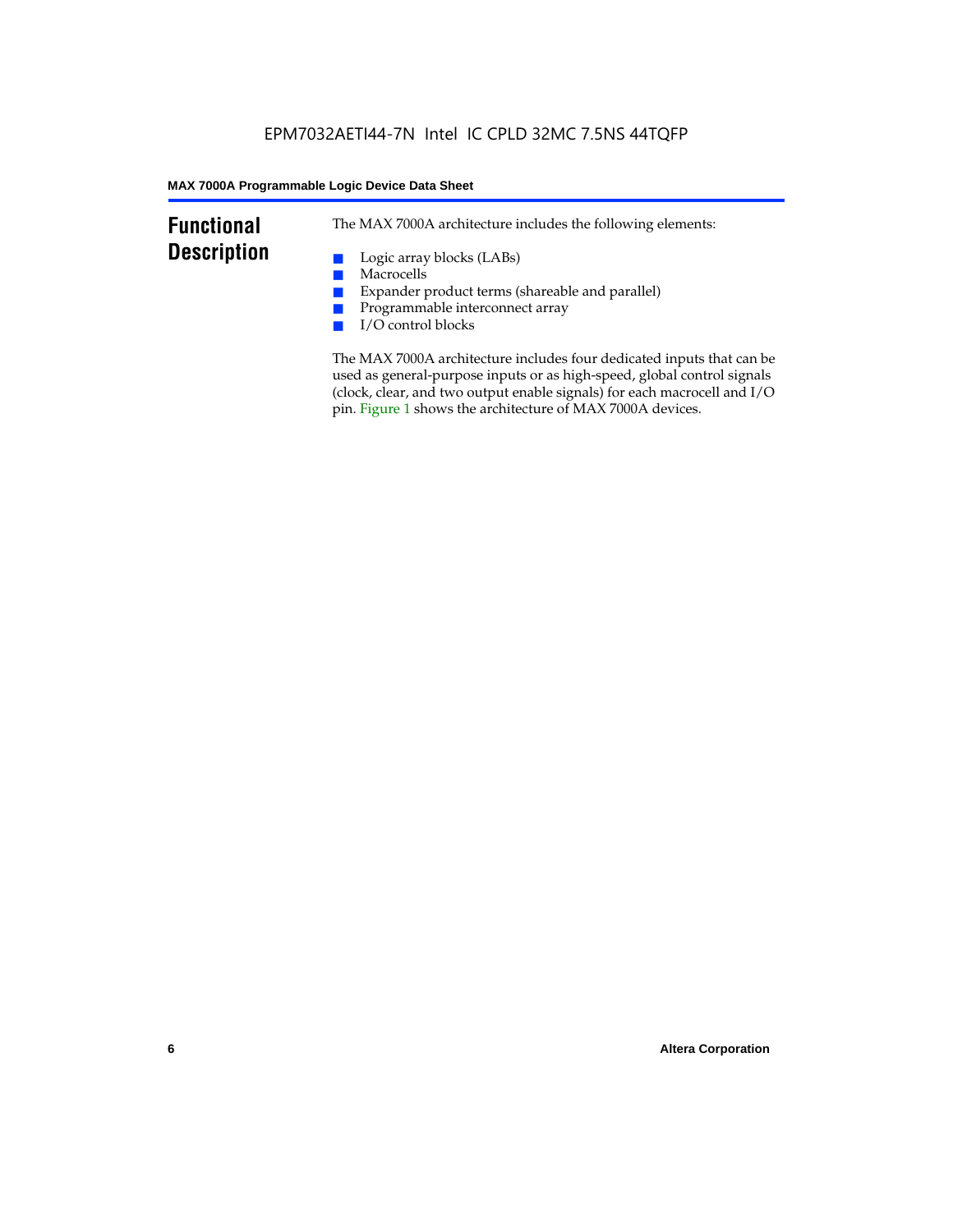

#### *Figure 1. MAX 7000A Device Block Diagram*

#### *Note:*

(1) EPM7032AE, EPM7064AE, EPM7128A, EPM7128AE, EPM7256A, and EPM7256AE devices have six output enables. EPM7512AE devices have 10 output enables.

## **Logic Array Blocks**

The MAX 7000A device architecture is based on the linking of high-performance LABs. LABs consist of 16-macrocell arrays, as shown in Figure 1. Multiple LABs are linked together via the PIA, a global bus that is fed by all dedicated input pins, I/O pins, and macrocells.

Each LAB is fed by the following signals:

- 36 signals from the PIA that are used for general logic inputs
- Global controls that are used for secondary register functions
- Direct input paths from  $I/O$  pins to the registers that are used for fast setup times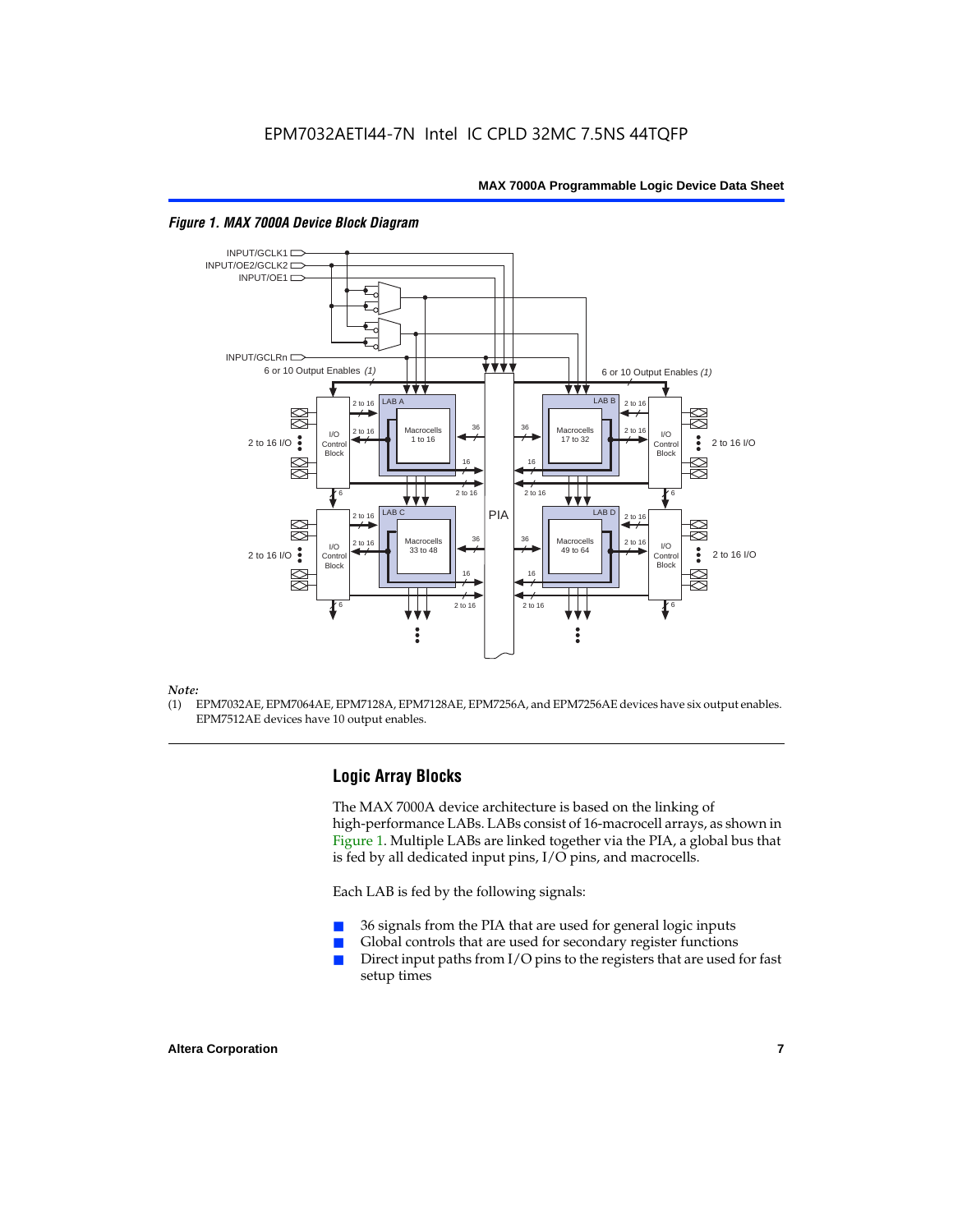## **Macrocells**

MAX 7000A macrocells can be individually configured for either sequential or combinatorial logic operation. The macrocells consist of three functional blocks: the logic array, the product-term select matrix, and the programmable register. Figure 2 shows a MAX 7000A macrocell.



Combinatorial logic is implemented in the logic array, which provides five product terms per macrocell. The product-term select matrix allocates these product terms for use as either primary logic inputs (to the OR and XOR gates) to implement combinatorial functions, or as secondary inputs to the macrocell's register preset, clock, and clock enable control functions.

Two kinds of expander product terms ("expanders") are available to supplement macrocell logic resources:

- Shareable expanders, which are inverted product terms that are fed back into the logic array
- Parallel expanders, which are product terms borrowed from adjacent macrocells

The Altera development system automatically optimizes product-term allocation according to the logic requirements of the design.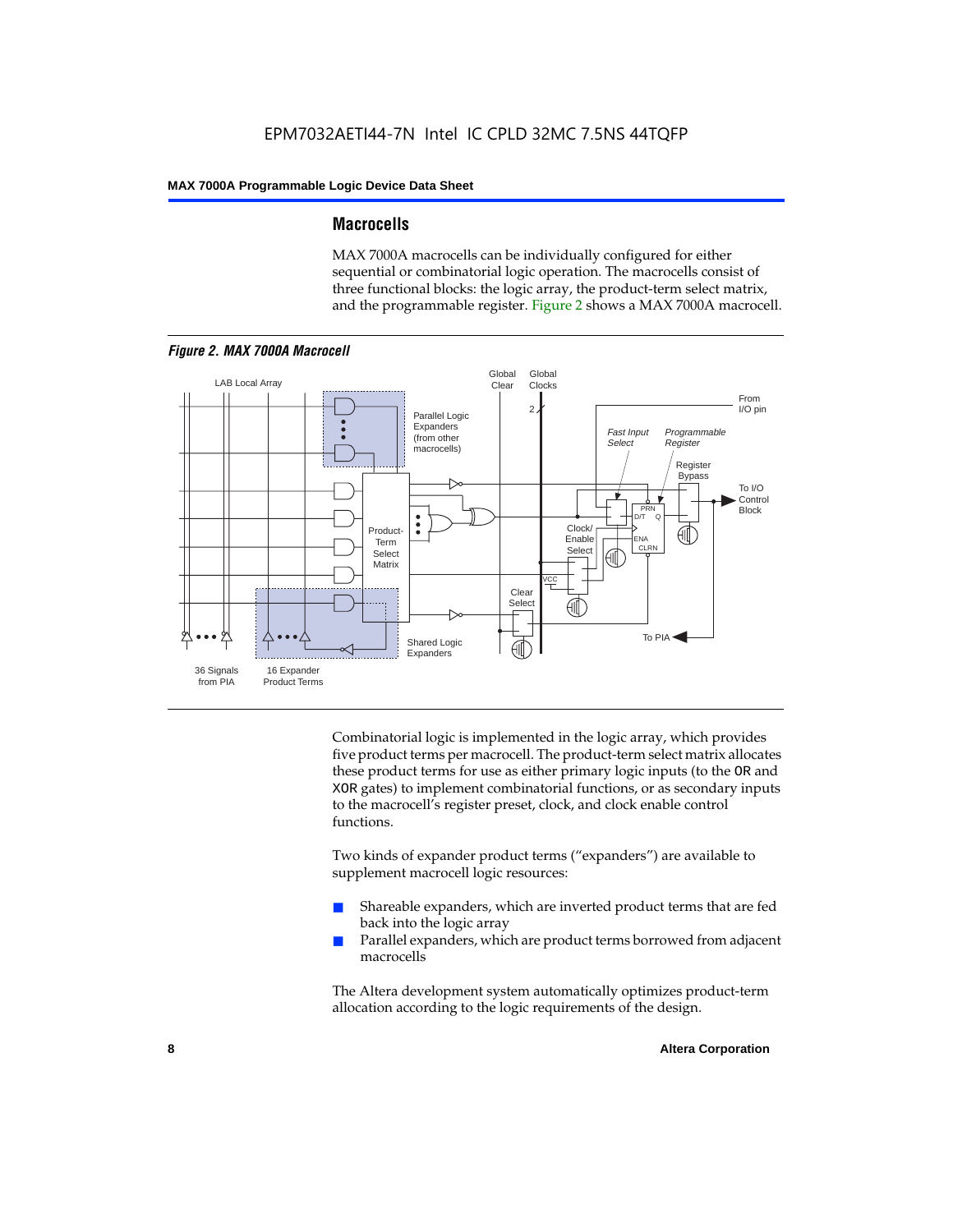For registered functions, each macrocell flipflop can be individually programmed to implement D, T, JK, or SR operation with programmable clock control. The flipflop can be bypassed for combinatorial operation. During design entry, the designer specifies the desired flipflop type; the Altera software then selects the most efficient flipflop operation for each registered function to optimize resource utilization.

Each programmable register can be clocked in three different modes:

- Global clock signal. This mode achieves the fastest clock-to-output performance.
- Global clock signal enabled by an active-high clock enable. A clock enable is generated by a product term. This mode provides an enable on each flipflop while still achieving the fast clock-to-output performance of the global clock.
- Array clock implemented with a product term. In this mode, the flipflop can be clocked by signals from buried macrocells or I/O pins.

Two global clock signals are available in MAX 7000A devices. As shown in Figure 1, these global clock signals can be the true or the complement of either of the global clock pins, GCLK1 or GCLK2.

Each register also supports asynchronous preset and clear functions. As shown in Figure 2, the product-term select matrix allocates product terms to control these operations. Although the product-term-driven preset and clear from the register are active high, active-low control can be obtained by inverting the signal within the logic array. In addition, each register clear function can be individually driven by the active-low dedicated global clear pin (GCLRn). Upon power-up, each register in a MAX 7000AE device may be set to either a high or low state. This power-up state is specified at design entry. Upon power-up, each register in EPM7128A and EPM7256A devices are set to a low state.

All MAX 7000A I/O pins have a fast input path to a macrocell register. This dedicated path allows a signal to bypass the PIA and combinatorial logic and be clocked to an input D flipflop with an extremely fast (as low as 2.5 ns) input setup time.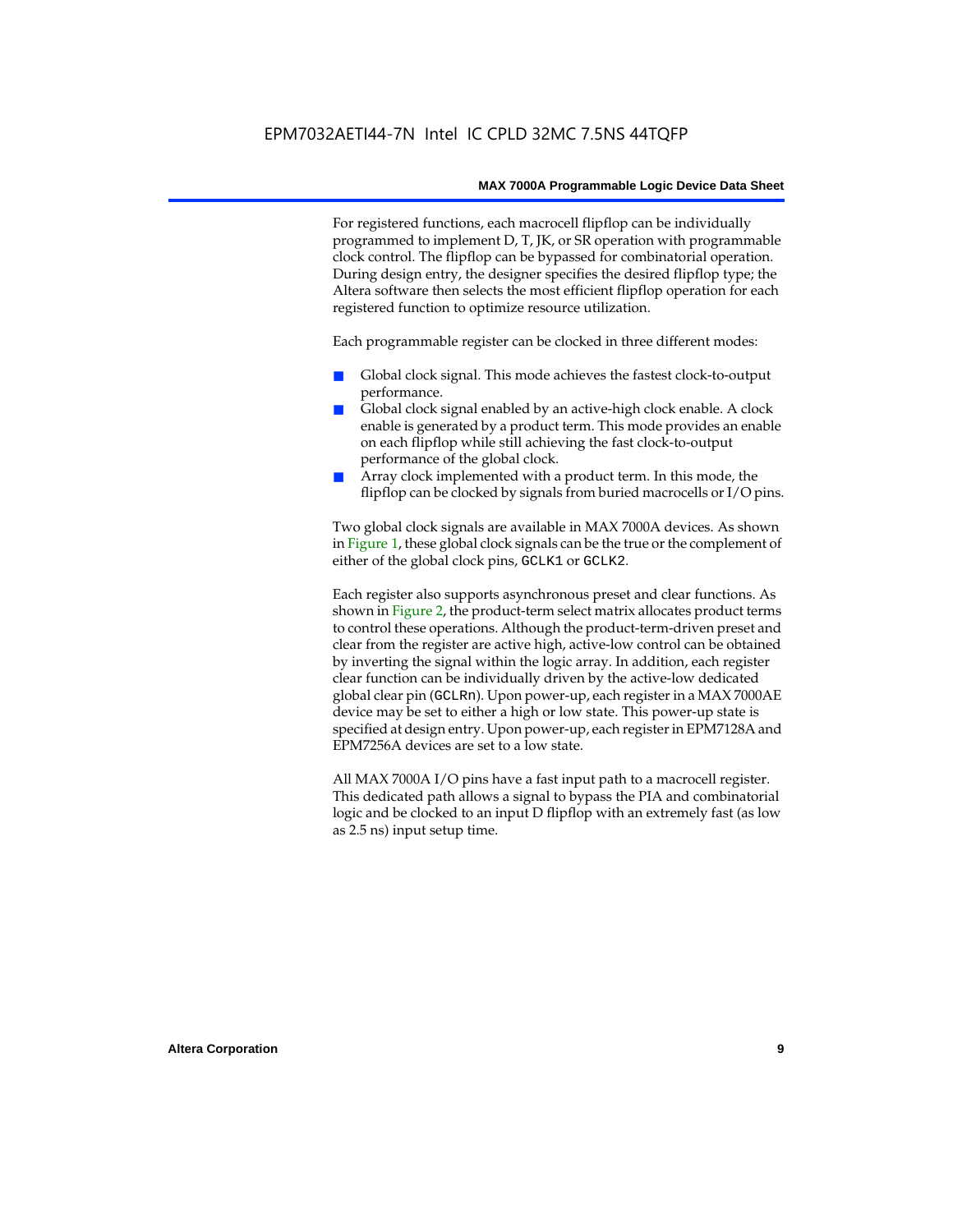## **Expander Product Terms**

Although most logic functions can be implemented with the five product terms available in each macrocell, more complex logic functions require additional product terms. Another macrocell can be used to supply the required logic resources. However, the MAX 7000A architecture also offers both shareable and parallel expander product terms that provide additional product terms directly to any macrocell in the same LAB. These expanders help ensure that logic is synthesized with the fewest possible logic resources to obtain the fastest possible speed.

## *Shareable Expanders*

Each LAB has 16 shareable expanders that can be viewed as a pool of uncommitted single product terms (one from each macrocell) with inverted outputs that feed back into the logic array. Each shareable expander can be used and shared by any or all macrocells in the LAB to build complex logic functions. A small delay  $(t_{SFXP})$  is incurred when shareable expanders are used. Figure 3 shows how shareable expanders can feed multiple macrocells.





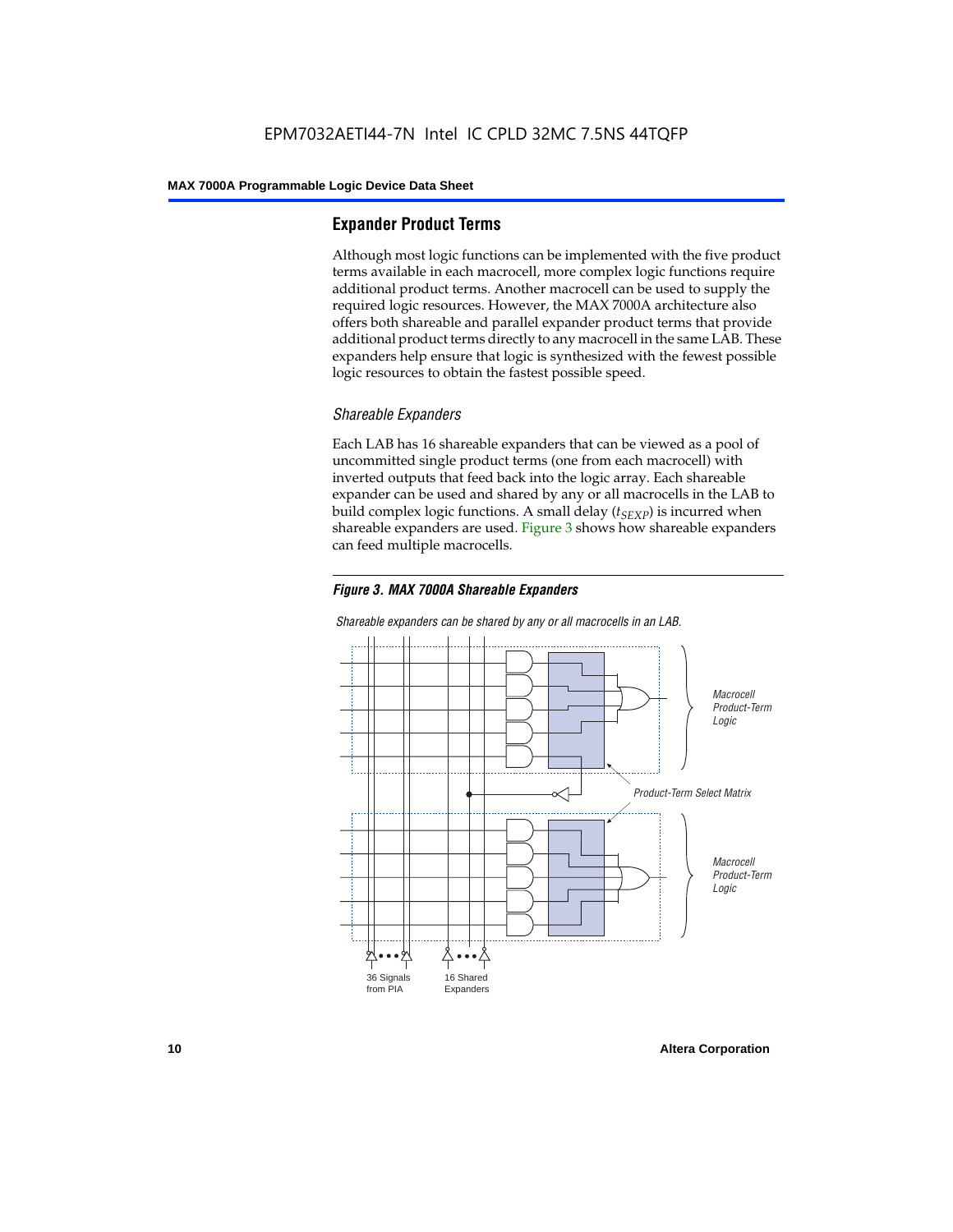### *Parallel Expanders*

Parallel expanders are unused product terms that can be allocated to a neighboring macrocell to implement fast, complex logic functions. Parallel expanders allow up to 20 product terms to directly feed the macrocell OR logic, with five product terms provided by the macrocell and 15 parallel expanders provided by neighboring macrocells in the LAB.

The compiler can allocate up to three sets of up to five parallel expanders to the macrocells that require additional product terms. Each set of five parallel expanders incurs a small, incremental timing delay (*t<sub>PEXP</sub>*). For example, if a macrocell requires 14 product terms, the compiler uses the five dedicated product terms within the macrocell and allocates two sets of parallel expanders; the first set includes five product terms, and the second set includes four product terms, increasing the total delay by  $2 \times t_{PEXP}$ .

Two groups of eight macrocells within each LAB (e.g., macrocells 1 through 8 and 9 through 16) form two chains to lend or borrow parallel expanders. A macrocell borrows parallel expanders from lowernumbered macrocells. For example, macrocell 8 can borrow parallel expanders from macrocell 7, from macrocells 7 and 6, or from macrocells 7, 6, and 5. Within each group of eight, the lowest-numbered macrocell can only lend parallel expanders, and the highest-numbered macrocell can only borrow them. Figure 4 shows how parallel expanders can be borrowed from a neighboring macrocell.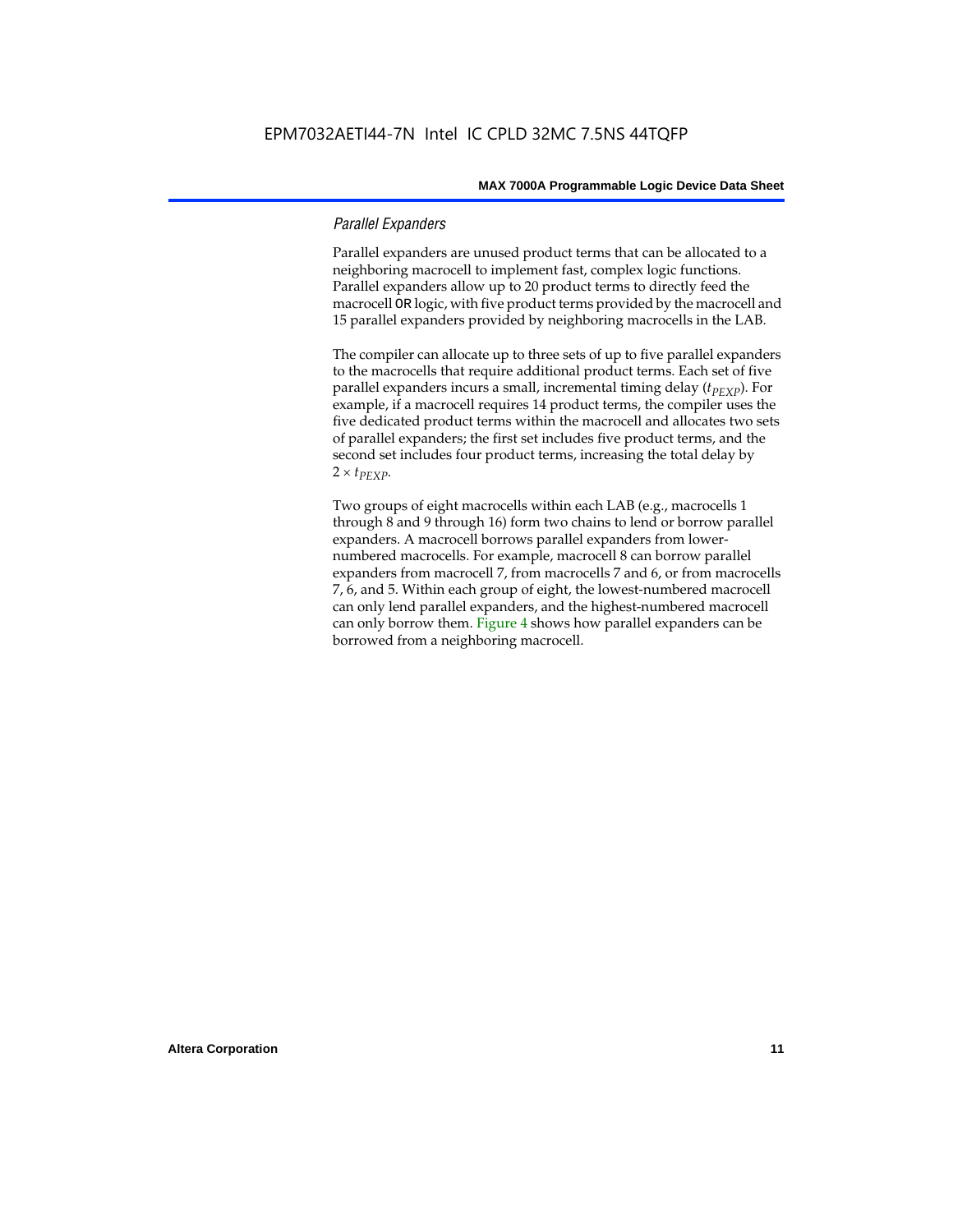## *Figure 4. MAX 7000A Parallel Expanders*





## **Programmable Interconnect Array**

Logic is routed between LABs on the PIA. This global bus is a programmable path that connects any signal source to any destination on the device. All MAX 7000A dedicated inputs, I/O pins, and macrocell outputs feed the PIA, which makes the signals available throughout the entire device. Only the signals required by each LAB are actually routed from the PIA into the LAB. Figure 5 shows how the PIA signals are routed into the LAB. An EEPROM cell controls one input to a 2-input AND gate, which selects a PIA signal to drive into the LAB.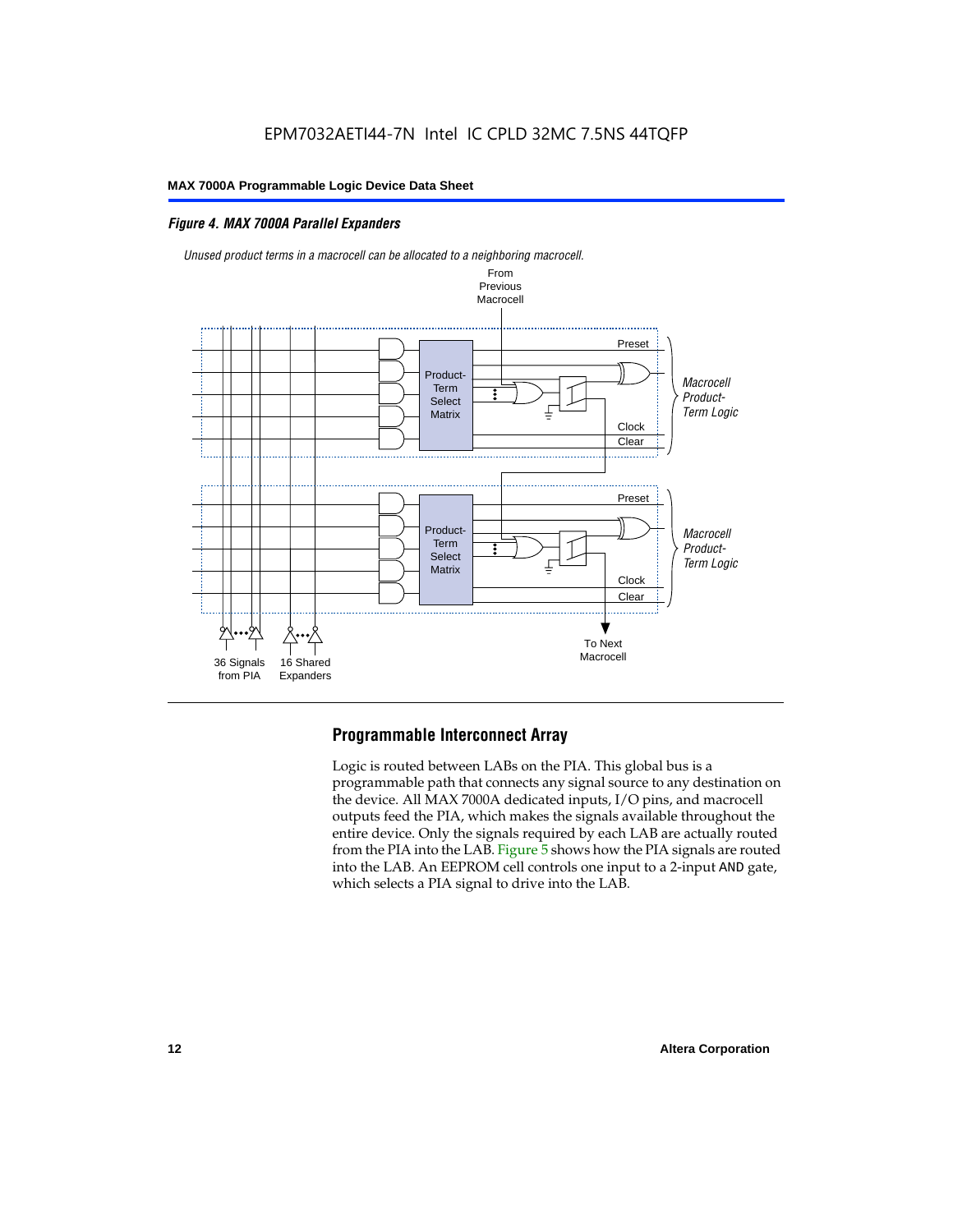

While the routing delays of channel-based routing schemes in masked or FPGAs are cumulative, variable, and path-dependent, the MAX 7000A PIA has a predictable delay. The PIA makes a design's timing performance easy to predict.

## **I/O Control Blocks**

The I/O control block allows each I/O pin to be individually configured for input, output, or bidirectional operation. All I/O pins have a tri-state buffer that is individually controlled by one of the global output enable signals or directly connected to ground or  $V_{CC}$ . Figure 6 shows the I/O control block for MAX 7000A devices. The I/O control block has 6 or 10 global output enable signals that are driven by the true or complement of two output enable signals, a subset of the I/O pins, or a subset of the I/O macrocells.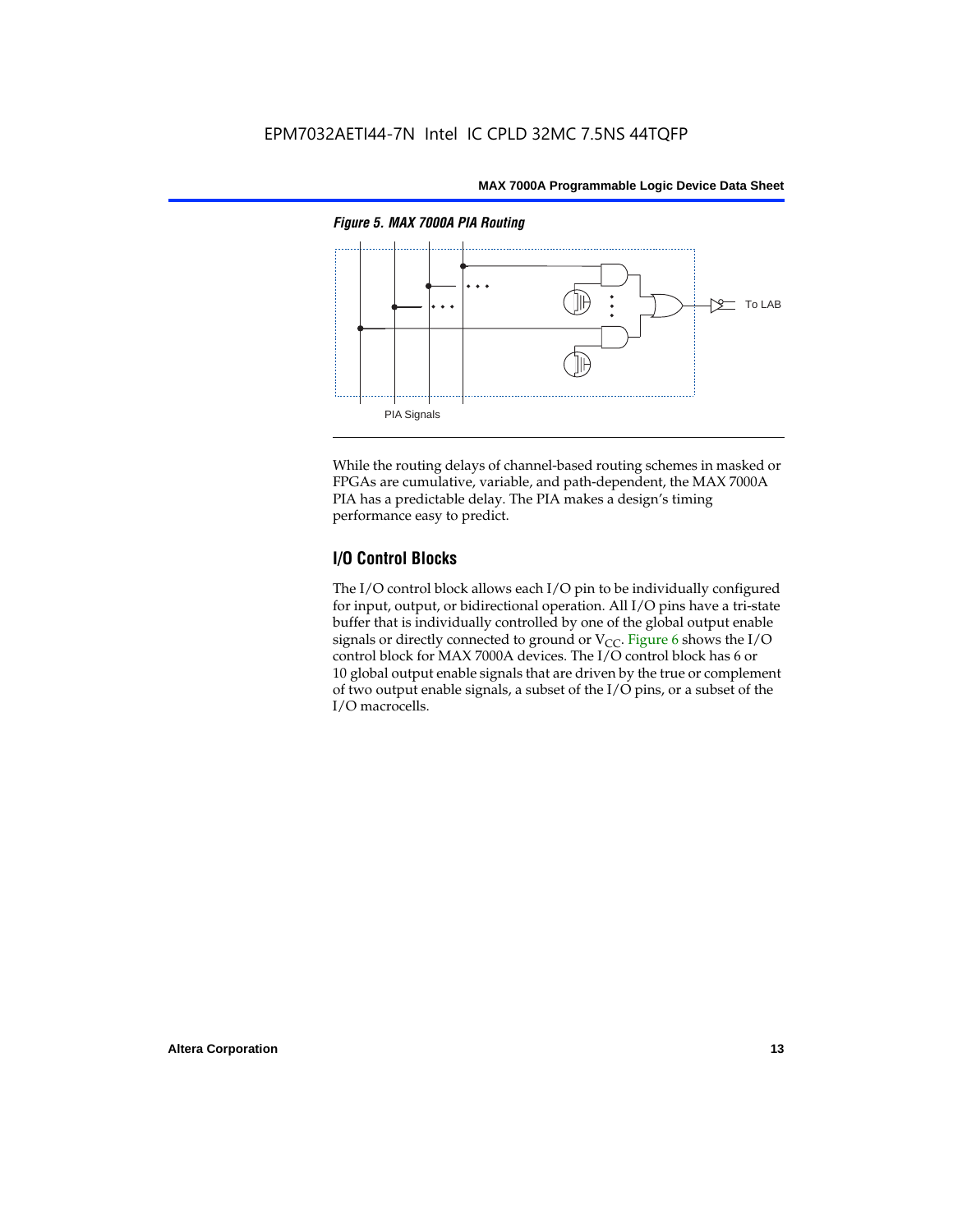

From Macrocell

Fast Input to Macrocell Register

To PIA

*Figure 6. I/O Control Block of MAX 7000A Devices*

#### *Note:*

(1) EPM7032AE, EPM7064AE, EPM7128A, EPM7128AE, EPM7256A, and EPM7256AE devices have six output enable signals. EPM7512AE devices have 10 output enable signals.

> When the tri-state buffer control is connected to ground, the output is tri-stated (high impedance) and the I/O pin can be used as a dedicated input. When the tri-state buffer control is connected to  $V_{CC}$ , the output is enabled.

Slew-Rate Control

Open-Drain Output

The MAX 7000A architecture provides dual I/O feedback, in which macrocell and pin feedbacks are independent. When an I/O pin is configured as an input, the associated macrocell can be used for buried logic.

交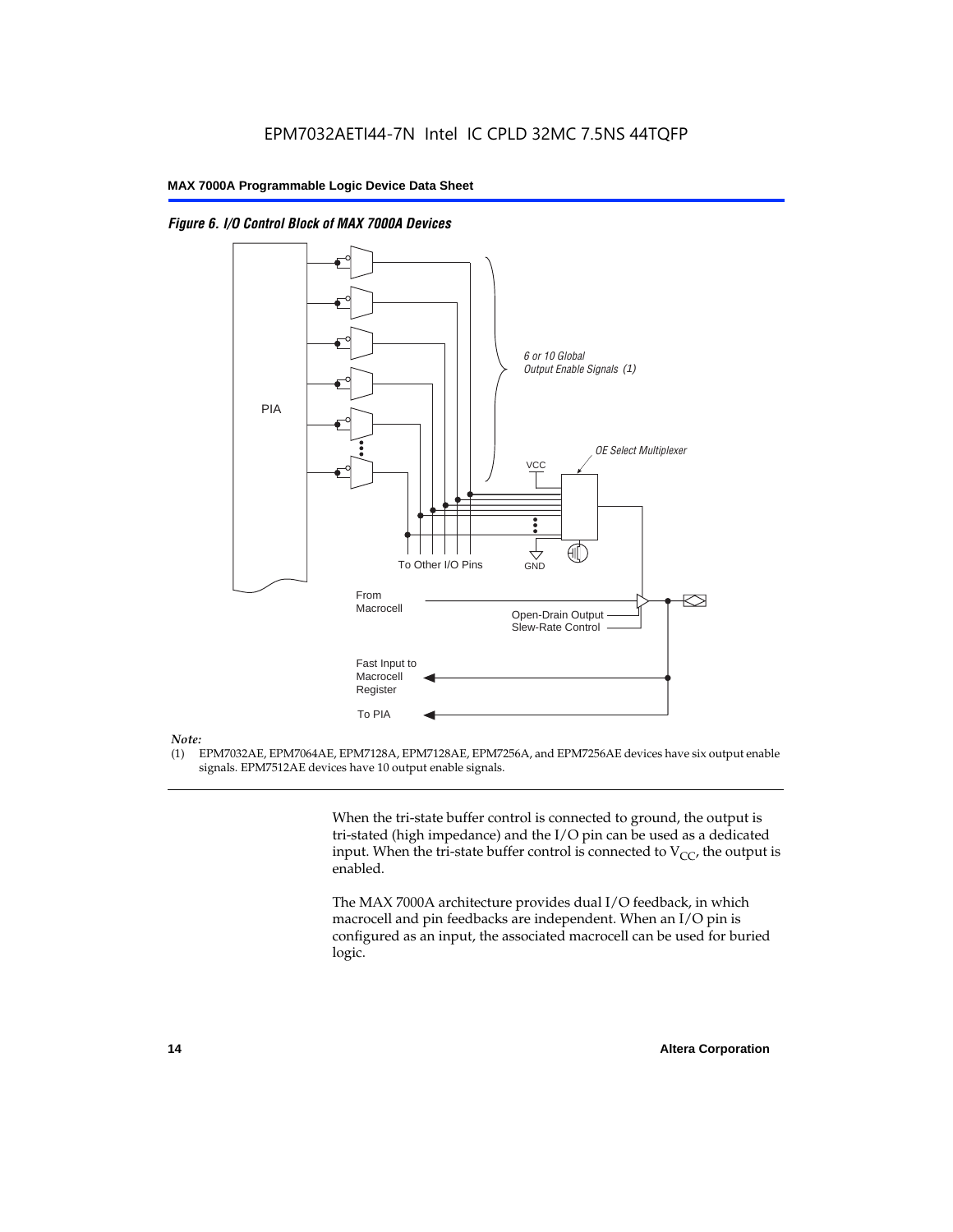## **SameFrame Pin-Outs**

MAX 7000A devices support the SameFrame pin-out feature for FineLine BGA packages. The SameFrame pin-out feature is the arrangement of balls on FineLine BGA packages such that the lower-ballcount packages form a subset of the higher-ball-count packages. SameFrame pin-outs provide the flexibility to migrate not only from device to device within the same package, but also from one package to another. A given printed circuit board (PCB) layout can support multiple device density/package combinations. For example, a single board layout can support a range of devices from an EPM7128AE device in a 100-pin FineLine BGA package to an EPM7512AE device in a 256-pin FineLine BGA package.

The Altera design software provides support to design PCBs with SameFrame pin-out devices. Devices can be defined for present and future use. The software generates pin-outs describing how to lay out a board to take advantage of this migration (see Figure 7).

#### *Figure 7. SameFrame Pin-Out Example*



Designed for 256-Pin FineLine BGA Package Printed Circuit Board



100-Pin FineLine BGA Package (Reduced I/O Count or Logic Requirements) 256-Pin FineLine BGA Package (Increased I/O Count or Logic Requirements)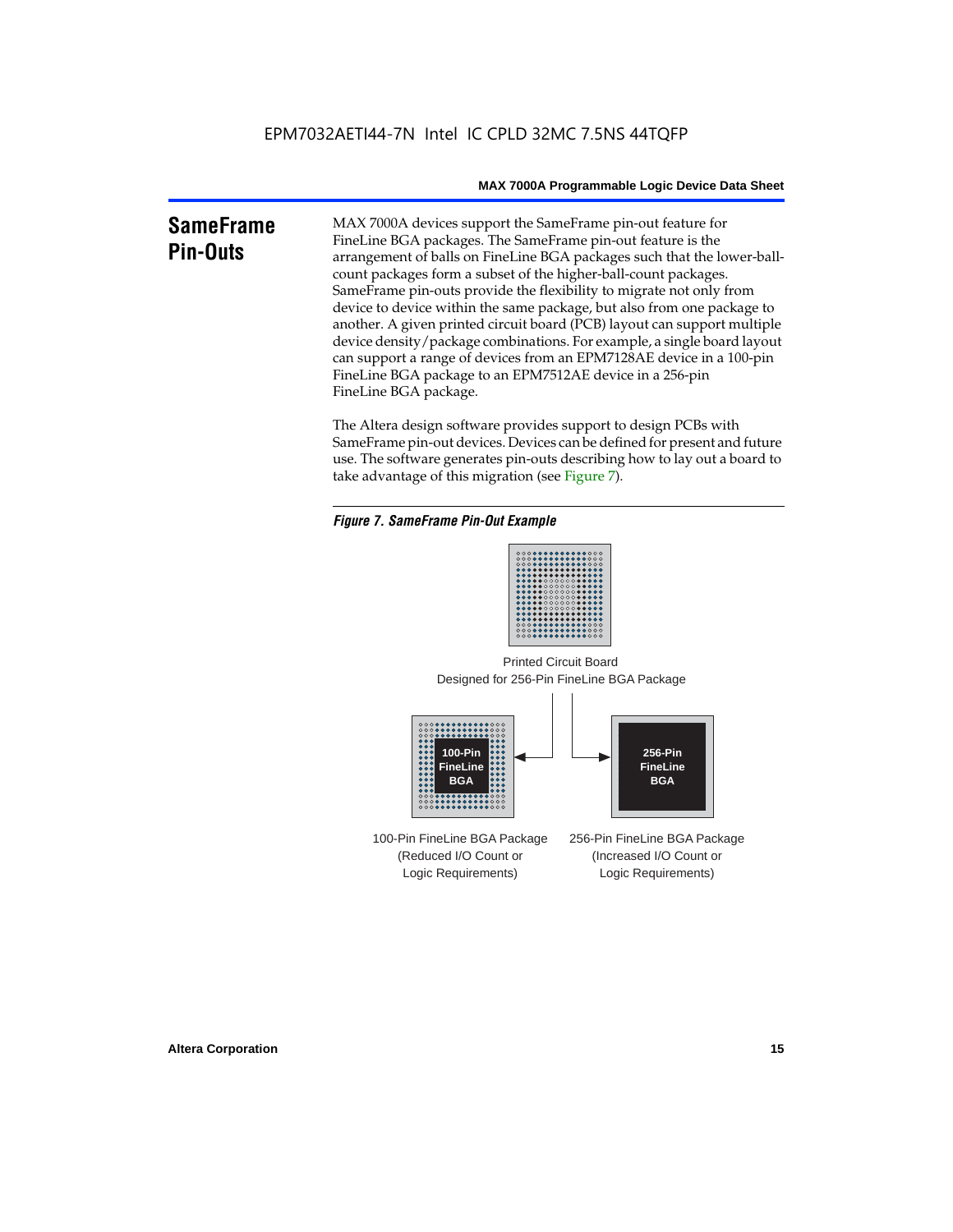## **In-System Programmability**

MAX 7000A devices can be programmed in-system via an industrystandard 4-pin IEEE Std. 1149.1 (JTAG) interface. ISP offers quick, efficient iterations during design development and debugging cycles. The MAX 7000A architecture internally generates the high programming voltages required to program EEPROM cells, allowing in-system programming with only a single 3.3-V power supply. During in-system programming, the I/O pins are tri-stated and weakly pulled-up to eliminate board conflicts. The pull-up value is nominally 50 k $\Omega$ .

MAX 7000AE devices have an enhanced ISP algorithm for faster programming. These devices also offer an ISP\_Done bit that provides safe operation when in-system programming is interrupted. This ISP\_Done bit, which is the last bit programmed, prevents all I/O pins from driving until the bit is programmed. This feature is only available in EPM7032AE, EPM7064AE, EPM7128AE, EPM7256AE, and EPM7512AE devices.

ISP simplifies the manufacturing flow by allowing devices to be mounted on a PCB with standard pick-and-place equipment before they are programmed. MAX 7000A devices can be programmed by downloading the information via in-circuit testers, embedded processors, the Altera MasterBlaster serial/USB communications cable, ByteBlasterMV parallel port download cable, and BitBlaster serial download cable. Programming the devices after they are placed on the board eliminates lead damage on high-pin-count packages (e.g., QFP packages) due to device handling. MAX 7000A devices can be reprogrammed after a system has already shipped to the field. For example, product upgrades can be performed in the field via software or modem.

In-system programming can be accomplished with either an adaptive or constant algorithm. An adaptive algorithm reads information from the unit and adapts subsequent programming steps to achieve the fastest possible programming time for that unit. A constant algorithm uses a predefined (non-adaptive) programming sequence that does not take advantage of adaptive algorithm programming time improvements. Some in-circuit testers cannot program using an adaptive algorithm. Therefore, a constant algorithm must be used. MAX 7000AE devices can be programmed with either an adaptive or constant (non-adaptive) algorithm. EPM7128A and EPM7256A device can only be programmed with an adaptive algorithm; users programming these two devices on platforms that cannot use an adaptive algorithm should use EPM7128AE and EPM7256AE devices.

The Jam Standard Test and Programming Language (STAPL), JEDEC standard JESD 71, can be used to program MAX 7000A devices with incircuit testers, PCs, or embedded processors.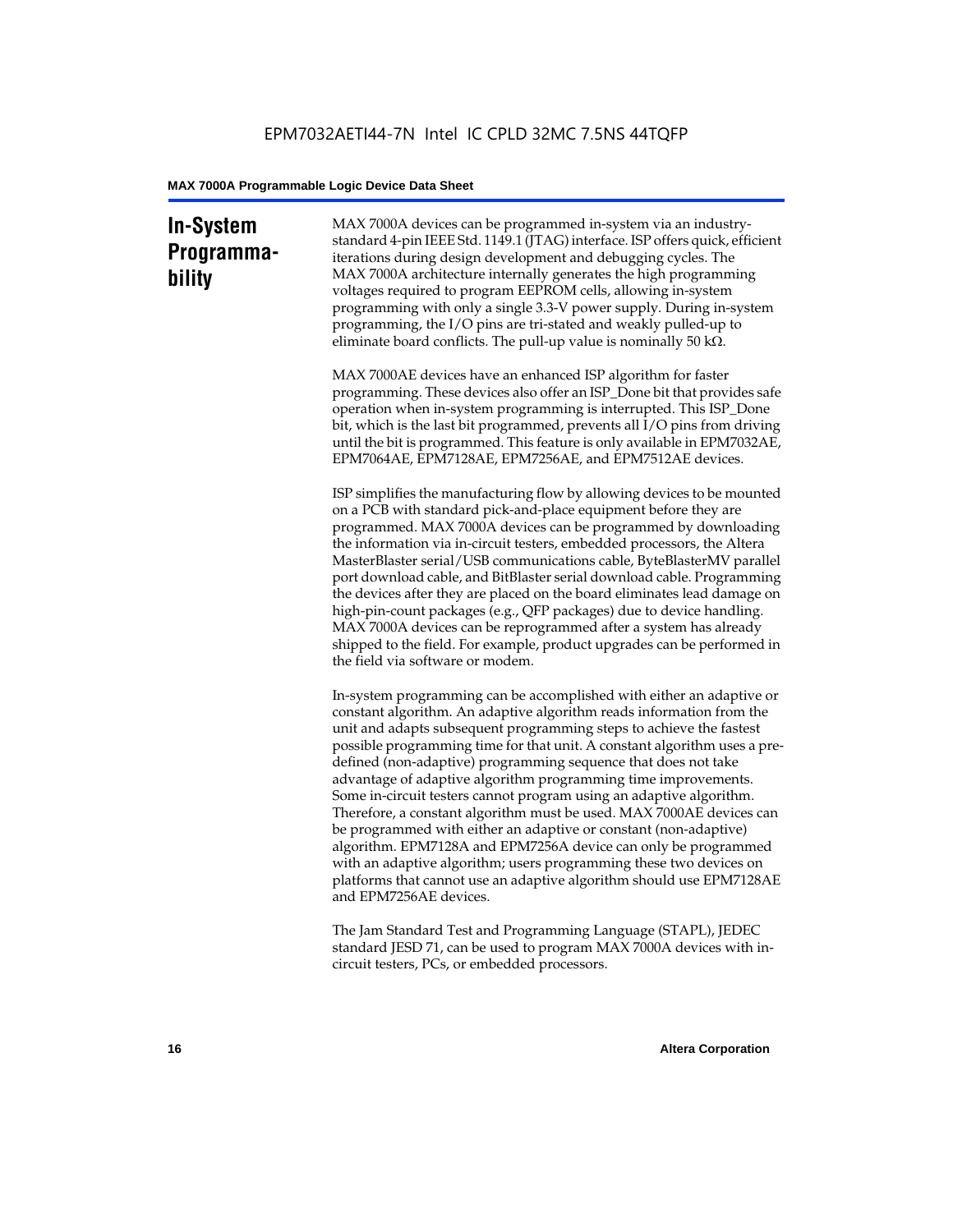

f For more information on using the Jam STAPL language, see *Application Note 88 (Using the Jam Language for ISP & ICR via an Embedded Processor)*  and *Application Note 122 (Using Jam STAPL for ISP & ICR via an Embedded Processor)*.

ISP circuitry in MAX 7000AE devices is compliant with the IEEE Std. 1532 specification. The IEEE Std. 1532 is a standard developed to allow concurrent ISP between multiple PLD vendors.

## **Programming Sequence**

During in-system programming, instructions, addresses, and data are shifted into the MAX 7000A device through the TDI input pin. Data is shifted out through the TDO output pin and compared against the expected data.

Programming a pattern into the device requires the following six ISP stages. A stand-alone verification of a programmed pattern involves only stages 1, 2, 5, and 6.

- 1. *Enter ISP*. The enter ISP stage ensures that the I/O pins transition smoothly from user mode to ISP mode. The enter ISP stage requires 1 ms.
- 2. *Check ID*. Before any program or verify process, the silicon ID is checked. The time required to read this silicon ID is relatively small compared to the overall programming time.
- 3. *Bulk Erase*. Erasing the device in-system involves shifting in the instructions to erase the device and applying one erase pulse of 100 ms.
- 4. *Program*. Programming the device in-system involves shifting in the address and data and then applying the programming pulse to program the EEPROM cells. This process is repeated for each EEPROM address.
- 5. *Verify*. Verifying an Altera device in-system involves shifting in addresses, applying the read pulse to verify the EEPROM cells, and shifting out the data for comparison. This process is repeated for each EEPROM address.
- 6. *Exit ISP*. An exit ISP stage ensures that the I/O pins transition smoothly from ISP mode to user mode. The exit ISP stage requires 1 ms.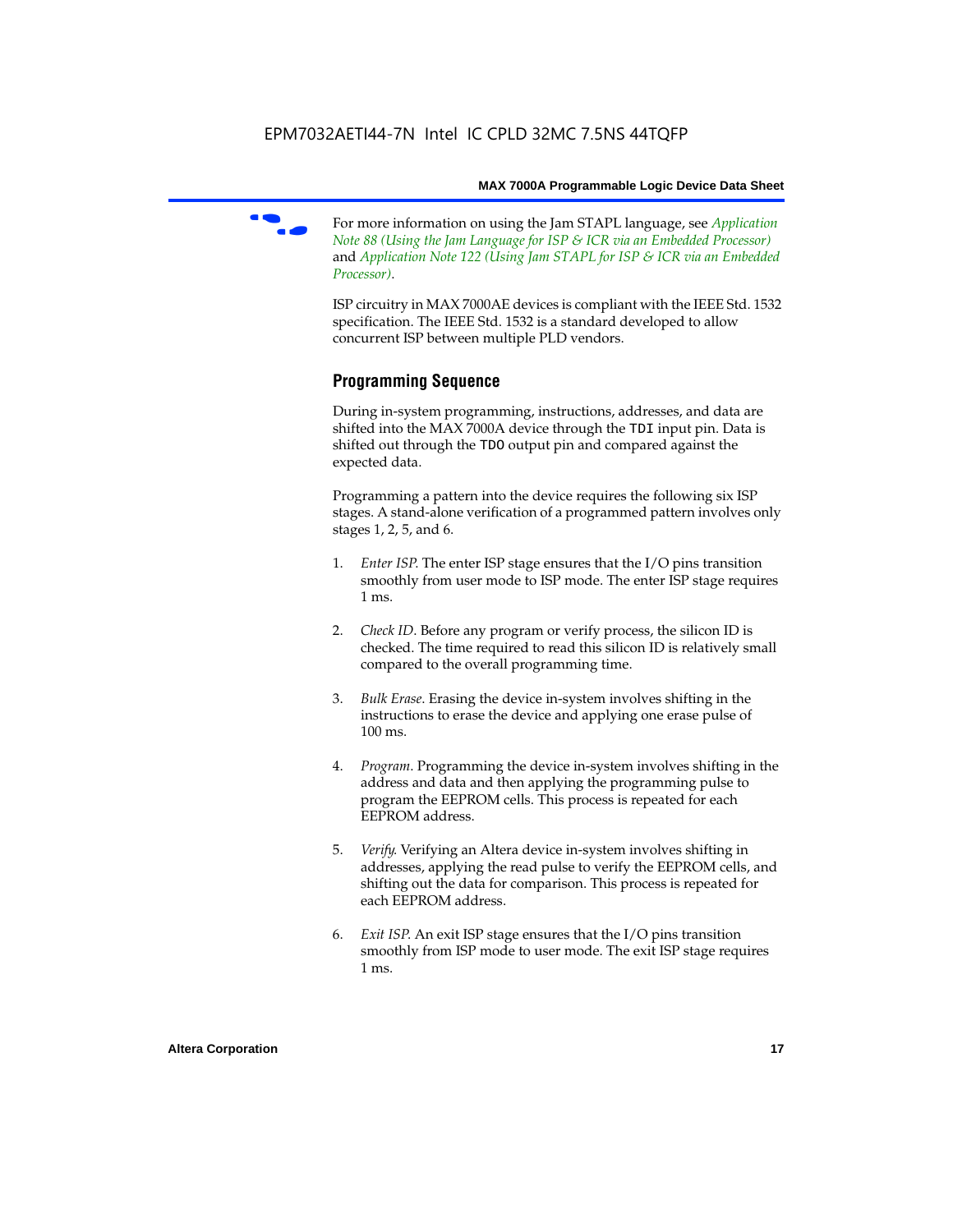## **Programming Times**

The time required to implement each of the six programming stages can be broken into the following two elements:

- A pulse time to erase, program, or read the EEPROM cells.
- A shifting time based on the test clock (TCK) frequency and the number of TCK cycles to shift instructions, address, and data into the device.

By combining the pulse and shift times for each of the programming stages, the program or verify time can be derived as a function of the TCK frequency, the number of devices, and specific target device(s). Because different ISP-capable devices have a different number of EEPROM cells, both the total fixed and total variable times are unique for a single device.

## *Programming a Single MAX 7000A Device*

The time required to program a single MAX 7000A device in-system can be calculated from the following formula:

$$
t_{PROG} = t_{PPULSE} + \frac{c_{ycle_{PTCK}}}{f_{TCK}}
$$
  
where:  $t_{PROG}$  = Programming time  
 $t_{PPULSE}$  = Sum of the fixed times to erase, program, and  
verify the EEPROM cells  
 $C_{ycle_{PTCK}}$  = Number of TCK cycles to program a device  
 $f_{TCK}$  = TCK frequency

The ISP times for a stand-alone verification of a single MAX 7000A device can be calculated from the following formula:

| $t_{VER} = t_{VPULSE} + \frac{Cycle_{VTCK}}{f_{TCK}}$ |                                                                                                                                 |
|-------------------------------------------------------|---------------------------------------------------------------------------------------------------------------------------------|
| where: $t_{VER}$<br>$t_{VPULSE}$                      | $=$ Verify time<br>= Sum of the fixed times to verify the EEPROM cells<br>$CycleVTCK$ = Number of TCK cycles to verify a device |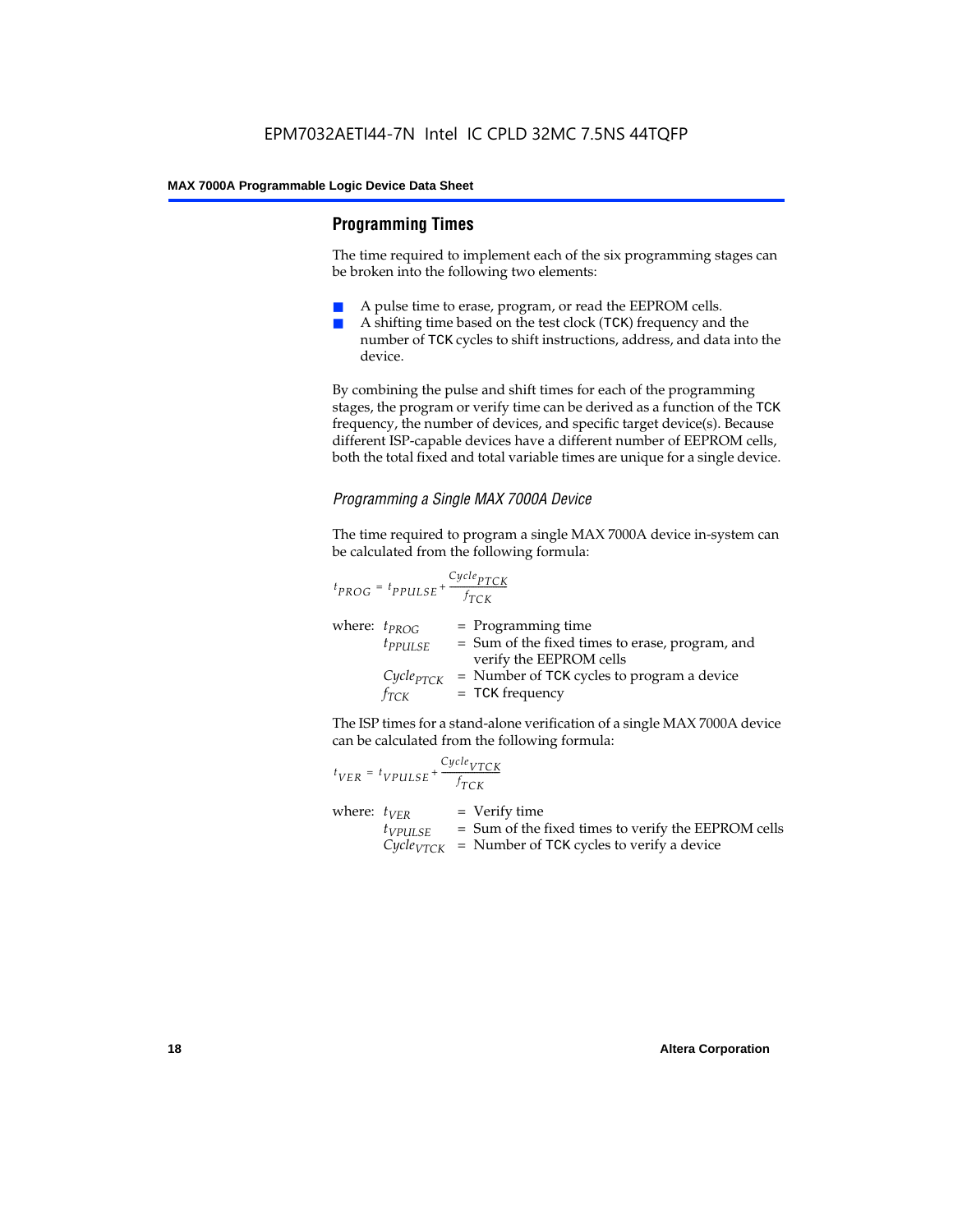The programming times described in Tables 5 through 7 are associated with the worst-case method using the enhanced ISP algorithm.

| Table 5. MAX 7000A t <sub>PULSE</sub> & Cycle <sub>TCK</sub> Values |                 |                       |                                 |                       |  |  |  |  |
|---------------------------------------------------------------------|-----------------|-----------------------|---------------------------------|-----------------------|--|--|--|--|
| <b>Device</b>                                                       |                 | <b>Programming</b>    | <b>Stand-Alone Verification</b> |                       |  |  |  |  |
|                                                                     | $t_{PPULSE}(s)$ | Cycle <sub>PTCK</sub> | $t_{VPULSE}(s)$                 | Cycle <sub>vTCK</sub> |  |  |  |  |
| <b>EPM7032AE</b>                                                    | 2.00            | 55,000                | 0.002                           | 18,000                |  |  |  |  |
| EPM7064AE                                                           | 2.00            | 105,000               | 0.002                           | 35,000                |  |  |  |  |
| EPM7128AE                                                           | 2.00            | 205,000               | 0.002                           | 68,000                |  |  |  |  |
| EPM7256AE                                                           | 2.00            | 447,000               | 0.002                           | 149.000               |  |  |  |  |
| <b>EPM7512AE</b>                                                    | 2.00            | 890,000               | 0.002                           | 297,000               |  |  |  |  |
| EPM7128A (1)                                                        | 5.11            | 832,000               | 0.03                            | 528,000               |  |  |  |  |
| EPM7256A (1)                                                        | 6.43            | 1.603.000             | 0.03                            | 1,024,000             |  |  |  |  |

Tables 6 and 7 show the in-system programming and stand alone verification times for several common test clock frequencies.

| Table 6. MAX 7000A In-System Programming Times for Different Test Clock Frequencies |               |                  |       |       |         |                |                |               |   |
|-------------------------------------------------------------------------------------|---------------|------------------|-------|-------|---------|----------------|----------------|---------------|---|
| <b>Device</b>                                                                       |               | f <sub>тск</sub> |       |       |         |                |                |               |   |
|                                                                                     | <b>10 MHz</b> | 5 MHz            | 2 MHz | 1 MHz | 500 kHz | <b>200 kHz</b> | <b>100 kHz</b> | <b>50 kHz</b> |   |
| <b>EPM7032AE</b>                                                                    | 2.01          | 2.01             | 2.03  | 2.06  | 2.11    | 2.28           | 2.55           | 3.10          | s |
| EPM7064AE                                                                           | 2.01          | 2.02             | 2.05  | 2.11  | 2.21    | 2.53           | 3.05           | 4.10          | s |
| EPM7128AE                                                                           | 2.02          | 2.04             | 2.10  | 2.21  | 2.41    | 3.03           | 4.05           | 6.10          | s |
| EPM7256AE                                                                           | 2.05          | 2.09             | 2.23  | 2.45  | 2.90    | 4.24           | 6.47           | 10.94         | s |
| <b>EPM7512AE</b>                                                                    | 2.09          | 2.18             | 2.45  | 2.89  | 3.78    | 6.45           | 10.90          | 19.80         | s |
| EPM7128A (1)                                                                        | 5.19          | 5.27             | 5.52  | 5.94  | 6.77    | 9.27           | 13.43          | 21.75         | s |
| EPM7256A (1)                                                                        | 6.59          | 6.75             | 7.23  | 8.03  | 9.64    | 14.45          | 22.46          | 38.49         | s |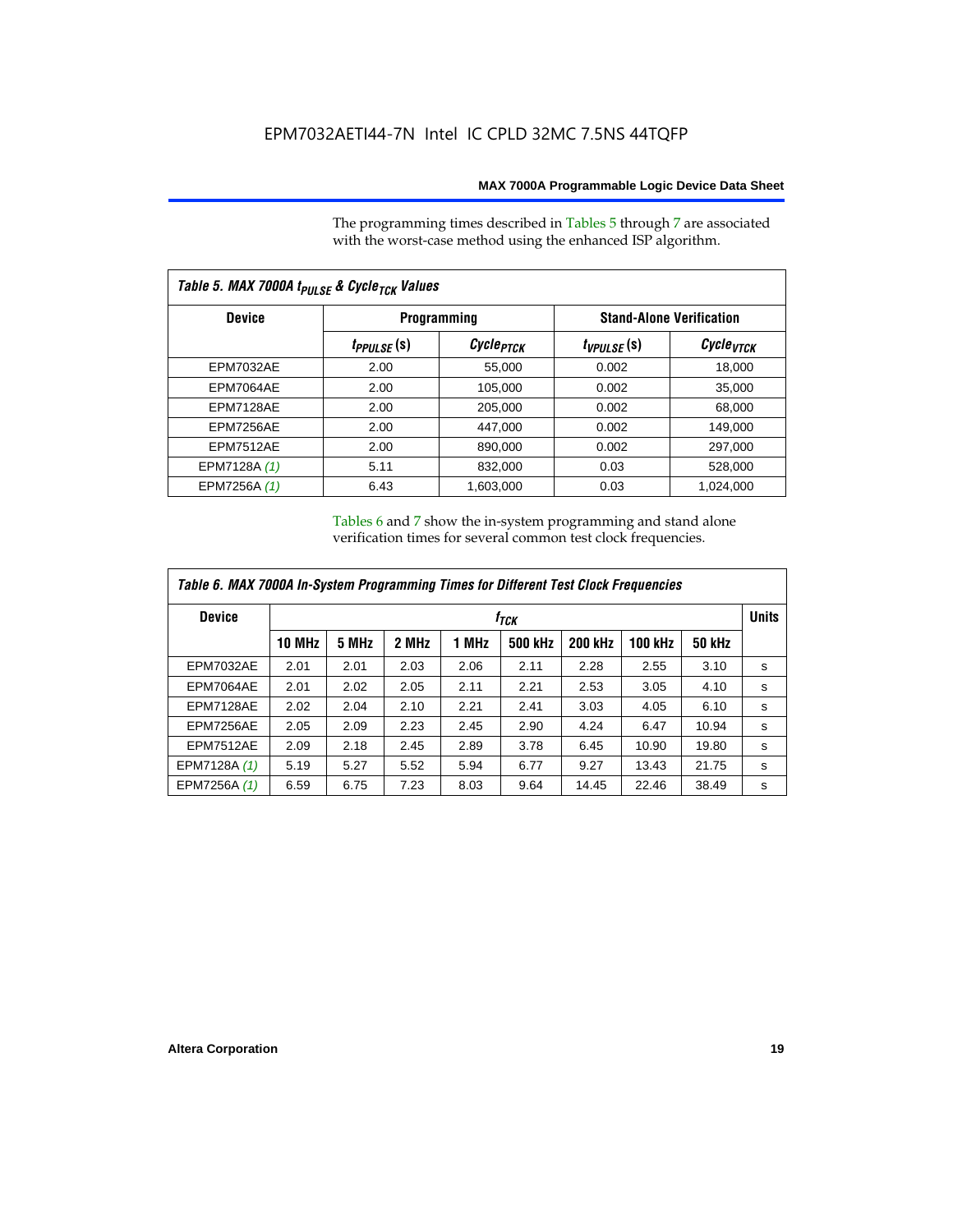| Table 7. MAX 7000A Stand-Alone Verification Times for Different Test Clock Frequencies |               |                                  |       |       |                |                |                |               |   |
|----------------------------------------------------------------------------------------|---------------|----------------------------------|-------|-------|----------------|----------------|----------------|---------------|---|
| <b>Device</b>                                                                          |               | <b>Units</b><br>f <sub>ТСК</sub> |       |       |                |                |                |               |   |
|                                                                                        | <b>10 MHz</b> | 5 MHz                            | 2 MHz | 1 MHz | <b>500 kHz</b> | <b>200 kHz</b> | <b>100 kHz</b> | <b>50 kHz</b> |   |
| <b>EPM7032AE</b>                                                                       | 0.00          | 0.01                             | 0.01  | 0.02  | 0.04           | 0.09           | 0.18           | 0.36          | s |
| EPM7064AE                                                                              | 0.01          | 0.01                             | 0.02  | 0.04  | 0.07           | 0.18           | 0.35           | 0.70          | s |
| EPM7128AE                                                                              | 0.01          | 0.02                             | 0.04  | 0.07  | 0.14           | 0.34           | 0.68           | 1.36          | s |
| EPM7256AE                                                                              | 0.02          | 0.03                             | 0.08  | 0.15  | 0.30           | 0.75           | 1.49           | 2.98          | S |
| <b>EPM7512AE</b>                                                                       | 0.03          | 0.06                             | 0.15  | 0.30  | 0.60           | 1.49           | 2.97           | 5.94          | s |
| EPM7128A (1)                                                                           | 0.08          | 0.14                             | 0.29  | 0.56  | 1.09           | 2.67           | 5.31           | 10.59         | s |
| EPM7256A (1)                                                                           | 0.13          | 0.24                             | 0.54  | 1.06  | 2.08           | 5.15           | 10.27          | 20.51         | s |

#### *Note to tables:*

(1) EPM7128A and EPM7256A devices can only be programmed with an adaptive algorithm; users programming these two devices on platforms that cannot use an adaptive algorithm should use EPM7128AE and EPM7256AE devices.

## **Programming with External Hardware**

MAX 7000A devices can be programmed on Windows-based PCs with an Altera Logic Programmer card, the MPU, and the appropriate device adapter. The MPU performs continuity checks to ensure adequate electrical contact between the adapter and the device.



For more information, see the *Altera Programming Hardware Data Sheet*.

The Altera software can use text- or waveform-format test vectors created with the Altera Text Editor or Waveform Editor to test the programmed device. For added design verification, designers can perform functional testing to compare the functional device behavior with the results of simulation.

Data I/O, BP Microsystems, and other programming hardware manufacturers provide programming support for Altera devices.



For more information, see *Programming Hardware Manufacturers*.

## **IEEE Std. 1149.1 (JTAG) Boundary-Scan Support**

MAX 7000A devices include the JTAG BST circuitry defined by IEEE Std. 1149.1. Table 8 describes the JTAG instructions supported by MAX 7000A devices. The pin-out tables, available from the Altera web site (**http://www.altera.com**), show the location of the JTAG control pins for each device. If the JTAG interface is not required, the JTAG pins are available as user I/O pins.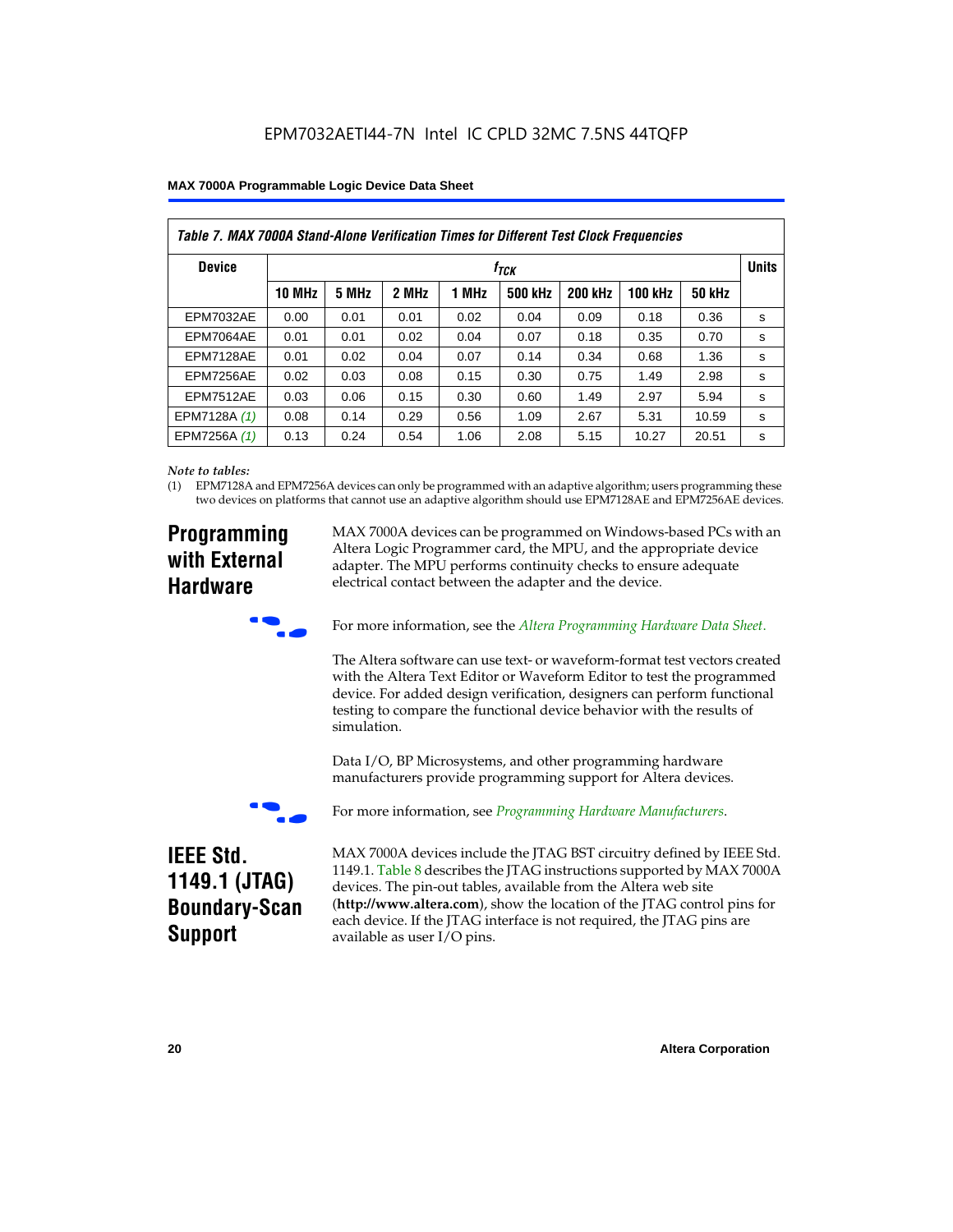| Table 8. MAX 7000A JTAG Instructions |                                                                                                                                                                                                                                                            |  |  |  |  |
|--------------------------------------|------------------------------------------------------------------------------------------------------------------------------------------------------------------------------------------------------------------------------------------------------------|--|--|--|--|
| <b>JTAG Instruction</b>              | <b>Description</b>                                                                                                                                                                                                                                         |  |  |  |  |
| SAMPLE/PRELOAD                       | Allows a snapshot of signals at the device pins to be captured and examined during<br>normal device operation, and permits an initial data pattern output at the device pins                                                                               |  |  |  |  |
| <b>EXTEST</b>                        | Allows the external circuitry and board-level interconnections to be tested by forcing a<br>test pattern at the output pins and capturing test results at the input pins                                                                                   |  |  |  |  |
| <b>BYPASS</b>                        | Places the 1-bit bypass register between the TDI and TDO pins, which allows the BST<br>data to pass synchronously through a selected device to adjacent devices during normal<br>device operation                                                          |  |  |  |  |
| <b>IDCODE</b>                        | Selects the IDCODE register and places it between the TDI and TDO pins, allowing the<br><b>IDCODE</b> to be serially shifted out of TDO                                                                                                                    |  |  |  |  |
| <b>USERCODE</b>                      | Selects the 32-bit USERCODE register and places it between the TDI and TDO pins,<br>allowing the USERCODE value to be shifted out of TDO. The USERCODE instruction is<br>available for MAX 7000AE devices only                                             |  |  |  |  |
| <b>UESCODE</b>                       | These instructions select the user electronic signature (UESCODE) and allow the<br>UESCODE to be shifted out of TDO, UESCODE instructions are available for EPM7128A<br>and EPM7256A devices only.                                                         |  |  |  |  |
| <b>ISP Instructions</b>              | These instructions are used when programming MAX 7000A devices via the JTAG ports<br>with the MasterBlaster, ByteBlasterMV, or BitBlaster download cable, or using a Jam<br>STAPL File, JBC File, or SVF File via an embedded processor or test equipment. |  |  |  |  |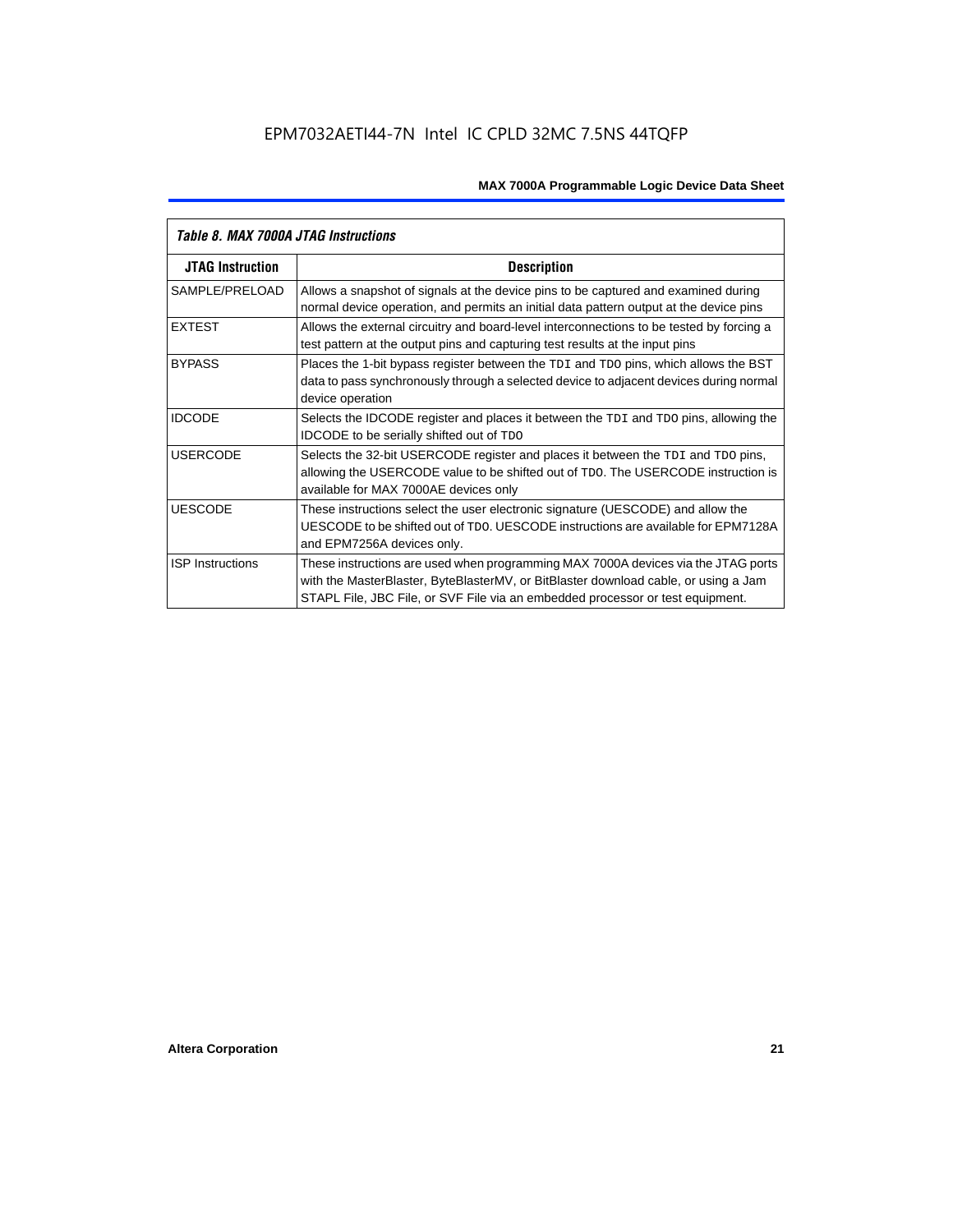The instruction register length of MAX 7000A devices is 10 bits. The user electronic signature (UES) register length in MAX 7000A devices is 16 bits. The MAX 7000AE USERCODE register length is 32 bits. Tables 9 and 10 show the boundary-scan register length and device IDCODE information for MAX 7000A devices.

| Table 9. MAX 7000A Boundary-Scan Register Length |                                      |  |  |  |  |
|--------------------------------------------------|--------------------------------------|--|--|--|--|
| <b>Device</b>                                    | <b>Boundary-Scan Register Length</b> |  |  |  |  |
| <b>EPM7032AE</b>                                 | 96                                   |  |  |  |  |
| EPM7064AE                                        | 192                                  |  |  |  |  |
| <b>EPM7128A</b>                                  | 288                                  |  |  |  |  |
| EPM7128AE                                        | 288                                  |  |  |  |  |
| <b>EPM7256A</b>                                  | 480                                  |  |  |  |  |
| EPM7256AE                                        | 480                                  |  |  |  |  |
| EPM7512AE                                        | 624                                  |  |  |  |  |

| Table 10, 32-Bit MAX 7000A Device IDCODE<br>Note $(1)$ |                     |                         |                                                    |                  |  |  |  |  |  |
|--------------------------------------------------------|---------------------|-------------------------|----------------------------------------------------|------------------|--|--|--|--|--|
| <b>Device</b>                                          |                     | <b>IDCODE (32 Bits)</b> |                                                    |                  |  |  |  |  |  |
|                                                        | Version<br>(4 Bits) | Part Number (16 Bits)   | <b>Manufacturer's</b><br><b>Identity (11 Bits)</b> | 1 (1 Bit)<br>(2) |  |  |  |  |  |
| <b>EPM7032AE</b>                                       | 0001                | 0111 0000 0011 0010     | 00001101110                                        | 1                |  |  |  |  |  |
| EPM7064AE                                              | 0001                | 0111 0000 0110<br>0100  | 00001101110                                        | 1                |  |  |  |  |  |
| <b>EPM7128A</b>                                        | 0000                | 0111 0001 0010<br>1000  | 00001101110                                        | $\mathbf{1}$     |  |  |  |  |  |
| EPM7128AE                                              | 0001                | 0111 0001 0010<br>1000  | 00001101110                                        | 1                |  |  |  |  |  |
| <b>EPM7256A</b>                                        | 0000                | 0010 0101 0110<br>0111  | 00001101110                                        | 1                |  |  |  |  |  |
| EPM7256AE                                              | 0001                | 0111 0010 0101 0110     | 00001101110                                        | 1                |  |  |  |  |  |
| <b>EPM7512AE</b>                                       | 0001                | 0101 0001 0010<br>0111  | 00001101110                                        | 1                |  |  |  |  |  |

#### *Notes:*

(1) The most significant bit (MSB) is on the left.

(2) The least significant bit (LSB) for all JTAG IDCODEs is 1.



**f See Application Note 39 (IEEE 1149.1 (JTAG) Boundary-Scan Testing in Altera** *Devices)* for more information on JTAG BST.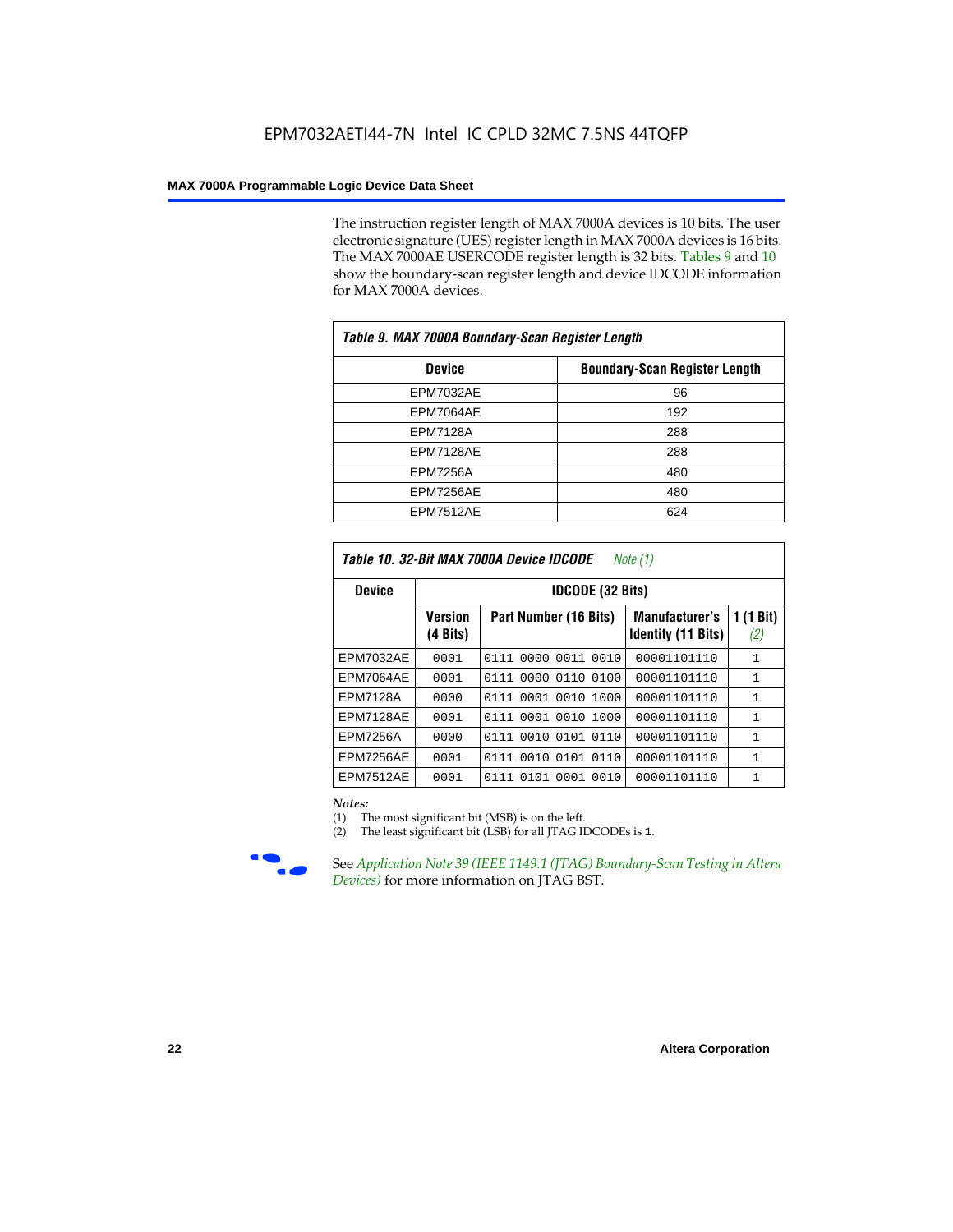Figure 8 shows timing information for the JTAG signals.



*Figure 8. MAX 7000A JTAG Waveforms*

Table 11 shows the JTAG timing parameters and values for MAX 7000A devices.

| <b>Table 11. JTAG Timing Parameters &amp; Values for MAX 7000A Devices Note (1)</b> |                                                |     |     |      |  |  |  |
|-------------------------------------------------------------------------------------|------------------------------------------------|-----|-----|------|--|--|--|
| Symbol                                                                              | <b>Parameter</b>                               | Min | Max | Unit |  |  |  |
| t <sub>JCP</sub>                                                                    | TCK clock period                               | 100 |     | ns   |  |  |  |
| t <sub>JCH</sub>                                                                    | TCK clock high time                            | 50  |     | ns   |  |  |  |
| tjcl                                                                                | TCK clock low time                             | 50  |     | ns   |  |  |  |
| tjpsu                                                                               | JTAG port setup time                           | 20  |     | ns   |  |  |  |
| t <sub>JPH</sub>                                                                    | JTAG port hold time                            | 45  |     | ns   |  |  |  |
| tjpco                                                                               | JTAG port clock to output                      |     | 25  | ns   |  |  |  |
| t <sub>JPZX</sub>                                                                   | JTAG port high impedance to valid output       |     | 25  | ns   |  |  |  |
| t <sub>JPXZ</sub>                                                                   | JTAG port valid output to high impedance       |     | 25  | ns   |  |  |  |
| tjssu                                                                               | Capture register setup time                    | 20  |     | ns   |  |  |  |
| t <sub>JSH</sub>                                                                    | Capture register hold time                     | 45  |     | ns   |  |  |  |
| t <sub>JSCO</sub>                                                                   | Update register clock to output                |     | 25  | ns   |  |  |  |
| t <sub>JSZX</sub>                                                                   | Update register high impedance to valid output |     | 25  | ns   |  |  |  |
| t <sub>JSXZ</sub>                                                                   | Update register valid output to high impedance |     | 25  | ns   |  |  |  |

*Note:*

(1) Timing parameters shown in this table apply for all specified VCCIO levels.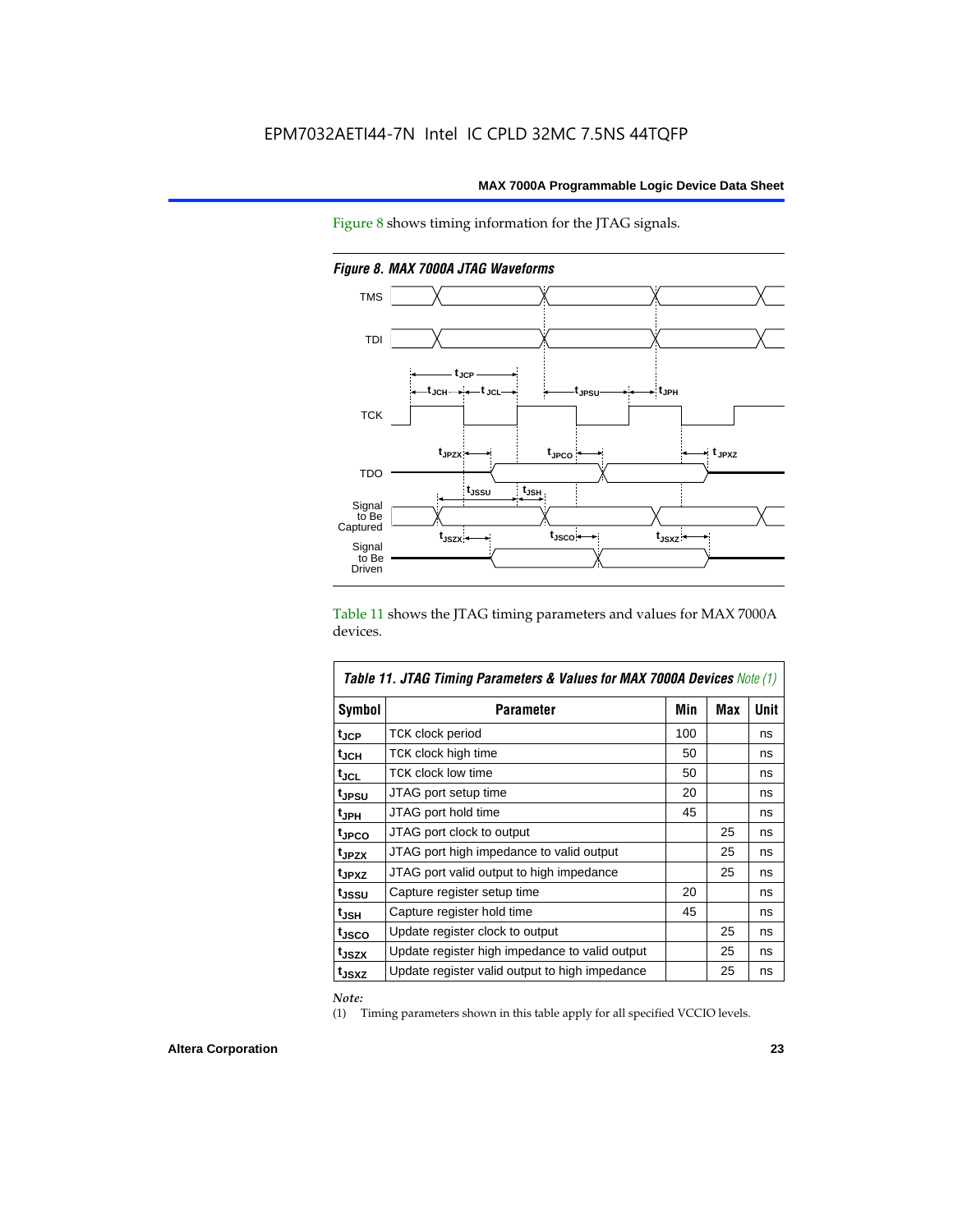## **Programmable Speed/Power Control**

MAX 7000A devices offer a power-saving mode that supports low-power operation across user-defined signal paths or the entire device. This feature allows total power dissipation to be reduced by 50% or more because most logic applications require only a small fraction of all gates to operate at maximum frequency.

The designer can program each individual macrocell in a MAX 7000A device for either high-speed (i.e., with the Turbo  $Bit^{TM}$  option turned on) or low-power operation (i.e., with the Turbo Bit option turned off). As a result, speed-critical paths in the design can run at high speed, while the remaining paths can operate at reduced power. Macrocells that run at low power incur a nominal timing delay adder (*tLPA*) for the *tLAD*, *tLAC*, *tIC*,  $t_{EN}$ ,  $t_{SEXP}$ ,  $t_{ACL}$ , and  $t_{CPPW}$  parameters.

## **Output Configuration**

MAX 7000A device outputs can be programmed to meet a variety of system-level requirements.

## **MultiVolt I/O Interface**

The MAX 7000A device architecture supports the MultiVolt I/O interface feature, which allows MAX 7000A devices to connect to systems with differing supply voltages. MAX 7000A devices in all packages can be set for 2.5-V, 3.3-V, or 5.0-V I/O pin operation. These devices have one set of VCC pins for internal operation and input buffers (VCCINT), and another set for I/O output drivers (VCCIO).

The VCCIO pins can be connected to either a 3.3-V or 2.5-V power supply, depending on the output requirements. When the VCCIO pins are connected to a 2.5-V power supply, the output levels are compatible with 2.5-V systems. When the VCCIO pins are connected to a 3.3-V power supply, the output high is at 3.3 V and is therefore compatible with 3.3-V or 5.0-V systems. Devices operating with  $V_{\text{CCIO}}$  levels lower than 3.0 V incur a slightly greater timing delay of  $t_{OD2}$  instead of  $t_{OD1}$ . Inputs can always be driven by 2.5-V, 3.3-V, or 5.0-V signals.

| Table 12. MAX 7000A MultiVolt I/O Support |     |                                              |     |     |     |     |
|-------------------------------------------|-----|----------------------------------------------|-----|-----|-----|-----|
| V <sub>CCIO</sub> Voltage                 |     | Input Signal (V)<br><b>Output Signal (V)</b> |     |     |     |     |
|                                           | 2.5 | 3.3                                          | 5.0 | 2.5 | 3.3 | 5.0 |
| 2.5                                       |     |                                              |     |     |     |     |
| 3.3                                       |     |                                              |     |     |     |     |

Table 12 describes the MAX 7000A MultiVolt I/O support.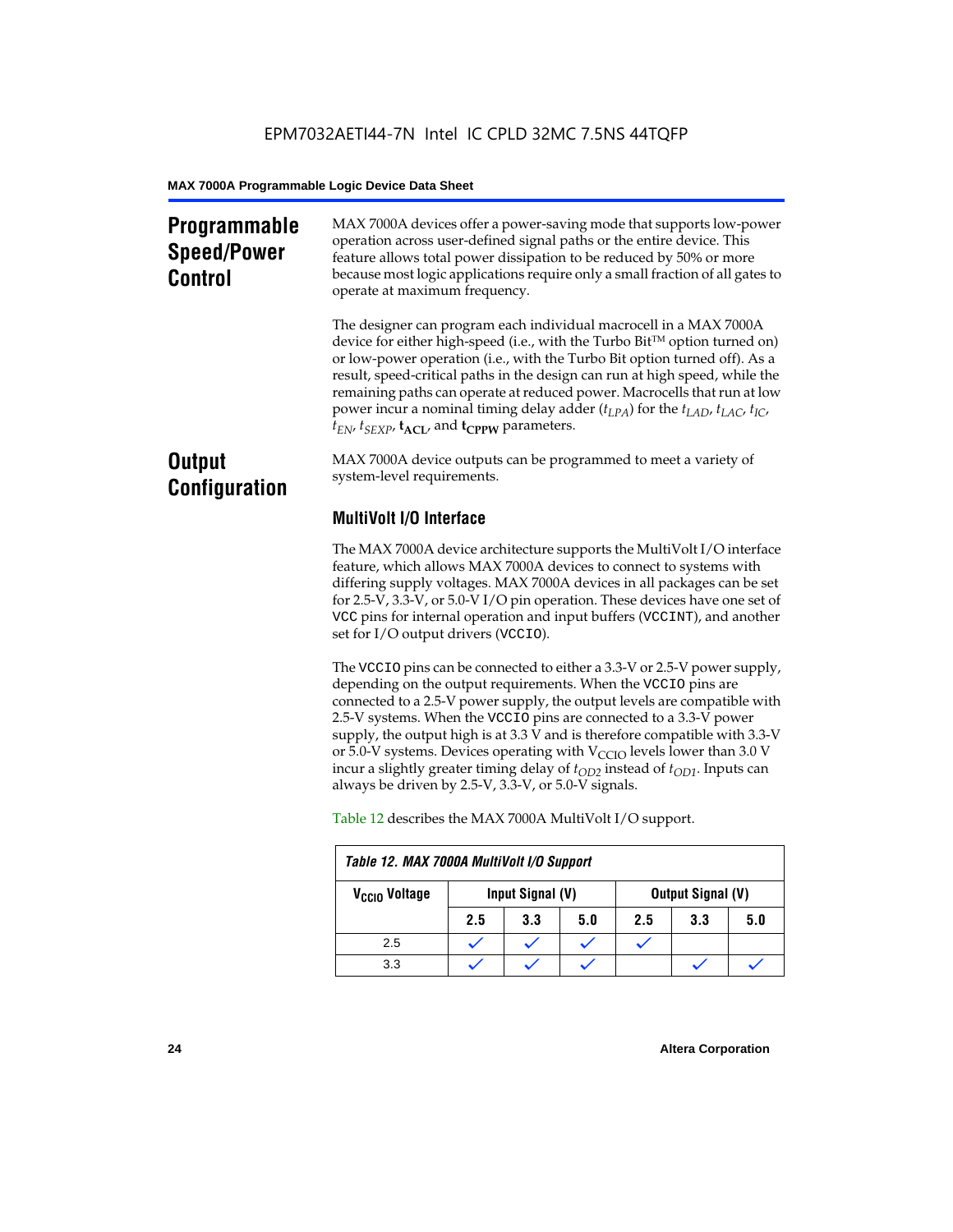## **Open-Drain Output Option**

MAX 7000A devices provide an optional open-drain (equivalent to open-collector) output for each I/O pin. This open-drain output enables the device to provide system-level control signals (e.g., interrupt and write enable signals) that can be asserted by any of several devices. This output can also provide an additional wired-OR plane.

Open-drain output pins on MAX 7000A devices (with a pull-up resistor to the 5.0-V supply) can drive 5.0-V CMOS input pins that require a high  $V<sub>IH</sub>$ . When the open-drain pin is active, it will drive low. When the pin is inactive, the resistor will pull up the trace to  $5.0$  V to meet CMOS V<sub>OH</sub> requirements. The open-drain pin will only drive low or tri-state; it will never drive high. The rise time is dependent on the value of the pull-up resistor and load impedance. The  $I_{OL}$  current specification should be considered when selecting a pull-up resistor.

## **Programmable Ground Pins**

Each unused I/O pin on MAX 7000A devices may be used as an additional ground pin. In EPM7128A and EPM7256A devices, utilizing unused I/O pins as additional ground pins requires using the associated macrocell. In MAX 7000AE devices, this programmable ground feature does not require the use of the associated macrocell; therefore, the buried macrocell is still available for user logic.

## **Slew-Rate Control**

The output buffer for each MAX 7000A I/O pin has an adjustable output slew rate that can be configured for low-noise or high-speed performance. A faster slew rate provides high-speed transitions for high-performance systems. However, these fast transitions may introduce noise transients into the system. A slow slew rate reduces system noise, but adds a nominal delay of 4 to 5 ns. When the configuration cell is turned off, the slew rate is set for low-noise performance. Each I/O pin has an individual EEPROM bit that controls the slew rate, allowing designers to specify the slew rate on a pin-by-pin basis. The slew rate control affects both the rising and falling edges of the output signal.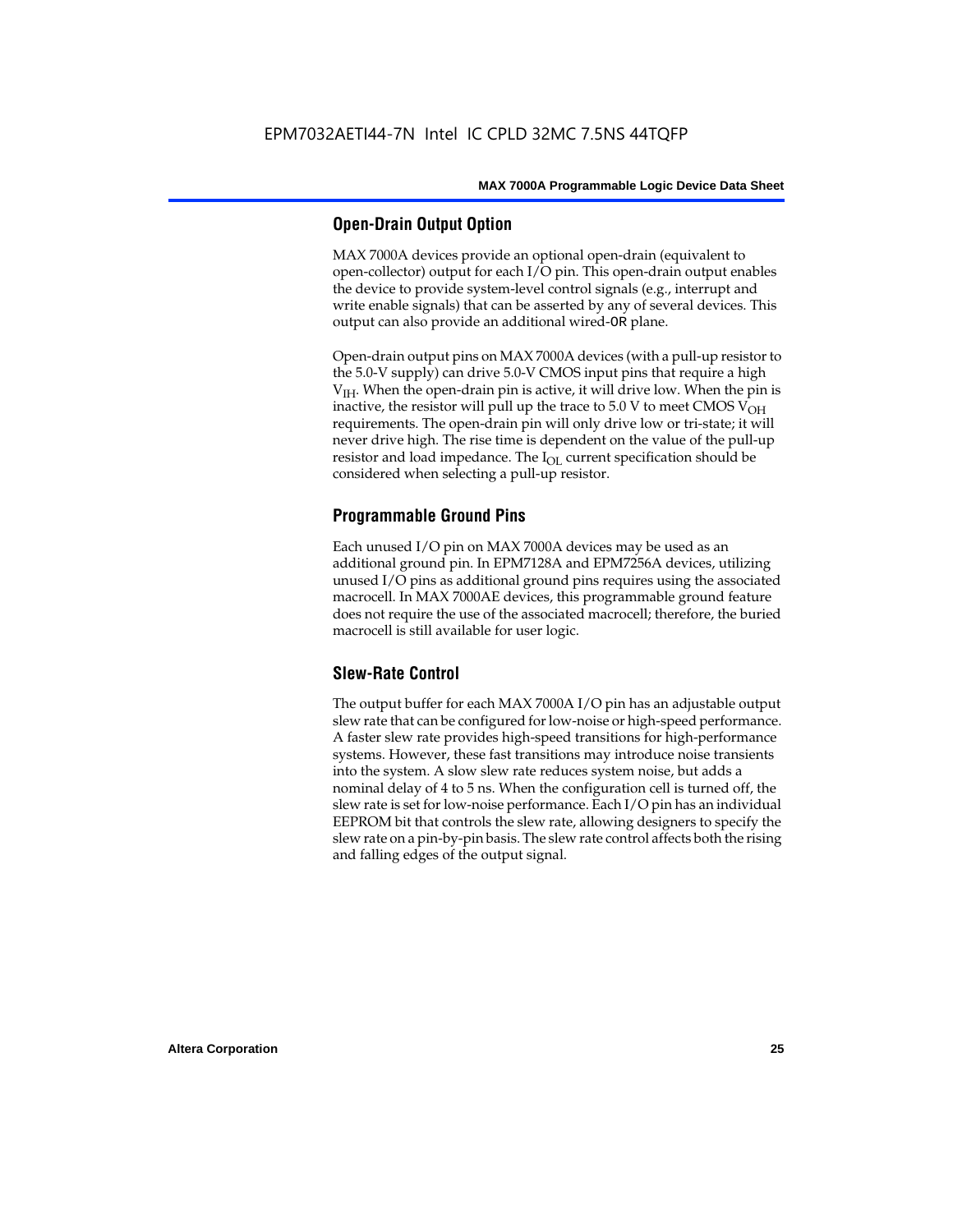| <b>Power</b><br>Sequencing &<br><b>Hot-Socketing</b> | Because MAX 7000A devices can be used in a mixed-voltage environment,<br>they have been designed specifically to tolerate any possible power-up<br>sequence. The $V_{\text{CCIO}}$ and $V_{\text{CCINT}}$ power planes can be powered in any<br>order.                                                                                                                                                                                                                                     |
|------------------------------------------------------|--------------------------------------------------------------------------------------------------------------------------------------------------------------------------------------------------------------------------------------------------------------------------------------------------------------------------------------------------------------------------------------------------------------------------------------------------------------------------------------------|
|                                                      | Signals can be driven into MAX 7000AE devices before and during power-<br>up (and power-down) without damaging the device. Additionally,<br>MAX 7000AE devices do not drive out during power-up. Once operating<br>conditions are reached, MAX 7000AE devices operate as specified by the<br>user.                                                                                                                                                                                         |
|                                                      | MAX 7000AE device I/O pins will not source or sink more than 300 $\mu$ A of<br>DC current during power-up. All pins can be driven up to 5.75 V during<br>hot-socketing, except the OE1 and GLCRn pins. The OE1 and GLCRn pins<br>can be driven up to 3.6 V during hot-socketing. After $V_{C C INT}$ and $V_{C C IO}$<br>reach the recommended operating conditions, these two pins are 5.0-V<br>tolerant.                                                                                 |
|                                                      | EPM7128A and EPM7256A devices do not support hot-socketing and may<br>drive out during power-up.                                                                                                                                                                                                                                                                                                                                                                                           |
| <b>Design Security</b>                               | All MAX 7000A devices contain a programmable security bit that controls<br>access to the data programmed into the device. When this bit is<br>programmed, a design implemented in the device cannot be copied or<br>retrieved. This feature provides a high level of design security because<br>programmed data within EEPROM cells is invisible. The security bit that<br>controls this function, as well as all other programmed data, is reset only<br>when the device is reprogrammed. |
| <b>Generic Testing</b>                               | MAX 7000A devices are fully tested. Complete testing of each<br>programmable EEPROM bit and all internal logic elements ensures 100%<br>programming yield. AC test measurements are taken under conditions<br>equivalent to those shown in Figure 9. Test patterns can be used and then<br>erased during early stages of the production flow.                                                                                                                                              |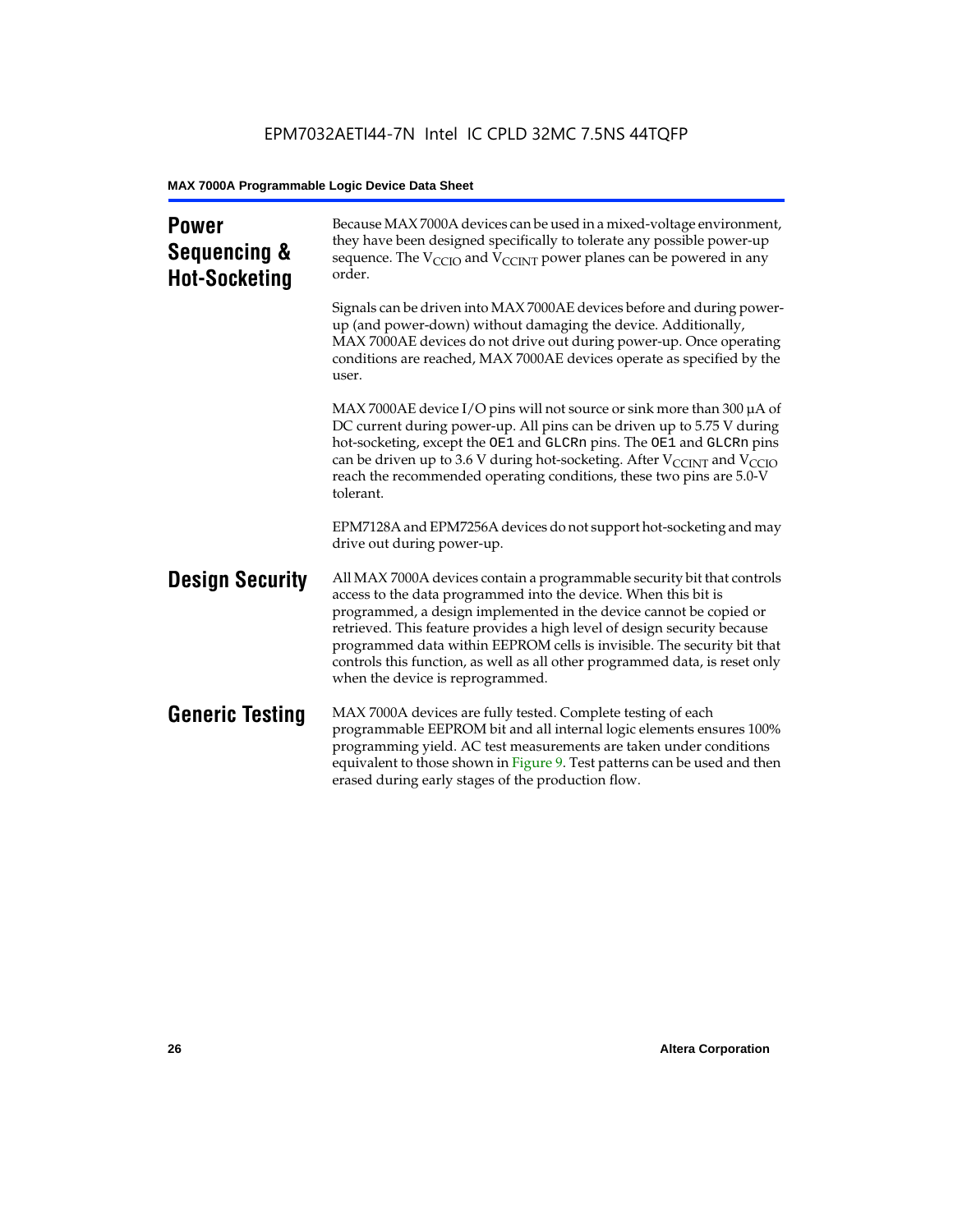#### *Figure 9. MAX 7000A AC Test Conditions*

*3.3-V outputs.*



## **Operating Conditions**

Tables 13 through 16 provide information on absolute maximum ratings, recommended operating conditions, operating conditions, and capacitance for MAX 7000A devices.

|                | Table 13. MAX 7000A Device Absolute Maximum Ratings<br>Note $(1)$ |                                                           |        |      |              |  |  |  |  |  |  |
|----------------|-------------------------------------------------------------------|-----------------------------------------------------------|--------|------|--------------|--|--|--|--|--|--|
| Symbol         | <b>Parameter</b>                                                  | <b>Conditions</b>                                         | Min    | Max  | Unit         |  |  |  |  |  |  |
| $V_{CC}$       | Supply voltage                                                    | With respect to ground $(2)$                              | $-0.5$ | 4.6  | V            |  |  |  |  |  |  |
| V <sub>1</sub> | DC input voltage                                                  |                                                           | $-2.0$ | 5.75 | V            |  |  |  |  |  |  |
| $I_{OUT}$      | DC output current, per pin                                        |                                                           | $-25$  | 25   | mA           |  |  |  |  |  |  |
| $T_{STG}$      | Storage temperature                                               | No bias                                                   | $-65$  | 150  | $^{\circ}$ C |  |  |  |  |  |  |
| $T_A$          | Ambient temperature                                               | Under bias                                                | $-65$  | 135  | ° C          |  |  |  |  |  |  |
| $T_{\rm J}$    | Junction temperature                                              | BGA, FineLine BGA, PQFP, and<br>TQFP packages, under bias |        | 135  | $^{\circ}$ C |  |  |  |  |  |  |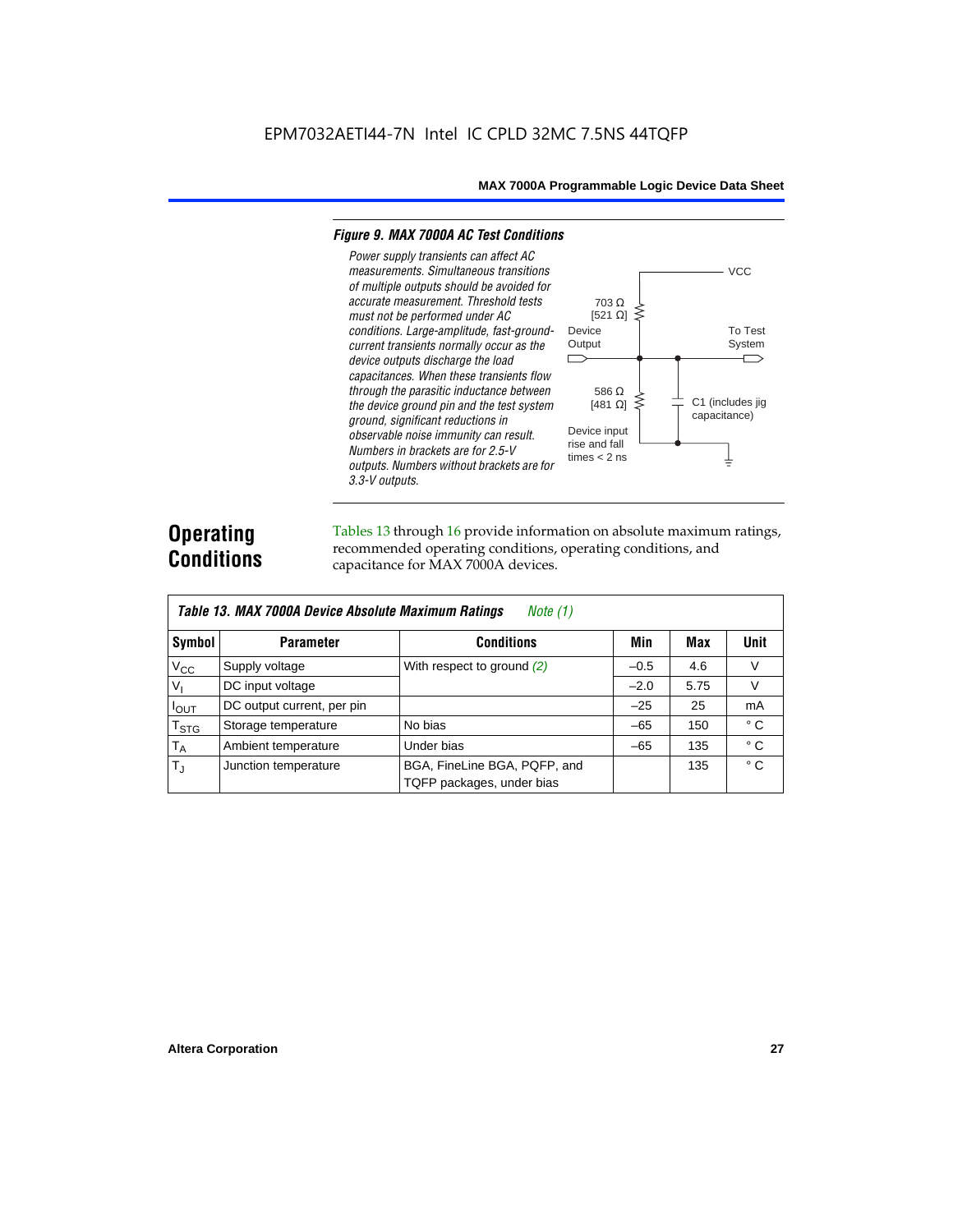## EPM7032AETI44-7N Intel IC CPLD 32MC 7.5NS 44TQFP

|                             | <b>Table 14. MAX 7000A Device Recommended Operating Conditions</b> |                      |          |                   |              |  |  |  |  |  |  |
|-----------------------------|--------------------------------------------------------------------|----------------------|----------|-------------------|--------------|--|--|--|--|--|--|
| Symbol                      | <b>Parameter</b>                                                   | <b>Conditions</b>    | Min      | Max               | Unit         |  |  |  |  |  |  |
| <b>V<sub>CCINT</sub></b>    | Supply voltage for internal logic<br>and input buffers             | (3), (13)            | 3.0      | 3.6               | $\vee$       |  |  |  |  |  |  |
| V <sub>CCIO</sub>           | Supply voltage for output<br>drivers, 3.3-V operation              | (3)                  | 3.0      | 3.6               | $\vee$       |  |  |  |  |  |  |
|                             | Supply voltage for output<br>drivers, 2.5-V operation              | (3)                  | 2.3      | 2.7               | $\vee$       |  |  |  |  |  |  |
| V <sub>CCISP</sub>          | Supply voltage during in-<br>system programming                    |                      | 3.0      | 3.6               | $\vee$       |  |  |  |  |  |  |
| $V_{I}$                     | Input voltage                                                      | (4)                  | $-0.5$   | 5.75              | $\vee$       |  |  |  |  |  |  |
| $V_{\rm O}$                 | Output voltage                                                     |                      | $\Omega$ | $V_{\text{CCIQ}}$ | $\vee$       |  |  |  |  |  |  |
| $T_A$                       | Ambient temperature                                                | Commercial range     | $\Omega$ | 70                | $\circ$ C    |  |  |  |  |  |  |
|                             |                                                                    | Industrial range (5) | $-40$    | 85                | $^{\circ}$ C |  |  |  |  |  |  |
| $T_{\rm J}$                 | Junction temperature                                               | Commercial range     | $\Omega$ | 90                | $^{\circ}$ C |  |  |  |  |  |  |
|                             |                                                                    | Industrial range (5) | $-40$    | 105               | $^{\circ}$ C |  |  |  |  |  |  |
|                             |                                                                    | Extended range (5)   | $-40$    | 130               | $^{\circ}$ C |  |  |  |  |  |  |
| $\mathfrak{t}_{\mathsf{R}}$ | Input rise time                                                    |                      |          | 40                | ns           |  |  |  |  |  |  |
| $\mathfrak{t}_{\mathsf{F}}$ | Input fall time                                                    |                      |          | 40                | ns           |  |  |  |  |  |  |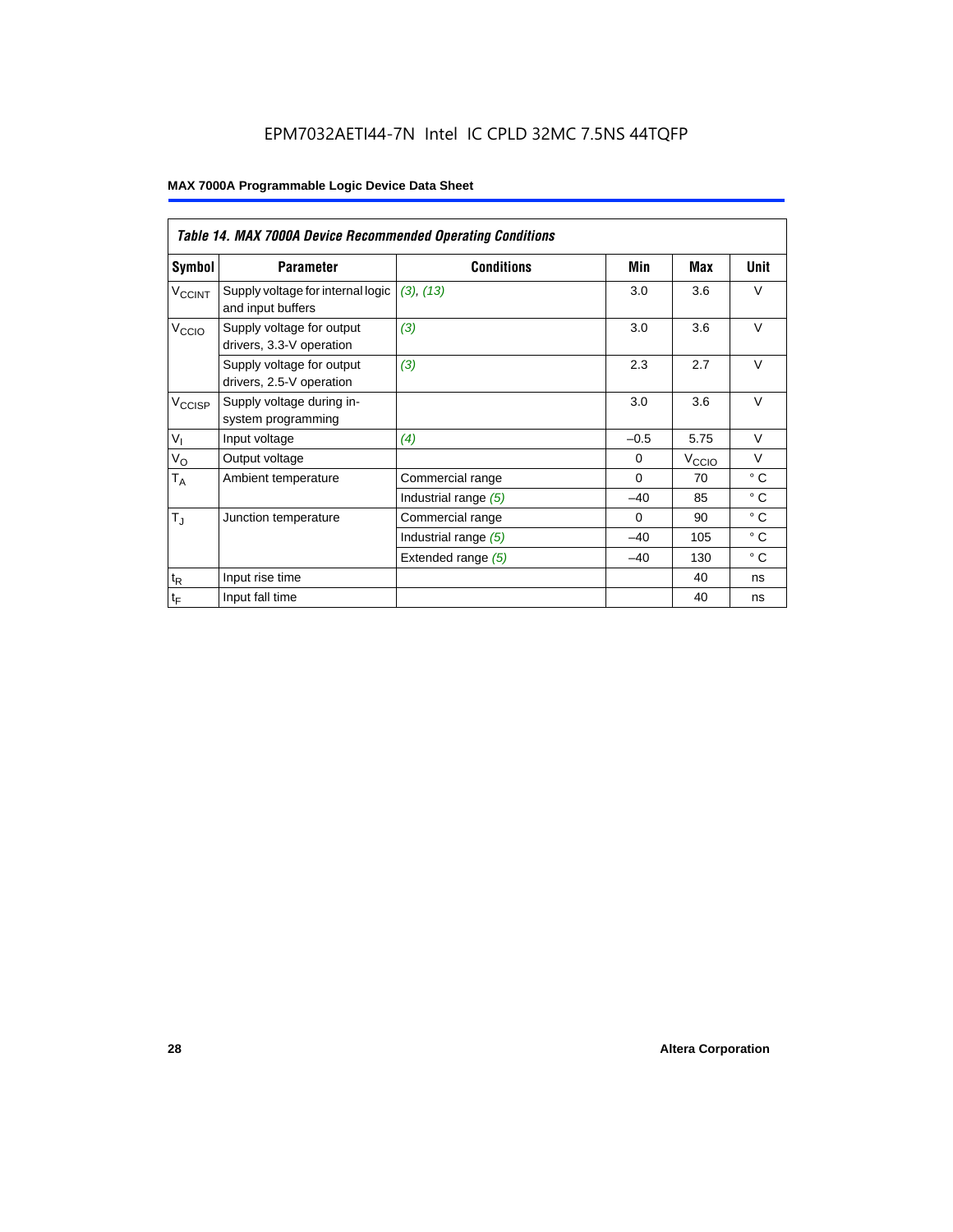|                 | <b>Table 15. MAX 7000A Device DC Operating Conditions</b> | Note (6)                                                                               |                 |      |           |
|-----------------|-----------------------------------------------------------|----------------------------------------------------------------------------------------|-----------------|------|-----------|
| Symbol          | <b>Parameter</b>                                          | <b>Conditions</b>                                                                      | Min             | Max  | Unit      |
| $V_{\text{IH}}$ | High-level input voltage                                  |                                                                                        | 1.7             | 5.75 | $\vee$    |
| $V_{IL}$        | Low-level input voltage                                   |                                                                                        | $-0.5$          | 0.8  | V         |
| V <sub>OH</sub> | 3.3-V high-level TTL output<br>voltage                    | $I_{OH} = -8$ mA DC, $V_{CClO} = 3.00$ V (7)                                           | 2.4             |      | $\vee$    |
|                 | 3.3-V high-level CMOS output<br>voltage                   | $I_{OH} = -0.1$ mA DC, $V_{CClO} = 3.00$ V<br>(7)                                      | $V_{CCD}$ – 0.2 |      | $\vee$    |
|                 |                                                           | 2.5-V high-level output voltage $ I_{OH} = -100 \mu A DC$ , $V_{CClO} = 2.30 V$<br>(7) | 2.1             |      | V         |
|                 |                                                           | $I_{OH} = -1$ mA DC, $V_{CCIO} = 2.30$ V (7)                                           | 2.0             |      | $\vee$    |
|                 |                                                           | $I_{OH} = -2$ mA DC, $V_{CCIO} = 2.30$ V (7)                                           | 1.7             |      | $\vee$    |
| $V_{OL}$        | 3.3-V low-level TTL output<br>voltage                     | $I_{OL}$ = 8 mA DC, $V_{CCIO}$ = 3.00 V (8)                                            |                 | 0.45 | $\vee$    |
|                 | 3.3-V low-level CMOS output<br>voltage                    | $I_{\text{OI}} = 0.1 \text{ mA DC}$ , $V_{\text{CCl}} = 3.00 \text{ V}$ (8)            |                 | 0.2  | V         |
|                 | 2.5-V low-level output voltage                            | $I_{OL}$ = 100 µA DC, $V_{CCIO}$ = 2.30 V (8)                                          |                 | 0.2  | $\vee$    |
|                 |                                                           | $I_{OL}$ = 1 mA DC, $V_{CCIO}$ = 2.30 V (8)                                            |                 | 0.4  | V         |
|                 |                                                           | $I_{OL}$ = 2 mA DC, $V_{CCIO}$ = 2.30 V (8)                                            |                 | 0.7  | V         |
| $\mathbf{l}_1$  | Input leakage current                                     | $V_1 = -0.5$ to 5.5 V (9)                                                              | $-10$           | 10   | μA        |
| $I_{OZ}$        | Tri-state output off-state<br>current                     | $V_1 = -0.5$ to 5.5 V (9)                                                              | $-10$           | 10   | μA        |
| $R_{ISP}$       | Value of I/O pin pull-up resistor                         | $V_{\text{CCIO}}$ = 3.0 to 3.6 V (10)                                                  | 20              | 50   | $k\Omega$ |
|                 | during in-system programming                              | $V_{\text{CCIO}}$ = 2.3 to 2.7 V (10)                                                  | 30              | 80   | $k\Omega$ |
|                 | or during power-up                                        | $V_{\text{CCIO}} = 2.3$ to 3.6 V (11)                                                  | 20              | 74   | $k\Omega$ |

| Table 16. MAX 7000A Device Capacitance | Note (12) |
|----------------------------------------|-----------|
|                                        |           |

| Symbol    | <b>Parameter</b>      | <b>Conditions</b>                   | Min | Max | Unit |
|-----------|-----------------------|-------------------------------------|-----|-----|------|
| $C_{IN}$  | Input pin capacitance | $V_{IN} = 0 V$ , f = 1.0 MHz        |     |     | рF   |
| $C_{I/O}$ | I/O pin capacitance   | $V_{\text{OUT}} = 0 V, f = 1.0 MHz$ |     |     | рF   |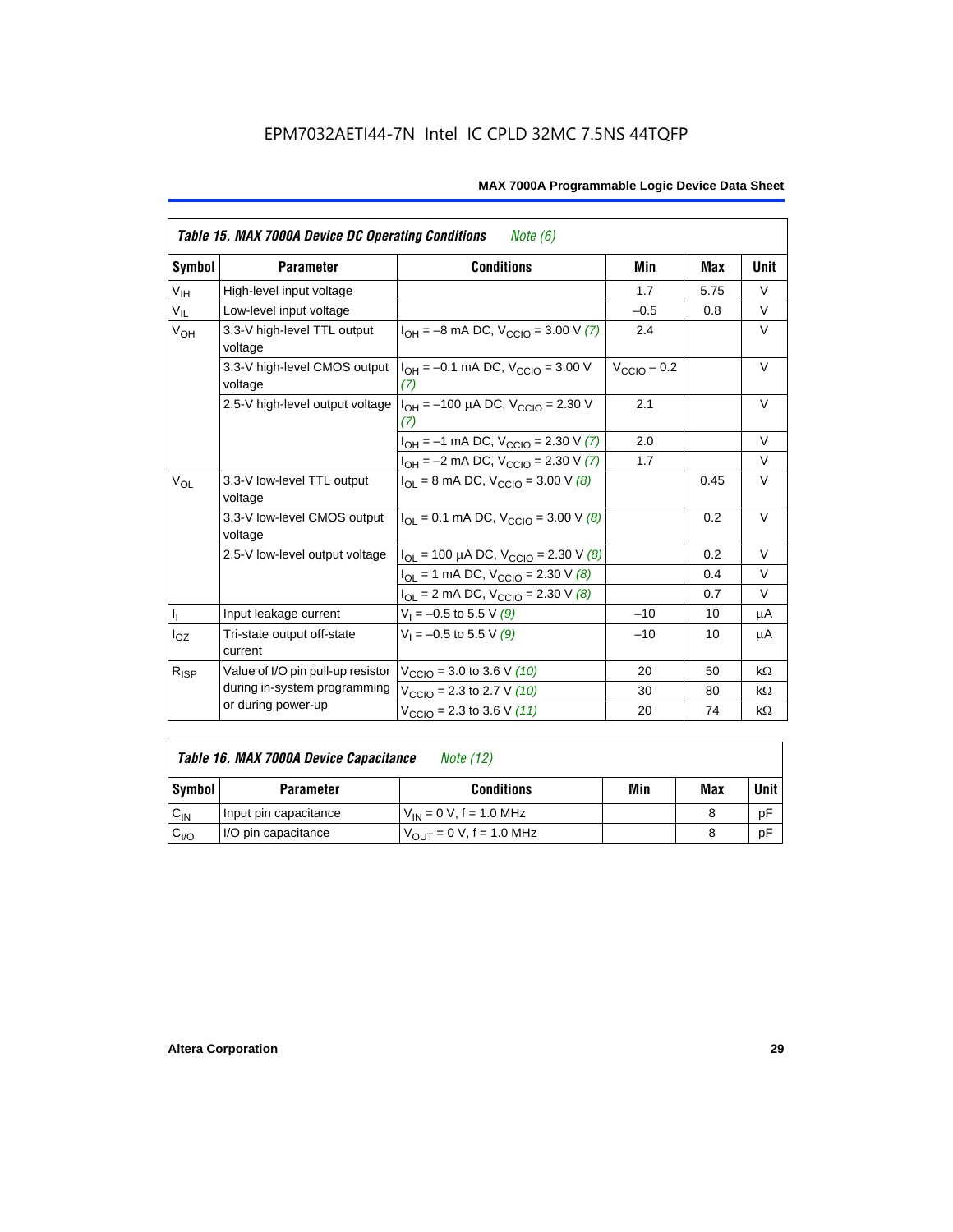#### *Notes to tables:*

- (1) See the *Operating Requirements for Altera Devices Data Sheet.*
- Minimum DC input voltage is –0.5 V. During transitions, the inputs may undershoot to –2.0 V for input currents less than 100 mA and periods shorter than 20 ns.
- (3) For EPM7128A and EPM7256A devices only,  $V_{CC}$  must rise monotonically.
- (4) In MAX 7000AE devices, all pins, including dedicated inputs, I/O pins, and JTAG pins, may be driven before  $V_{\text{CCLNT}}$  and  $V_{\text{CCLO}}$  are powered.
- (5) These devices support in-system programming for –40° to 100° C. For in-system programming support between –40° and 0° C, contact Altera Applications.
- (6) These values are specified under the recommended operating conditions shown in Table 14 on page 28.
- (7) The parameter is measured with 50% of the outputs each sourcing the specified current. The  $I_{OH}$  parameter refers to high-level TTL or CMOS output current.
- (8) The parameter is measured with 50% of the outputs each sinking the specified current. The  $I_{OL}$  parameter refers to low-level TTL or CMOS output current.
- (9) This value is specified for normal device operation. For MAX 7000AE devices, the maximum leakage current during power-up is ±300 µA. For EPM7128A and EPM7256A devices, leakage current during power-up is not specified.
- (10) For EPM7128A and EPM7256A devices, this pull-up exists while a device is programmed in-system.
- (11) For MAX 7000AE devices, this pull-up exists while devices are programmed in-system and in unprogrammed devices during power-up.
- (12) Capacitance is measured at 25 °C and is sample-tested only. The OE1 pin (high-voltage pin during programming) has a maximum capacitance of 20 pF.
- (13) The POR time for MAX 7000AE devices (except MAX 7128A and MAX 7256A devices) does not exceed 100 µs. The sufficient V<sub>CCINT</sub> voltage level for POR is 3.0 V. The device is fully initialized within the POR time after V<sub>CCINT</sub> reaches the sufficient POR voltage level.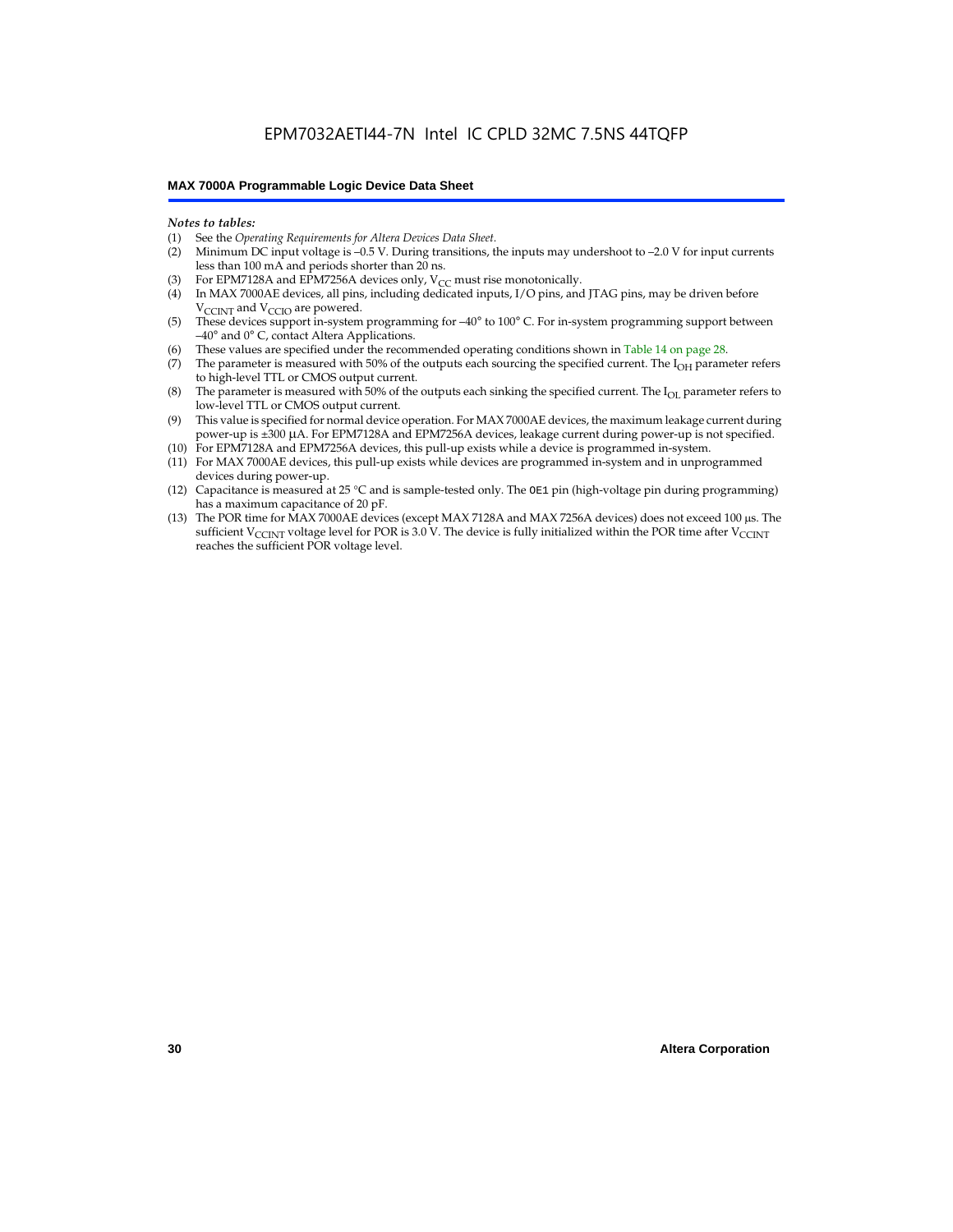Figure 10 shows the typical output drive characteristics of MAX 7000A devices.





**Timing Model** MAX 7000A device timing can be analyzed with the Altera software, a variety of popular industry-standard EDA simulators and timing analyzers, or with the timing model shown in Figure 11. MAX 7000A devices have predictable internal delays that enable the designer to determine the worst-case timing of any design. The software provides timing simulation, point-to-point delay prediction, and detailed timing analysis for device-wide performance evaluation.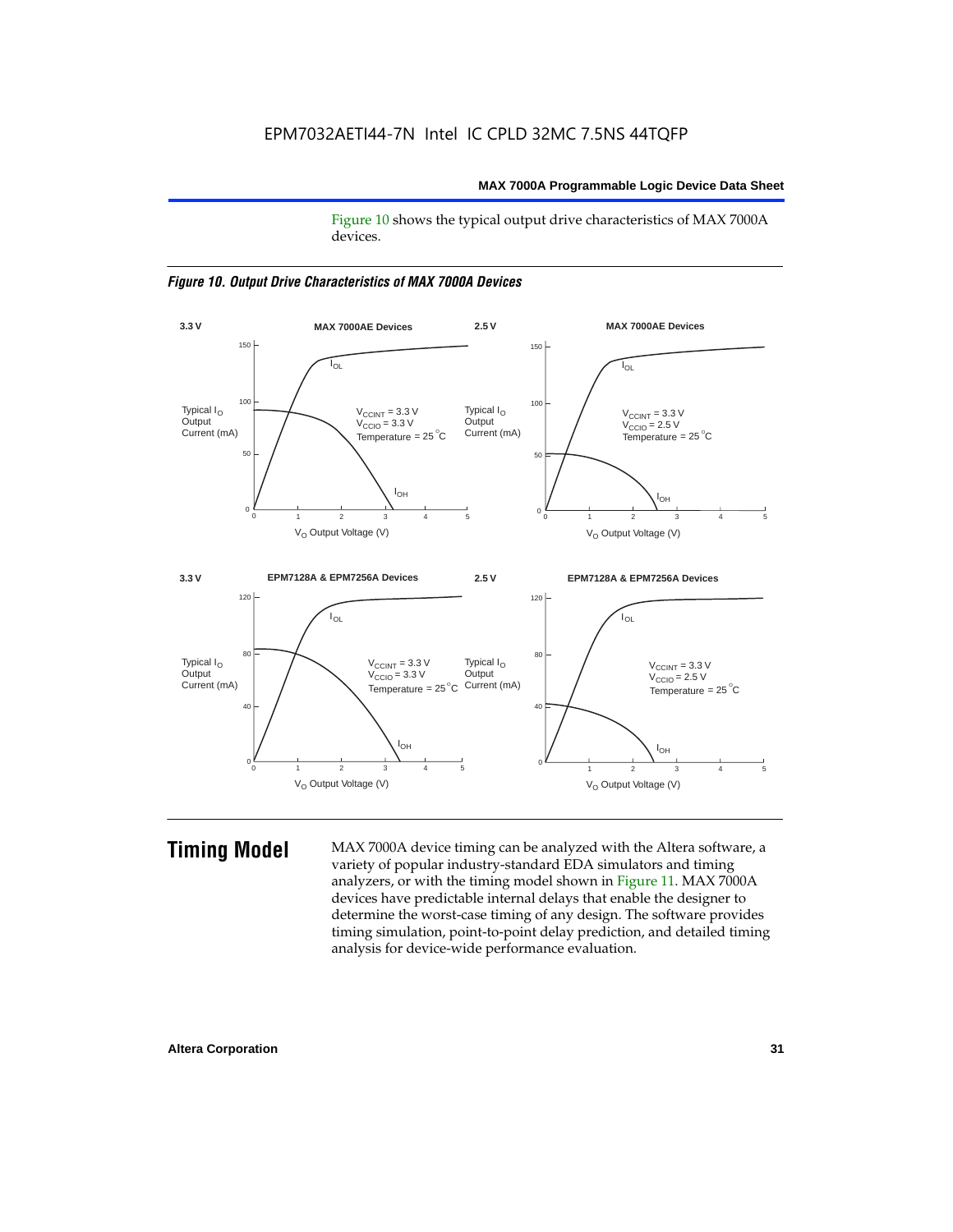



The timing characteristics of any signal path can be derived from the timing model and parameters of a particular device. External timing parameters, which represent pin-to-pin timing delays, can be calculated as the sum of internal parameters. Figure 12 shows the timing relationship between internal and external delay parameters.



f See *Application Note 94 (Understanding MAX 7000 Timing)* for more information.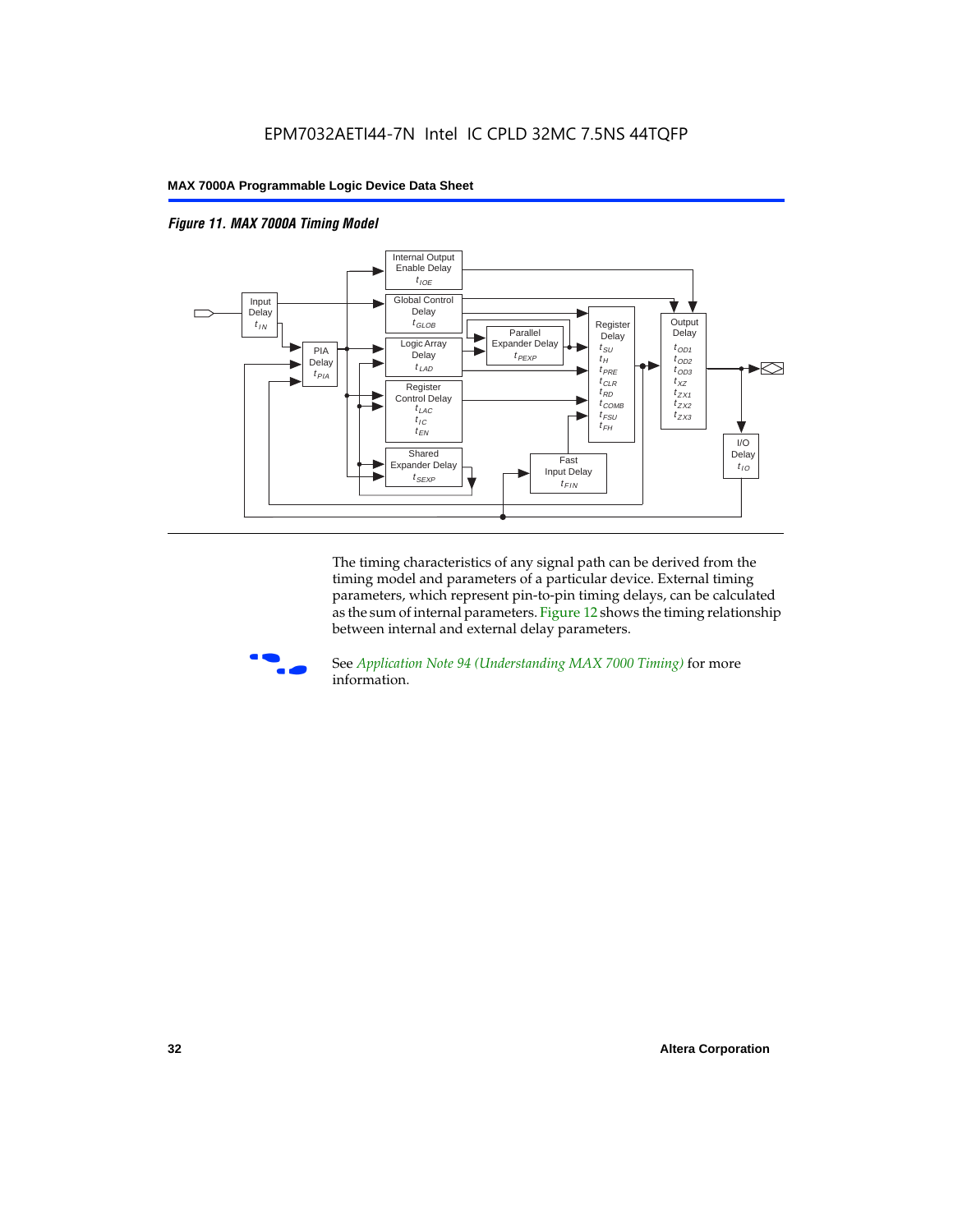#### *Figure 12. MAX 7000A Switching Waveforms*

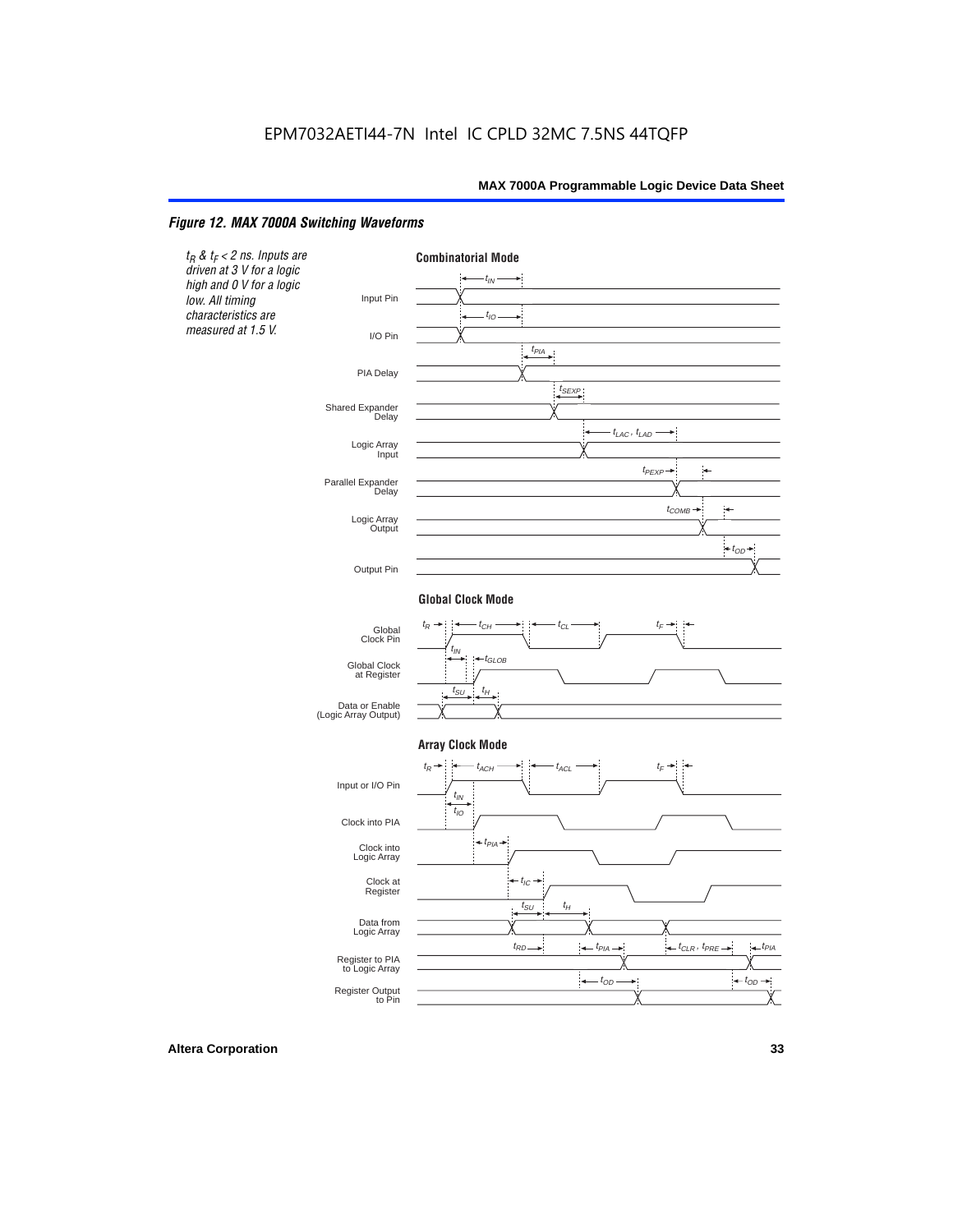Tables 17 through 30 show EPM7032AE, EPM7064AE, EPM7128AE, EPM7256AE, EPM7512AE, EPM7128A, and EPM7256A timing information.

|                         | <b>Table 17. EPM7032AE External Timing Parameters</b><br>Note $(1)$ |                   |       |            |                    |            |       |       |             |
|-------------------------|---------------------------------------------------------------------|-------------------|-------|------------|--------------------|------------|-------|-------|-------------|
| Symbol                  | <b>Parameter</b>                                                    | <b>Conditions</b> |       |            | <b>Speed Grade</b> |            |       |       | <b>Unit</b> |
|                         |                                                                     |                   |       | $-4$       |                    | $-7$       |       | $-10$ |             |
|                         |                                                                     |                   | Min   | <b>Max</b> | Min                | <b>Max</b> | Min   | Max   |             |
| t <sub>PD1</sub>        | Input to non-registered<br>output                                   | $C1 = 35 pF(2)$   |       | 4.5        |                    | 7.5        |       | 10    | ns          |
| $t_{PD2}$               | I/O input to non-registered<br>output                               | $C1 = 35 pF(2)$   |       | 4.5        |                    | 7.5        |       | 10    | ns          |
| $t_{\text{SU}}$         | Global clock setup time                                             | (2)               | 2.9   |            | 4.7                |            | 6.3   |       | ns          |
| $t_H$                   | Global clock hold time                                              | (2)               | 0.0   |            | 0.0                |            | 0.0   |       | ns          |
| t <sub>FSU</sub>        | Global clock setup time of<br>fast input                            |                   | 2.5   |            | 3.0                |            | 3.0   |       | ns          |
| $t_{FH}$                | Global clock hold time of<br>fast input                             |                   | 0.0   |            | 0.0                |            | 0.0   |       | ns          |
| $t_{CO1}$               | Global clock to output delay                                        | $C1 = 35 pF$      | 1.0   | 3.0        | 1.0                | 5.0        | 1.0   | 6.7   | ns          |
| $t_{CH}$                | Global clock high time                                              |                   | 2.0   |            | 3.0                |            | 4.0   |       | ns          |
| $t_{CL}$                | Global clock low time                                               |                   | 2.0   |            | 3.0                |            | 4.0   |       | ns          |
| t <sub>ASU</sub>        | Array clock setup time                                              | (2)               | 1.6   |            | 2.5                |            | 3.6   |       | ns          |
| t <sub>AH</sub>         | Array clock hold time                                               | (2)               | 0.3   |            | 0.5                |            | 0.5   |       | ns          |
| $t_{ACQ1}$              | Array clock to output delay                                         | $C1 = 35 pF(2)$   | 1.0   | 4.3        | 1.0                | 7.2        | 1.0   | 9.4   | ns          |
| $t_{ACH}$               | Array clock high time                                               |                   | 2.0   |            | 3.0                |            | 4.0   |       | ns          |
| $t_{\text{ACL}}$        | Array clock low time                                                |                   | 2.0   |            | 3.0                |            | 4.0   |       | ns          |
| t <sub>CPPW</sub>       | Minimum pulse width for<br>clear and preset                         | (3)               | 2.0   |            | 3.0                |            | 4.0   |       | ns          |
| $t_{\text{CNT}}$        | Minimum global clock<br>period                                      | (2)               |       | 4.4        |                    | 7.2        |       | 9.7   | ns          |
| $f_{CNT}$               | Maximum internal global<br>clock frequency                          | (2), (4)          | 227.3 |            | 138.9              |            | 103.1 |       | <b>MHz</b>  |
| <b>t<sub>ACNT</sub></b> | Minimum array clock period                                          | (2)               |       | 4.4        |                    | 7.2        |       | 9.7   | ns          |
| <b>fACNT</b>            | Maximum internal array<br>clock frequency                           | (2), (4)          | 227.3 |            | 138.9              |            | 103.1 |       | <b>MHz</b>  |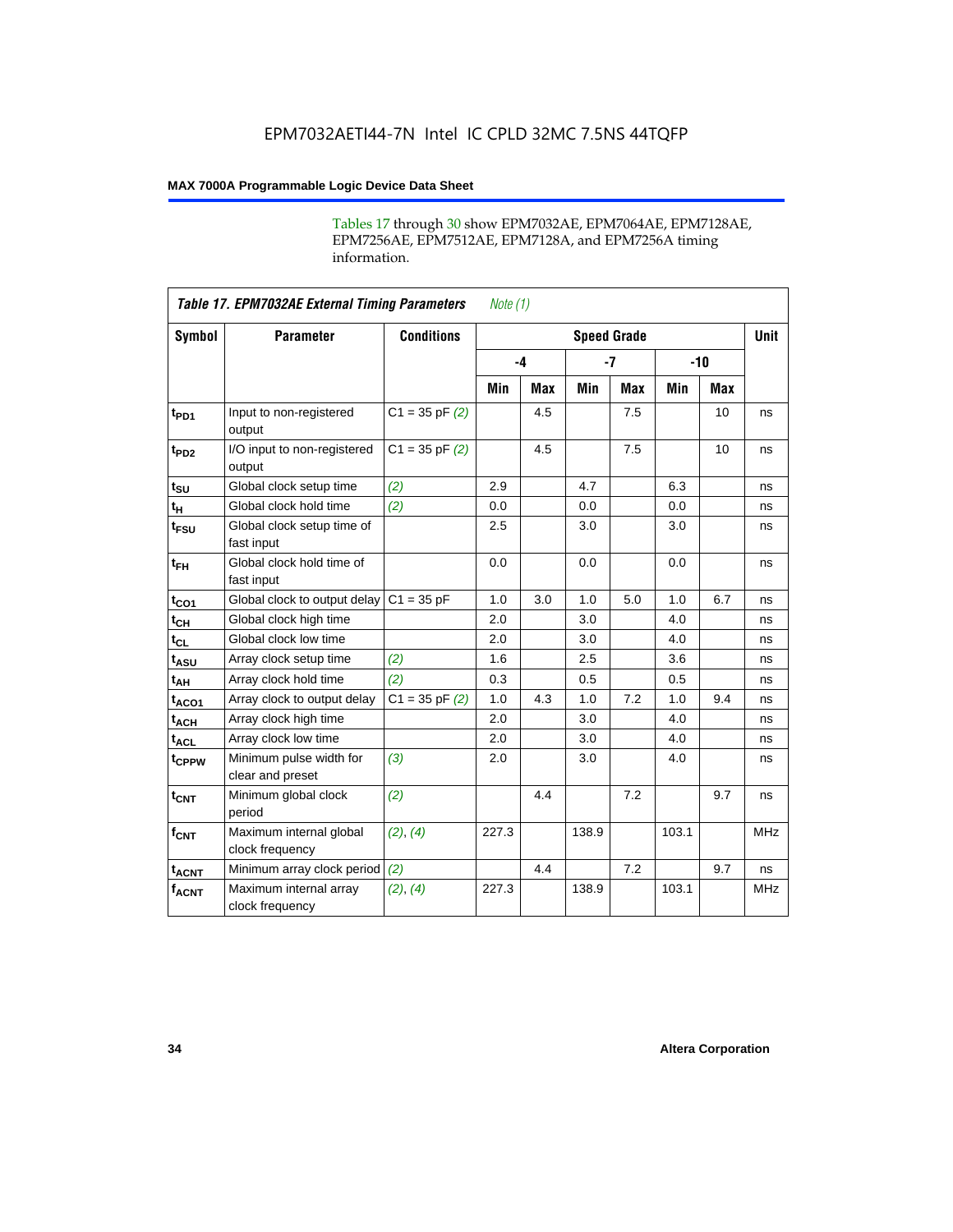|                   | Table 18. EPM7032AE Internal Timing Parameters (Part 1 of 2)<br>Note $(1)$                                   |                     |     |      |     |                    |     |       |             |  |  |
|-------------------|--------------------------------------------------------------------------------------------------------------|---------------------|-----|------|-----|--------------------|-----|-------|-------------|--|--|
| <b>Symbol</b>     | <b>Parameter</b>                                                                                             | <b>Conditions</b>   |     |      |     | <b>Speed Grade</b> |     |       | <b>Unit</b> |  |  |
|                   |                                                                                                              |                     |     | $-4$ |     | -7                 |     | $-10$ |             |  |  |
|                   |                                                                                                              |                     | Min | Max  | Min | Max                | Min | Max   |             |  |  |
| $t_{IN}$          | Input pad and buffer delay                                                                                   |                     |     | 0.7  |     | 1.2                |     | 1.5   | ns          |  |  |
| $t_{IO}$          | I/O input pad and buffer<br>delay                                                                            |                     |     | 0.7  |     | 1.2                |     | 1.5   | ns          |  |  |
| $t_{FIN}$         | Fast input delay                                                                                             |                     |     | 2.3  |     | 2.8                |     | 3.4   | ns          |  |  |
| $t_{SEXP}$        | Shared expander delay                                                                                        |                     |     | 1.9  |     | 3.1                |     | 4.0   | ns          |  |  |
| t <sub>PEXP</sub> | Parallel expander delay                                                                                      |                     |     | 0.5  |     | 0.8                |     | 1.0   | ns          |  |  |
| $t_{LAD}$         | Logic array delay                                                                                            |                     |     | 1.5  |     | 2.5                |     | 3.3   | ns          |  |  |
| $t_{LAC}$         | Logic control array delay                                                                                    |                     |     | 0.6  |     | 1.0                |     | 1.2   | ns          |  |  |
| $t_{IOE}$         | Internal output enable delay                                                                                 |                     |     | 0.0  |     | 0.0                |     | 0.0   | ns          |  |  |
| $t_{OD1}$         | Output buffer and pad<br>delay, slow slew rate $=$ off<br>$V_{\text{CCIO}} = 3.3 \text{ V}$                  | $C1 = 35 pF$        |     | 0.8  |     | 1.3                |     | 1.8   | ns          |  |  |
| $t_{OD2}$         | Output buffer and pad<br>delay, slow slew rate $=$ off<br>$V_{\text{CCIO}}$ = 2.5 V                          | $C1 = 35 pF$<br>(5) |     | 1.3  |     | 1.8                |     | 2.3   | ns          |  |  |
| $t_{OD3}$         | Output buffer and pad<br>delay, slow slew rate $=$ on<br>$V_{\text{CCIO}} = 2.5 \text{ V or } 3.3 \text{ V}$ | $C1 = 35 pF$        |     | 5.8  |     | 6.3                |     | 6.8   | ns          |  |  |
| $t_{ZX1}$         | Output buffer enable delay,<br>slow slew rate $=$ off<br>$V_{\text{CCIO}} = 3.3 \text{ V}$                   | $C1 = 35 pF$        |     | 4.0  |     | 4.0                |     | 5.0   | ns          |  |  |
| t <sub>ZX2</sub>  | Output buffer enable delay,<br>slow slew rate $=$ off<br>$V_{\text{CCIO}}$ = 2.5 V                           | $C1 = 35 pF$<br>(5) |     | 4.5  |     | 4.5                |     | 5.5   | ns          |  |  |
| $t_{ZX3}$         | Output buffer enable delay,<br>slow slew rate $=$ on<br>$V_{\text{CCIO}} = 3.3 \text{ V}$                    | $C1 = 35 pF$        |     | 9.0  |     | 9.0                |     | 10.0  | ns          |  |  |
| $t_{XZ}$          | Output buffer disable delay                                                                                  | $C1 = 5pF$          |     | 4.0  |     | 4.0                |     | 5.0   | ns          |  |  |
| $t_{\text{SU}}$   | Register setup time                                                                                          |                     | 1.3 |      | 2.0 |                    | 2.8 |       | ns          |  |  |
| $t_H$             | Register hold time                                                                                           |                     | 0.6 |      | 1.0 |                    | 1.3 |       | ns          |  |  |
| $t_{FSU}$         | Register setup time of fast<br>input                                                                         |                     | 1.0 |      | 1.5 |                    | 1.5 |       | ns          |  |  |
| $t_{FH}$          | Register hold time of fast<br>input                                                                          |                     | 1.5 |      | 1.5 |                    | 1.5 |       | ns          |  |  |
| $t_{RD}$          | Register delay                                                                                               |                     |     | 0.7  |     | 1.2                |     | 1.5   | ns          |  |  |
| $t_{COMB}$        | Combinatorial delay                                                                                          |                     |     | 0.6  |     | 1.0                |     | 1.3   | ns          |  |  |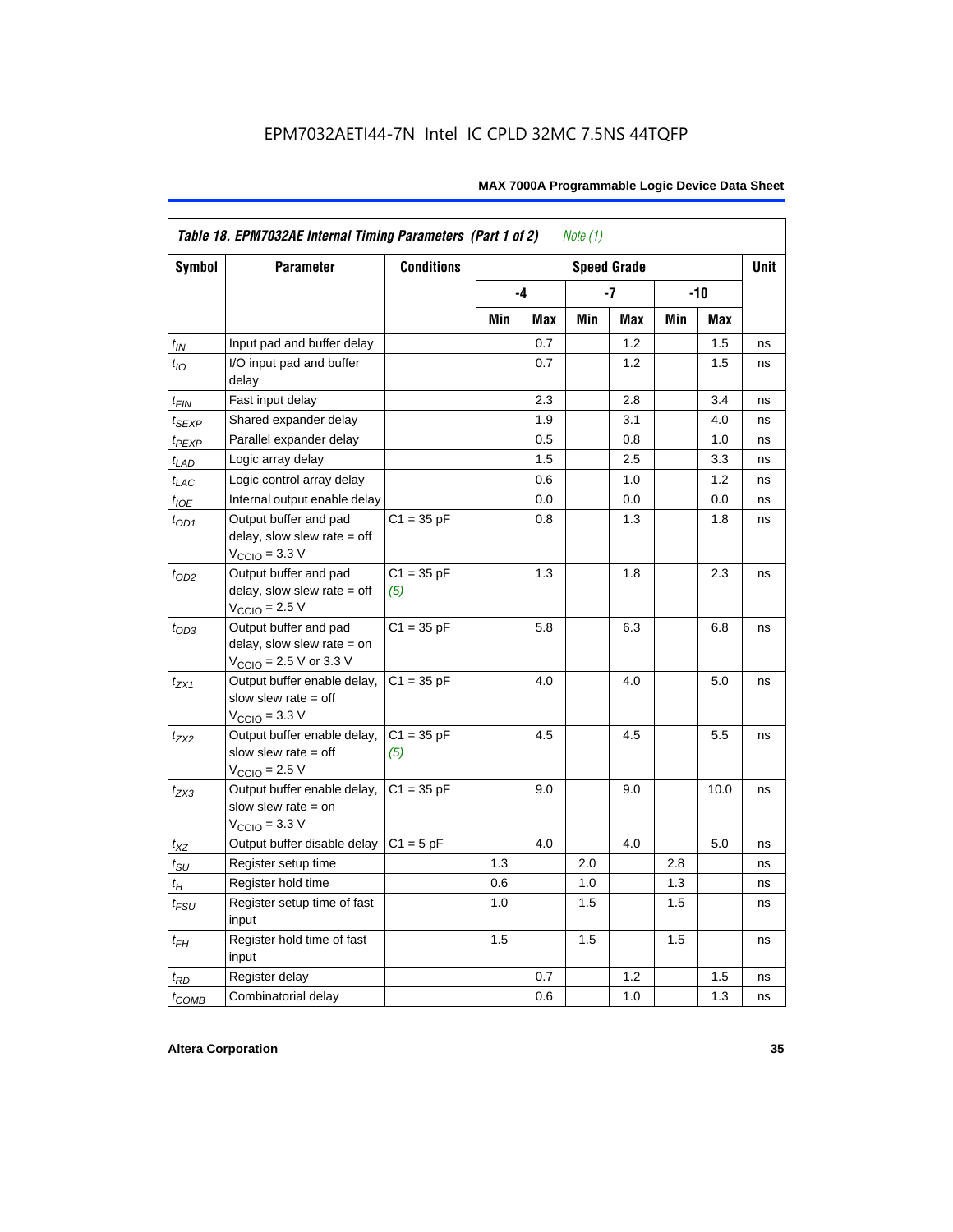|                  | Table 18. EPM7032AE Internal Timing Parameters (Part 2 of 2)<br>Note (1) |                   |                    |     |     |     |     |     |    |  |
|------------------|--------------------------------------------------------------------------|-------------------|--------------------|-----|-----|-----|-----|-----|----|--|
| Symbol           | <b>Parameter</b>                                                         | <b>Conditions</b> | <b>Speed Grade</b> |     |     |     |     |     |    |  |
|                  |                                                                          |                   |                    | -4  |     | -7  |     | -10 |    |  |
|                  |                                                                          |                   | Min                | Max | Min | Max | Min | Max |    |  |
| $t_{IC}$         | Array clock delay                                                        |                   |                    | 1.2 |     | 2.0 |     | 2.5 | ns |  |
| $t_{EN}$         | Register enable time                                                     |                   |                    | 0.6 |     | 1.0 |     | 1.2 | ns |  |
| $t_{GLOB}$       | Global control delay                                                     |                   |                    | 0.8 |     | 1.3 |     | 1.9 | ns |  |
| $t_{PRE}$        | Register preset time                                                     |                   |                    | 1.2 |     | 1.9 |     | 2.6 | ns |  |
| $t_{CLR}$        | Register clear time                                                      |                   |                    | 1.2 |     | 1.9 |     | 2.6 | ns |  |
| t <sub>PIA</sub> | PIA delay                                                                | (2)               |                    | 0.9 |     | 1.5 |     | 2.1 | ns |  |
| $t_{LPA}$        | Low-power adder                                                          | (6)               |                    | 2.5 |     | 4.0 |     | 5.0 | ns |  |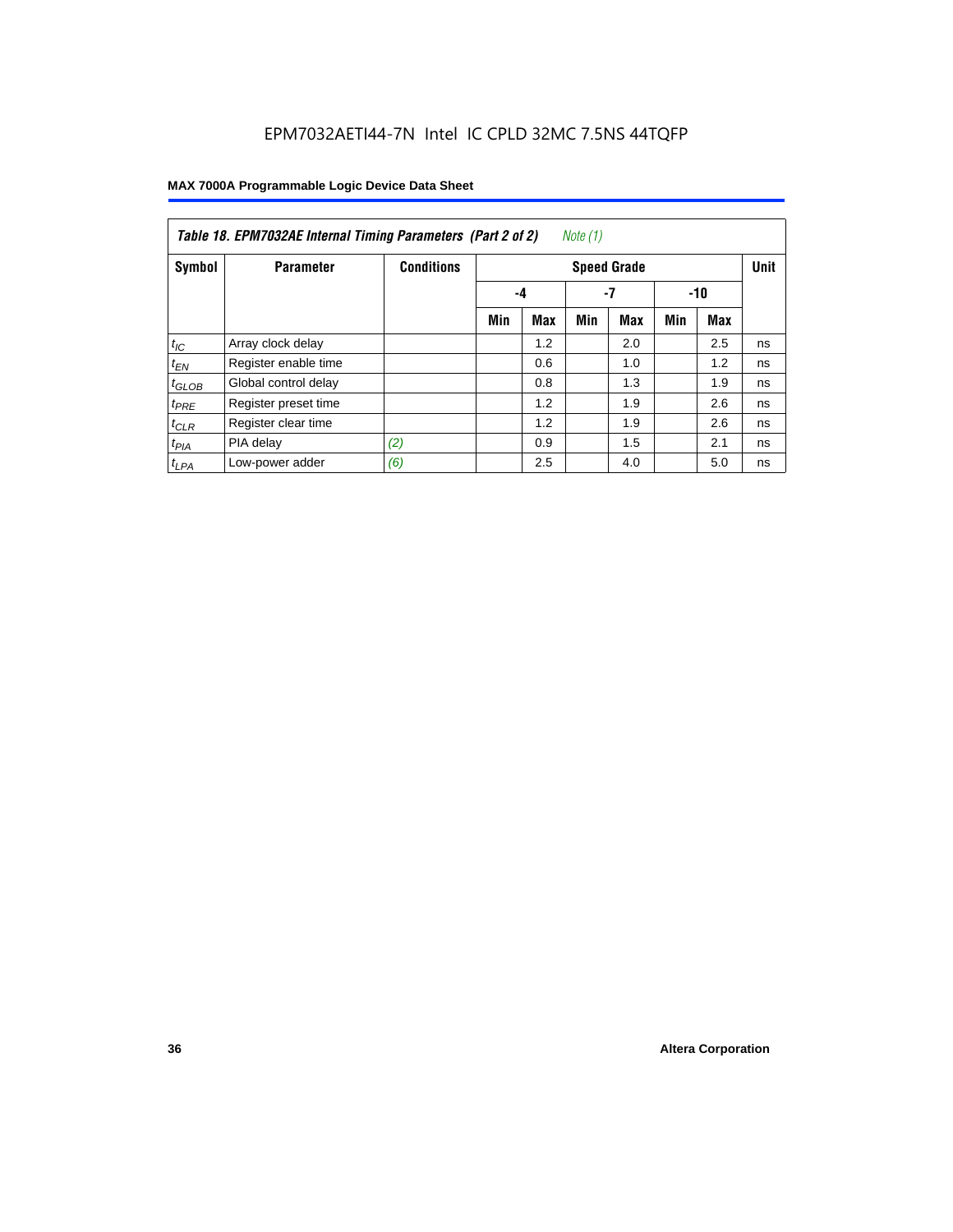| <b>Symbol</b>               | <b>Parameter</b>                            | <b>Conditions</b>   |       |     | <b>Speed Grade</b> |            |       |            | <b>Unit</b> |
|-----------------------------|---------------------------------------------|---------------------|-------|-----|--------------------|------------|-------|------------|-------------|
|                             |                                             |                     | $-4$  |     |                    | $-7$       |       | $-10$      |             |
|                             |                                             |                     | Min   | Max | Min                | <b>Max</b> | Min   | <b>Max</b> |             |
| t <sub>PD1</sub>            | Input to non-<br>registered output          | $C1 = 35 pF$<br>(2) |       | 4.5 |                    | 7.5        |       | 10.0       | ns          |
| t <sub>PD2</sub>            | I/O input to non-<br>registered output      | $C1 = 35 pF$<br>(2) |       | 4.5 |                    | 7.5        |       | 10.0       | ns          |
| $t_{\scriptstyle\text{SU}}$ | Global clock setup<br>time                  | (2)                 | 2.8   |     | 4.7                |            | 6.2   |            | ns          |
| $t_H$                       | Global clock hold time                      | (2)                 | 0.0   |     | 0.0                |            | 0.0   |            | ns          |
| t <sub>FSU</sub>            | Global clock setup<br>time of fast input    |                     | 2.5   |     | 3.0                |            | 3.0   |            | ns          |
| $t_{FH}$                    | Global clock hold time<br>of fast input     |                     | 0.0   |     | 0.0                |            | 0.0   |            | ns          |
| $t_{CO1}$                   | Global clock to output<br>delay             | $C1 = 35 pF$        | 1.0   | 3.1 | 1.0                | 5.1        | 1.0   | 7.0        | ns          |
| $t_{CH}$                    | Global clock high time                      |                     | 2.0   |     | 3.0                |            | 4.0   |            | ns          |
| $t_{CL}$                    | Global clock low time                       |                     | 2.0   |     | 3.0                |            | 4.0   |            | ns          |
| t <sub>ASU</sub>            | Array clock setup time                      | (2)                 | 1.6   |     | 2.6                |            | 3.6   |            | ns          |
| $t_{AH}$                    | Array clock hold time                       | (2)                 | 0.3   |     | 0.4                |            | 0.6   |            | ns          |
| t <sub>ACO1</sub>           | Array clock to output<br>delay              | $C1 = 35 pF$<br>(2) | 1.0   | 4.3 | 1.0                | 7.2        | 1.0   | 9.6        | ns          |
| $t_{ACH}$                   | Array clock high time                       |                     | 2.0   |     | 3.0                |            | 4.0   |            | ns          |
| t <sub>ACL</sub>            | Array clock low time                        |                     | 2.0   |     | 3.0                |            | 4.0   |            | ns          |
| t <sub>CPPW</sub>           | Minimum pulse width<br>for clear and preset | (3)                 | 2.0   |     | 3.0                |            | 4.0   |            | ns          |
| $t_{\text{CNT}}$            | Minimum global clock<br>period              | (2)                 |       | 4.5 |                    | 7.4        |       | 10.0       | ns          |
| $f_{CNT}$                   | Maximum internal<br>global clock frequency  | (2), (4)            | 222.2 |     | 135.1              |            | 100.0 |            | <b>MHz</b>  |
| $t_{ACNT}$                  | Minimum array clock<br>period               | (2)                 |       | 4.5 |                    | 7.4        |       | 10.0       | ns          |
| <b>fACNT</b>                | Maximum internal<br>array clock frequency   | (2), (4)            | 222.2 |     | 135.1              |            | 100.0 |            | <b>MHz</b>  |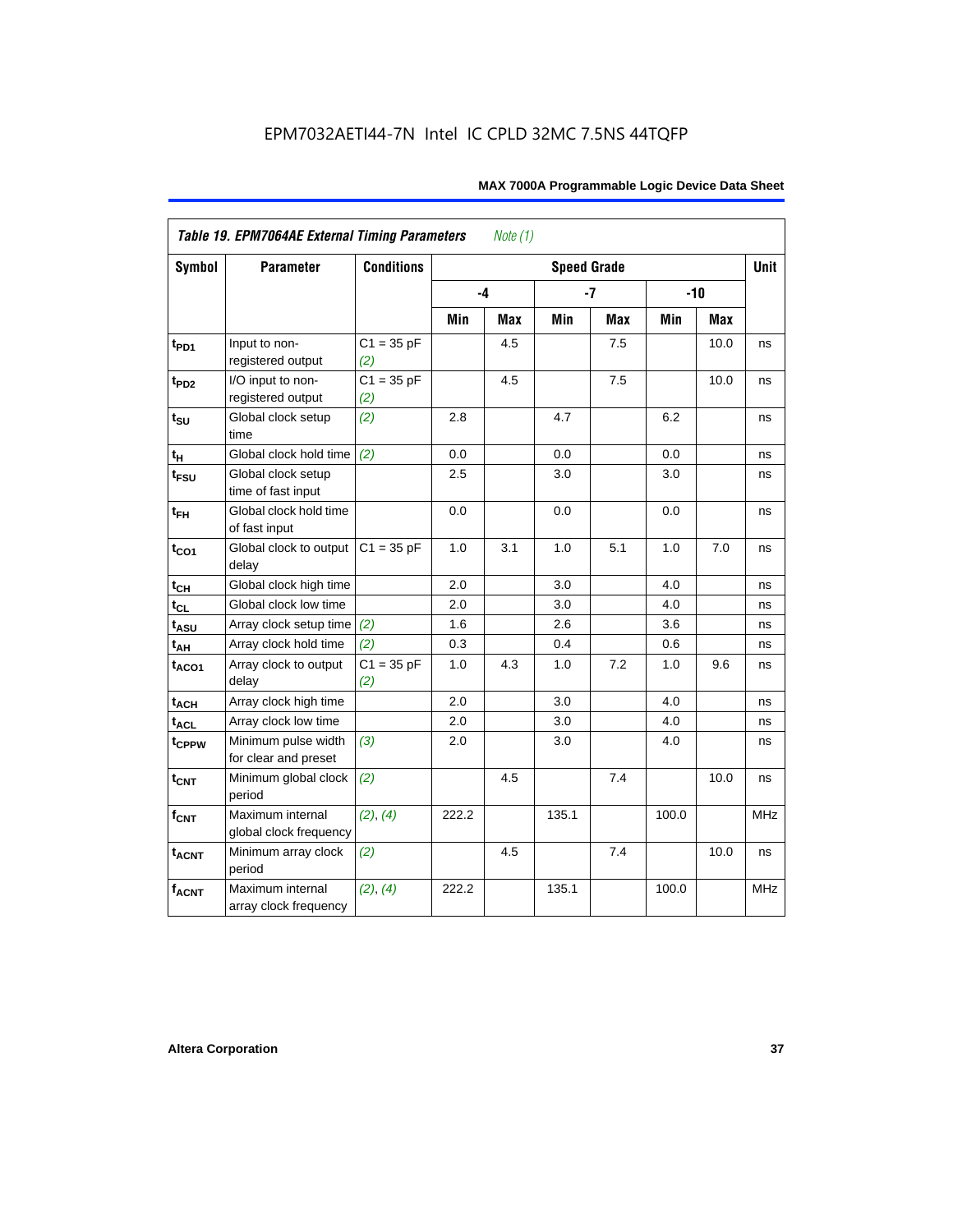|                   | Table 20. EPM7064AE Internal Timing Parameters (Part 1 of 2)                                |                     |     |      | Note $(1)$ |                    |     |       |             |
|-------------------|---------------------------------------------------------------------------------------------|---------------------|-----|------|------------|--------------------|-----|-------|-------------|
| <b>Symbol</b>     | <b>Parameter</b>                                                                            | <b>Conditions</b>   |     |      |            | <b>Speed Grade</b> |     |       | <b>Unit</b> |
|                   |                                                                                             |                     |     | $-4$ |            | -7                 |     | $-10$ |             |
|                   |                                                                                             |                     | Min | Max  | Min        | Max                | Min | Max   |             |
| $t_{IN}$          | Input pad and buffer delay                                                                  |                     |     | 0.6  |            | 1.1                |     | 1.4   | ns          |
| $t_{IO}$          | I/O input pad and buffer<br>delay                                                           |                     |     | 0.6  |            | 1.1                |     | 1.4   | ns          |
| t <sub>FIN</sub>  | Fast input delay                                                                            |                     |     | 2.5  |            | 3.0                |     | 3.7   | ns          |
| t <sub>SEXP</sub> | Shared expander delay                                                                       |                     |     | 1.8  |            | 3.0                |     | 3.9   | ns          |
| t <sub>PEXP</sub> | Parallel expander delay                                                                     |                     |     | 0.4  |            | 0.7                |     | 0.9   | ns          |
| $t_{LAD}$         | Logic array delay                                                                           |                     |     | 1.5  |            | 2.5                |     | 3.2   | ns          |
| $t_{LAC}$         | Logic control array delay                                                                   |                     |     | 0.6  |            | 1.0                |     | 1.2   | ns          |
| $t_{IOE}$         | Internal output enable delay                                                                |                     |     | 0.0  |            | 0.0                |     | 0.0   | ns          |
| $t_{OD1}$         | Output buffer and pad<br>delay, slow slew rate $=$ off<br>$VCCIO = 3.3 V$                   | $C1 = 35 pF$        |     | 0.8  |            | 1.3                |     | 1.8   | ns          |
| $t_{OD2}$         | Output buffer and pad<br>delay, slow slew rate $=$ off<br>$V_{\text{CCIO}} = 2.5 V$         | $C1 = 35 pF$<br>(5) |     | 1.3  |            | 1.8                |     | 2.3   | ns          |
| $t_{OD3}$         | Output buffer and pad<br>delay, slow slew rate $=$ on<br>$V_{\text{CCIO}}$ = 2.5 V or 3.3 V | $C1 = 35 pF$        |     | 5.8  |            | 6.3                |     | 6.8   | ns          |
| $t_{ZX1}$         | Output buffer enable delay,<br>slow slew rate $=$ off<br>$VCCIO = 3.3 V$                    | $C1 = 35 pF$        |     | 4.0  |            | 4.0                |     | 5.0   | ns          |
| $t_{ZX2}$         | Output buffer enable delay,<br>slow slew rate $=$ off<br>$V_{\text{CCIO}}$ = 2.5 V          | $C1 = 35 pF$<br>(5) |     | 4.5  |            | 4.5                |     | 5.5   | ns          |
| $t_{ZX3}$         | Output buffer enable delay,<br>slow slew rate $=$ on<br>$VCCIO = 3.3 V$                     | $C1 = 35 pF$        |     | 9.0  |            | 9.0                |     | 10.0  | ns          |
| $t_{XZ}$          | Output buffer disable delay                                                                 | $C1 = 5pF$          |     | 4.0  |            | 4.0                |     | 5.0   | ns          |
| $t_{\text{SU}}$   | Register setup time                                                                         |                     | 1.3 |      | 2.0        |                    | 2.9 |       | ns          |
| $t_H$             | Register hold time                                                                          |                     | 0.6 |      | 1.0        |                    | 1.3 |       | ns          |
| $t_{FSU}$         | Register setup time of fast<br>input                                                        |                     | 1.0 |      | 1.5        |                    | 1.5 |       | ns          |
| $t_{FH}$          | Register hold time of fast<br>input                                                         |                     | 1.5 |      | 1.5        |                    | 1.5 |       | ns          |
| $t_{RD}$          | Register delay                                                                              |                     |     | 0.7  |            | 1.2                |     | 1.6   | ns          |
| $t_{COMB}$        | Combinatorial delay                                                                         |                     |     | 0.6  |            | 0.9                |     | 1.3   | ns          |
| $t_{IC}$          | Array clock delay                                                                           |                     |     | 1.2  |            | 1.9                |     | 2.5   | ns          |

**38 Altera Corporation**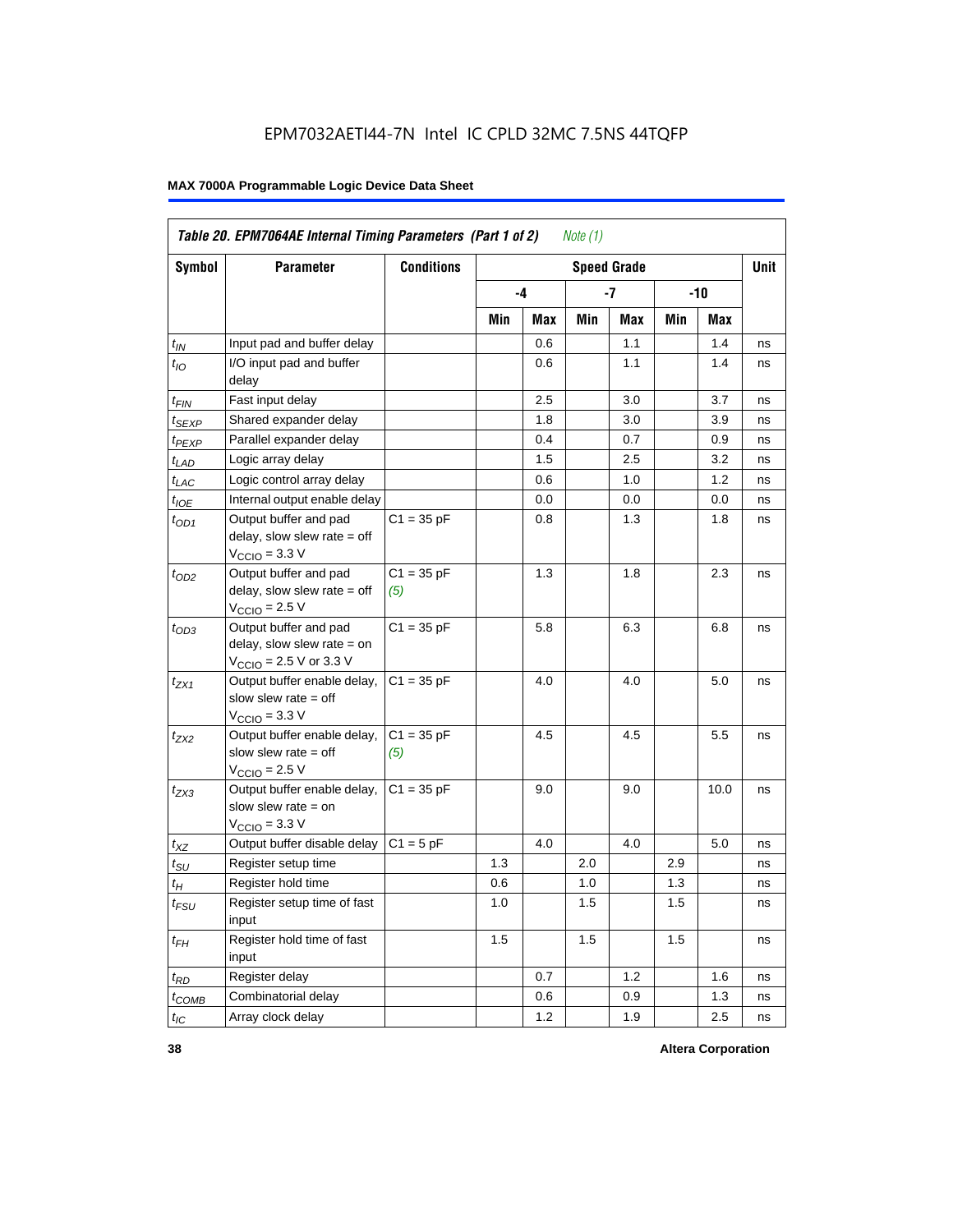| Note $(1)$<br>Table 20. EPM7064AE Internal Timing Parameters (Part 2 of 2) |                      |                   |     |                 |     |                    |     |     |             |  |  |  |  |
|----------------------------------------------------------------------------|----------------------|-------------------|-----|-----------------|-----|--------------------|-----|-----|-------------|--|--|--|--|
| Symbol                                                                     | <b>Parameter</b>     | <b>Conditions</b> |     |                 |     | <b>Speed Grade</b> |     |     | <b>Unit</b> |  |  |  |  |
|                                                                            |                      |                   |     | -7<br>-10<br>-4 |     |                    |     |     |             |  |  |  |  |
|                                                                            |                      |                   | Min | <b>Max</b>      | Min | <b>Max</b>         | Min | Max |             |  |  |  |  |
| $t_{EN}$                                                                   | Register enable time |                   |     | 0.6             |     | 1.0                |     | 1.2 | ns          |  |  |  |  |
| $t_{\text{GLOB}}$                                                          | Global control delay |                   |     | 1.0             |     | 1.5                |     | 2.2 | ns          |  |  |  |  |
| $t_{PRE}$                                                                  | Register preset time |                   |     | 1.3             |     | 2.1                |     | 2.9 | ns          |  |  |  |  |
| $t_{CLR}$                                                                  | Register clear time  |                   |     | 1.3             |     | 2.1                |     | 2.9 | ns          |  |  |  |  |
| $t_{PIA}$                                                                  | PIA delay            | (2)               |     | 1.0             |     | 1.7                |     | 2.3 | ns          |  |  |  |  |
| $t_{LPA}$                                                                  | Low-power adder      | (6)               |     | 3.5             |     | 4.0                |     | 5.0 | ns          |  |  |  |  |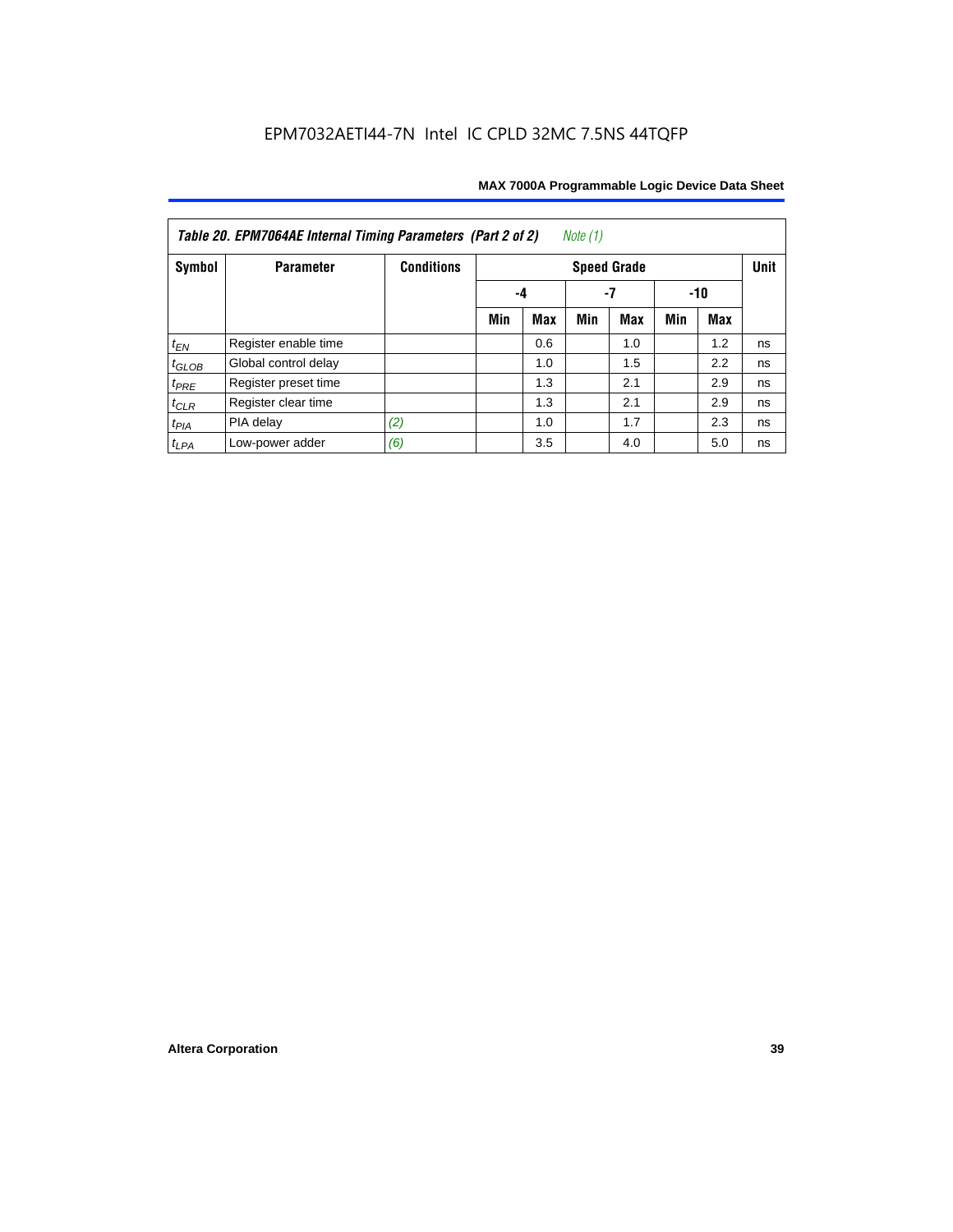|                   | Table 21. EPM7128AE External Timing Parameters |                     |       | Note $(1)$ |                    |            |            |            |            |
|-------------------|------------------------------------------------|---------------------|-------|------------|--------------------|------------|------------|------------|------------|
| <b>Symbol</b>     | <b>Parameter</b>                               | <b>Conditions</b>   |       |            | <b>Speed Grade</b> |            |            |            | Unit       |
|                   |                                                |                     | -5    |            |                    | $-7$       |            | $-10$      |            |
|                   |                                                |                     | Min   | <b>Max</b> | Min                | <b>Max</b> | <b>Min</b> | <b>Max</b> |            |
| $t_{PD1}$         | Input to non-<br>registered output             | $C1 = 35 pF$<br>(2) |       | 5.0        |                    | 7.5        |            | 10         | ns         |
| t <sub>PD2</sub>  | I/O input to non-<br>registered output         | $C1 = 35 pF$<br>(2) |       | 5.0        |                    | 7.5        |            | 10         | ns         |
| $t_{\text{SU}}$   | Global clock setup<br>time                     | (2)                 | 3.3   |            | 4.9                |            | 6.6        |            | ns         |
| $t_H$             | Global clock hold time                         | (2)                 | 0.0   |            | 0.0                |            | 0.0        |            | ns         |
| t <sub>FSU</sub>  | Global clock setup<br>time of fast input       |                     | 2.5   |            | 3.0                |            | 3.0        |            | ns         |
| $t_{FH}$          | Global clock hold time<br>of fast input        |                     | 0.0   |            | 0.0                |            | 0.0        |            | ns         |
| $t_{CO1}$         | Global clock to output<br>delay                | $C1 = 35 pF$        | 1.0   | 3.4        | 1.0                | 5.0        | 1.0        | 6.6        | ns         |
| $t_{CH}$          | Global clock high time                         |                     | 2.0   |            | 3.0                |            | 4.0        |            | ns         |
| $t_{CL}$          | Global clock low time                          |                     | 2.0   |            | 3.0                |            | 4.0        |            | ns         |
| $t_{ASU}$         | Array clock setup time                         | (2)                 | 1.8   |            | 2.8                |            | 3.8        |            | ns         |
| $t_{AH}$          | Array clock hold time                          | (2)                 | 0.2   |            | 0.3                |            | 0.4        |            | ns         |
| t <sub>ACO1</sub> | Array clock to output<br>delay                 | $C1 = 35 pF$<br>(2) | 1.0   | 4.9        | 1.0                | 7.1        | 1.0        | 9.4        | ns         |
| $t_{ACH}$         | Array clock high time                          |                     | 2.0   |            | 3.0                |            | 4.0        |            | ns         |
| $t_{\text{ACL}}$  | Array clock low time                           |                     | 2.0   |            | 3.0                |            | 4.0        |            | ns         |
| tcppw             | Minimum pulse width<br>for clear and preset    | (3)                 | 2.0   |            | 3.0                |            | 4.0        |            | ns         |
| $t_{\text{CNT}}$  | Minimum global clock<br>period                 | (2)                 |       | 5.2        |                    | 7.7        |            | 10.2       | ns         |
| $f_{CNT}$         | Maximum internal<br>global clock frequency     | (2), (4)            | 192.3 |            | 129.9              |            | 98.0       |            | <b>MHz</b> |
| $t_{ACNT}$        | Minimum array clock<br>period                  | (2)                 |       | 5.2        |                    | 7.7        |            | 10.2       | ns         |
| <b>fACNT</b>      | Maximum internal<br>array clock frequency      | (2), (4)            | 192.3 |            | 129.9              |            | 98.0       |            | <b>MHz</b> |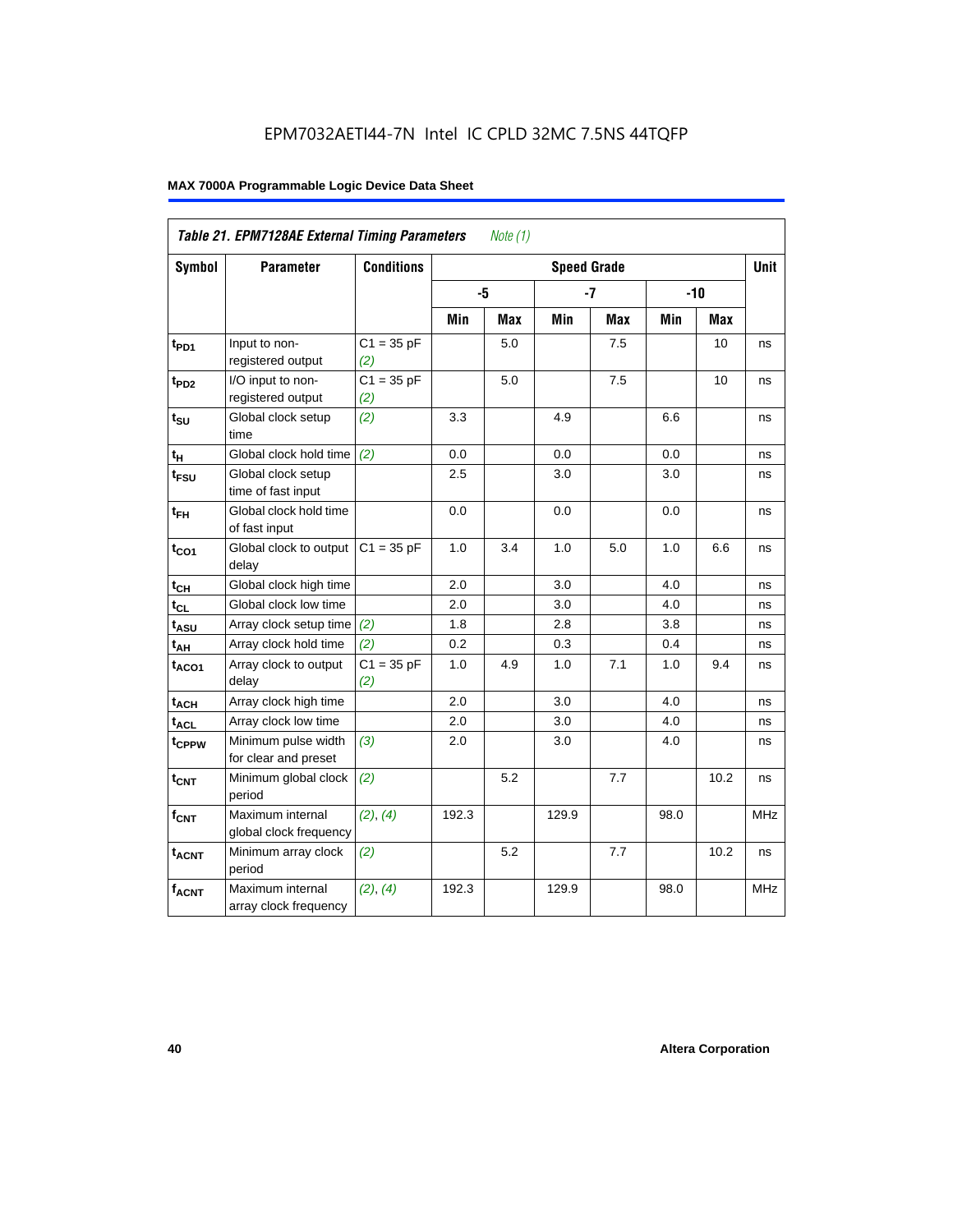|                    | Table 22. EPM7128AE Internal Timing Parameters (Part 1 of 2)                                                 |                     |     |     | Note $(1)$ |                    |     |            |             |
|--------------------|--------------------------------------------------------------------------------------------------------------|---------------------|-----|-----|------------|--------------------|-----|------------|-------------|
| Symbol             | <b>Parameter</b>                                                                                             | <b>Conditions</b>   |     |     |            | <b>Speed Grade</b> |     |            | <b>Unit</b> |
|                    |                                                                                                              |                     |     | -5  |            | $-7$               |     | $-10$      |             |
|                    |                                                                                                              |                     | Min | Max | Min        | Max                | Min | <b>Max</b> |             |
| $t_{IN}$           | Input pad and buffer delay                                                                                   |                     |     | 0.7 |            | 1.0                |     | 1.4        | ns          |
| $t_{IO}$           | I/O input pad and buffer<br>delay                                                                            |                     |     | 0.7 |            | 1.0                |     | 1.4        | ns          |
| $t_{FIN}$          | Fast input delay                                                                                             |                     |     | 2.5 |            | 3.0                |     | 3.4        | ns          |
| $t_{SEXP}$         | Shared expander delay                                                                                        |                     |     | 2.0 |            | 2.9                |     | 3.8        | ns          |
| t <sub>PEXP</sub>  | Parallel expander delay                                                                                      |                     |     | 0.4 |            | 0.7                |     | 0.9        | ns          |
| $t_{LAD}$          | Logic array delay                                                                                            |                     |     | 1.6 |            | 2.4                |     | 3.1        | ns          |
| $t_{LAC}$          | Logic control array delay                                                                                    |                     |     | 0.7 |            | 1.0                |     | 1.3        | ns          |
| $t_{IOE}$          | Internal output enable delay                                                                                 |                     |     | 0.0 |            | 0.0                |     | 0.0        | ns          |
| $t_{OD1}$          | Output buffer and pad<br>delay, slow slew rate = off<br>$VCCIO$ = 3.3 V                                      | $C1 = 35 pF$        |     | 0.8 |            | 1.2                |     | 1.6        | ns          |
| $t_{OD2}$          | Output buffer and pad<br>delay, slow slew rate $=$ off<br>$VCCIO = 2.5 V$                                    | $C1 = 35 pF$<br>(5) |     | 1.3 |            | 1.7                |     | 2.1        | ns          |
| $t_{OD3}$          | Output buffer and pad<br>delay, slow slew rate $=$ on<br>$V_{\text{CCIO}} = 2.5 \text{ V or } 3.3 \text{ V}$ | $C1 = 35 pF$        |     | 5.8 |            | 6.2                |     | 6.6        | ns          |
| $t_{ZX1}$          | Output buffer enable delay,<br>slow slew rate = off<br>$VCCIO = 3.3 V$                                       | $C1 = 35 pF$        |     | 4.0 |            | 4.0                |     | 5.0        | ns          |
| $t_{ZX2}$          | Output buffer enable delay,<br>slow slew rate $=$ off<br>$VCCIO = 2.5 V$                                     | $C1 = 35 pF$<br>(5) |     | 4.5 |            | 4.5                |     | 5.5        | ns          |
| $t_{ZX3}$          | Output buffer enable delay,<br>slow slew rate = on<br>$V_{\text{CCIO}} = 3.3 \text{ V}$                      | $C1 = 35 pF$        |     | 9.0 |            | 9.0                |     | 10.0       | ns          |
| $t_{XZ}$           | Output buffer disable delay                                                                                  | $C1 = 5pF$          |     | 4.0 |            | 4.0                |     | 5.0        | ns          |
| $t_{\text{SU}}$    | Register setup time                                                                                          |                     | 1.4 |     | 2.1        |                    | 2.9 |            | ns          |
| $t_{\mathcal{H}}$  | Register hold time                                                                                           |                     | 0.6 |     | 1.0        |                    | 1.3 |            | ns          |
| $t_{\mathit{FSU}}$ | Register setup time of fast<br>input                                                                         |                     | 1.1 |     | 1.6        |                    | 1.6 |            | ns          |
| $t_{FH}$           | Register hold time of fast<br>input                                                                          |                     | 1.4 |     | 1.4        |                    | 1.4 |            | ns          |
| $t_{RD}$           | Register delay                                                                                               |                     |     | 0.8 |            | 1.2                |     | 1.6        | ns          |
| $t_{COMB}$         | Combinatorial delay                                                                                          |                     |     | 0.5 |            | 0.9                |     | 1.3        | ns          |
| $t_{IC}$           | Array clock delay                                                                                            |                     |     | 1.2 |            | 1.7                |     | 2.2        | ns          |

**Altera Corporation 41**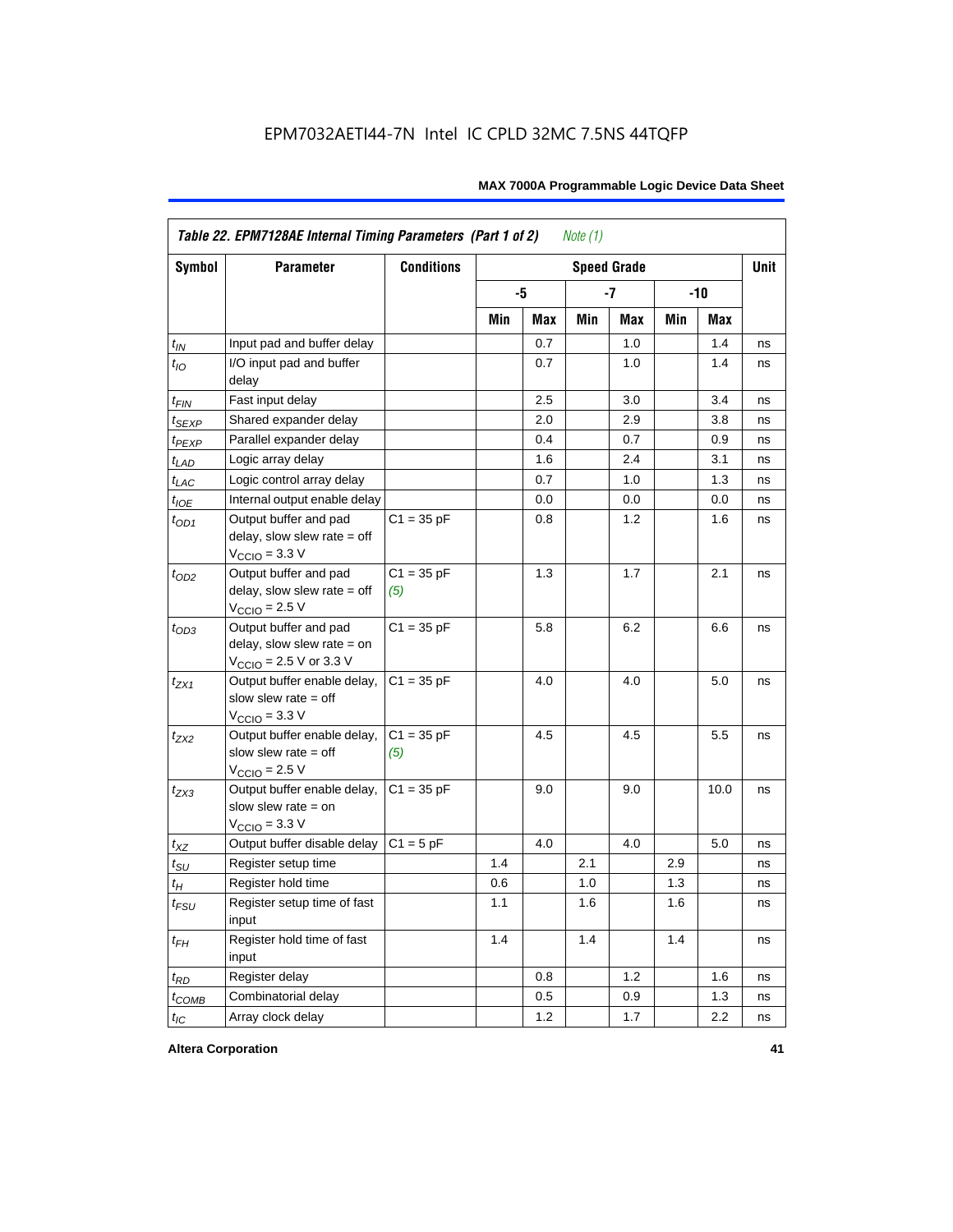| Note $(1)$<br>Table 22. EPM7128AE Internal Timing Parameters (Part 2 of 2) |                      |                   |     |                 |     |                    |     |     |             |  |  |  |
|----------------------------------------------------------------------------|----------------------|-------------------|-----|-----------------|-----|--------------------|-----|-----|-------------|--|--|--|
| Symbol                                                                     | <b>Parameter</b>     | <b>Conditions</b> |     |                 |     | <b>Speed Grade</b> |     |     | <b>Unit</b> |  |  |  |
|                                                                            |                      |                   |     | -5<br>-7<br>-10 |     |                    |     |     |             |  |  |  |
|                                                                            |                      |                   | Min | <b>Max</b>      | Min | <b>Max</b>         | Min | Max |             |  |  |  |
| $t_{EN}$                                                                   | Register enable time |                   |     | 0.7             |     | 1.0                |     | 1.3 | ns          |  |  |  |
| $t_{\text{GLOB}}$                                                          | Global control delay |                   |     | 1.1             |     | 1.6                |     | 2.0 | ns          |  |  |  |
| $t_{PRE}$                                                                  | Register preset time |                   |     | 1.4             |     | 2.0                |     | 2.7 | ns          |  |  |  |
| $t_{CLR}$                                                                  | Register clear time  |                   |     | 1.4             |     | 2.0                |     | 2.7 | ns          |  |  |  |
| $t_{PIA}$                                                                  | PIA delay            | (2)               |     | 1.4             |     | 2.0                |     | 2.6 | ns          |  |  |  |
| $t_{LPA}$                                                                  | Low-power adder      | (6)               |     | 4.0             |     | 4.0                |     | 5.0 | ns          |  |  |  |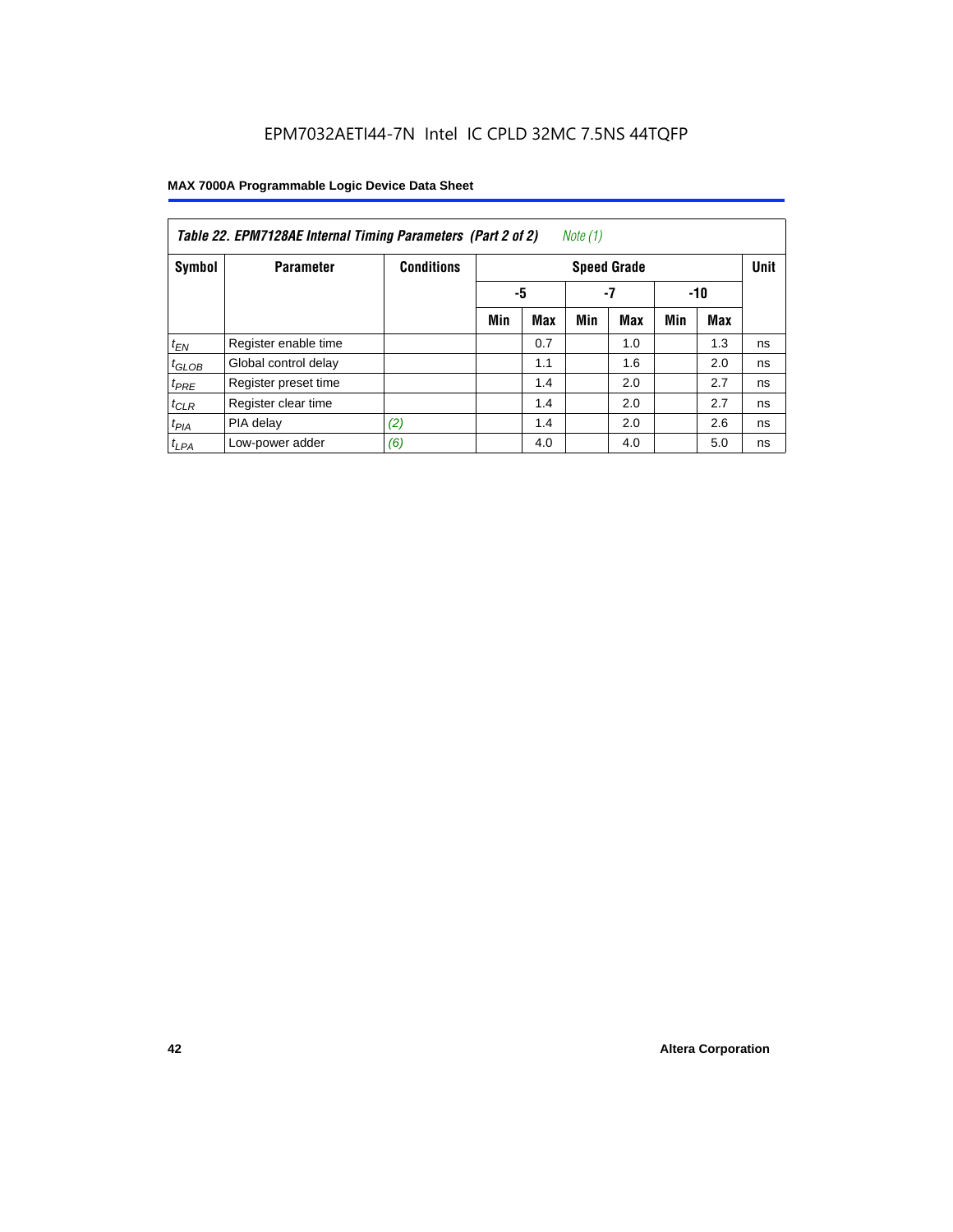| <b>Symbol</b>     | <b>Parameter</b>                            | <b>Conditions</b>   |       |     | <b>Speed Grade</b> |            |      |            | <b>Unit</b> |
|-------------------|---------------------------------------------|---------------------|-------|-----|--------------------|------------|------|------------|-------------|
|                   |                                             |                     | -5    |     |                    | $-7$       |      | $-10$      |             |
|                   |                                             |                     | Min   | Max | Min                | <b>Max</b> | Min  | <b>Max</b> |             |
| $t_{PD1}$         | Input to non-<br>registered output          | $C1 = 35 pF$<br>(2) |       | 5.5 |                    | 7.5        |      | 10         | ns          |
| t <sub>PD2</sub>  | I/O input to non-<br>registered output      | $C1 = 35 pF$<br>(2) |       | 5.5 |                    | 7.5        |      | 10         | ns          |
| $t_{\text{SU}}$   | Global clock setup<br>time                  | (2)                 | 3.9   |     | 5.2                |            | 6.9  |            | ns          |
| t <sub>H</sub>    | Global clock hold time                      | (2)                 | 0.0   |     | $0.0\,$            |            | 0.0  |            | ns          |
| $t_{FSU}$         | Global clock setup<br>time of fast input    |                     | 2.5   |     | 3.0                |            | 3.0  |            | ns          |
| $t_{FH}$          | Global clock hold time<br>of fast input     |                     | 0.0   |     | 0.0                |            | 0.0  |            | ns          |
| $t_{CO1}$         | Global clock to output<br>delay             | $C1 = 35 pF$        | 1.0   | 3.5 | 1.0                | 4.8        | 1.0  | 6.4        | ns          |
| $t_{CH}$          | Global clock high time                      |                     | 2.0   |     | 3.0                |            | 4.0  |            | ns          |
| $t_{CL}$          | Global clock low time                       |                     | 2.0   |     | 3.0                |            | 4.0  |            | ns          |
| t <sub>ASU</sub>  | Array clock setup time                      | (2)                 | 2.0   |     | 2.7                |            | 3.6  |            | ns          |
| $t_{AH}$          | Array clock hold time                       | (2)                 | 0.2   |     | 0.3                |            | 0.5  |            | ns          |
| t <sub>ACO1</sub> | Array clock to output<br>delay              | $C1 = 35 pF$<br>(2) | 1.0   | 5.4 | 1.0                | 7.3        | 1.0  | 9.7        | ns          |
| $t_{ACH}$         | Array clock high time                       |                     | 2.0   |     | 3.0                |            | 4.0  |            | ns          |
| t <sub>ACL</sub>  | Array clock low time                        |                     | 2.0   |     | 3.0                |            | 4.0  |            | ns          |
| tcPPW             | Minimum pulse width<br>for clear and preset | (3)                 | 2.0   |     | 3.0                |            | 4.0  |            | ns          |
| $t_{\text{CNT}}$  | Minimum global clock<br>period              | (2)                 |       | 5.8 |                    | 7.9        |      | 10.5       | ns          |
| $f_{CNT}$         | Maximum internal<br>global clock frequency  | (2), (4)            | 172.4 |     | 126.6              |            | 95.2 |            | <b>MHz</b>  |
| $t_{ACNT}$        | Minimum array clock<br>period               | (2)                 |       | 5.8 |                    | 7.9        |      | 10.5       | ns          |
| <b>fACNT</b>      | Maximum internal<br>array clock frequency   | (2), (4)            | 172.4 |     | 126.6              |            | 95.2 |            | <b>MHz</b>  |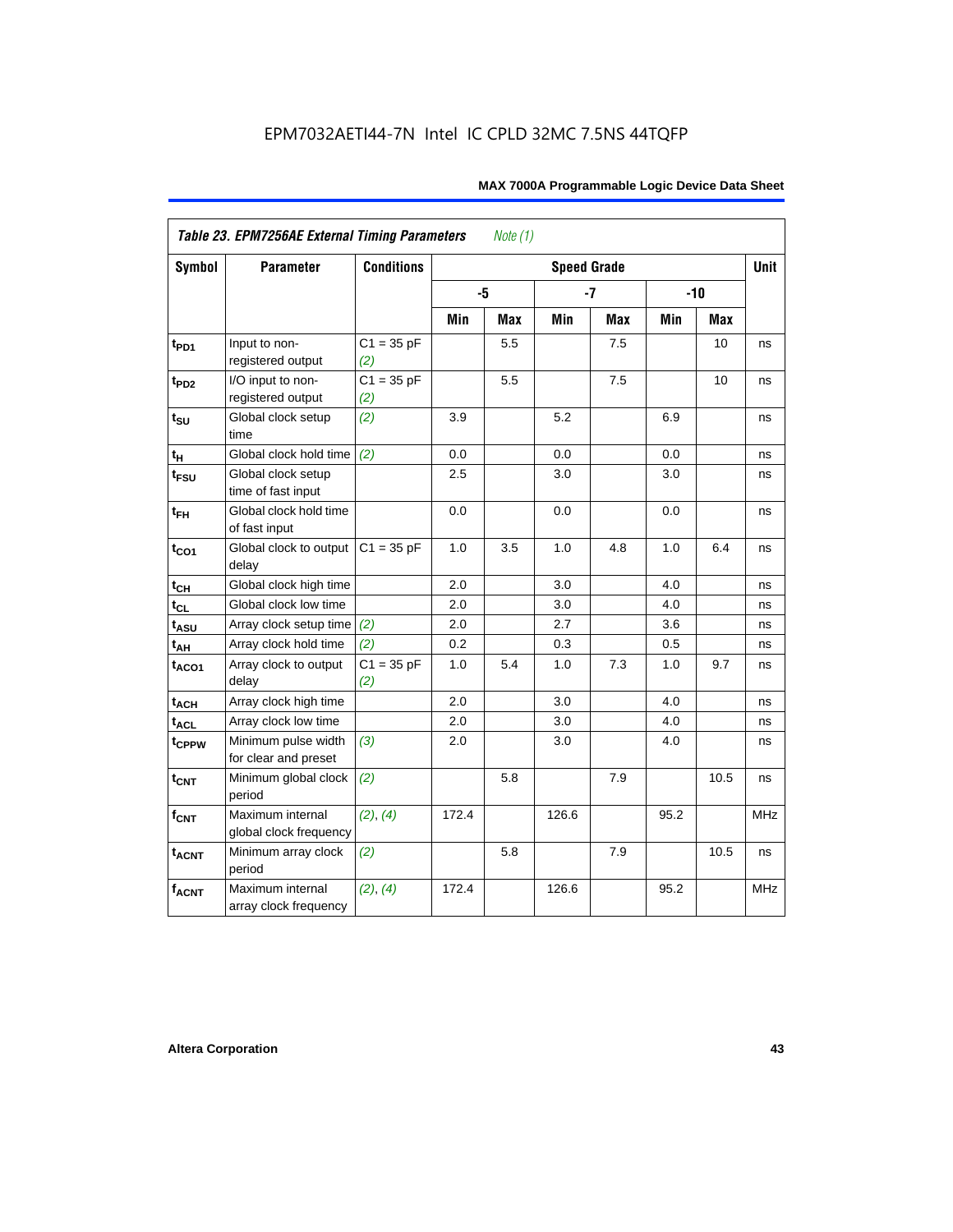|                             |                                                                                                              | <b>Conditions</b>   |     |     |     |                    |     |      |             |
|-----------------------------|--------------------------------------------------------------------------------------------------------------|---------------------|-----|-----|-----|--------------------|-----|------|-------------|
| Symbol                      | <b>Parameter</b>                                                                                             |                     |     |     |     | <b>Speed Grade</b> |     |      | <b>Unit</b> |
|                             |                                                                                                              |                     |     | -5  |     | -7                 |     | -10  |             |
|                             |                                                                                                              |                     | Min | Max | Min | Max                | Min | Max  |             |
| $t_{IN}$                    | Input pad and buffer delay                                                                                   |                     |     | 0.7 |     | 0.9                |     | 1.2  | ns          |
| $t_{IO}$                    | I/O input pad and buffer<br>delay                                                                            |                     |     | 0.7 |     | 0.9                |     | 1.2  | ns          |
| t <sub>FIN</sub>            | Fast input delay                                                                                             |                     |     | 2.4 |     | 2.9                |     | 3.4  | ns          |
| t <sub>SEXP</sub>           | Shared expander delay                                                                                        |                     |     | 2.1 |     | 2.8                |     | 3.7  | ns          |
| t <sub>PEXP</sub>           | Parallel expander delay                                                                                      |                     |     | 0.3 |     | 0.5                |     | 0.6  | ns          |
| $t_{LAD}$                   | Logic array delay                                                                                            |                     |     | 1.7 |     | 2.2                |     | 2.8  | ns          |
| $t_{LAC}$                   | Logic control array delay                                                                                    |                     |     | 0.8 |     | 1.0                |     | 1.3  | ns          |
| $t_{IOE}$                   | Internal output enable delay                                                                                 |                     |     | 0.0 |     | 0.0                |     | 0.0  | ns          |
| $t_{OD1}$                   | Output buffer and pad<br>delay, slow slew rate $=$ off<br>$V_{\text{CCIO}} = 3.3 \text{ V}$                  | $C1 = 35 pF$        |     | 0.9 |     | 1.2                |     | 1.6  | ns          |
| $t_{OD2}$                   | Output buffer and pad<br>delay, slow slew rate $=$ off<br>$V_{\text{CCIO}} = 2.5 V$                          | $C1 = 35 pF$<br>(5) |     | 1.4 |     | 1.7                |     | 2.1  | ns          |
| $t_{OD3}$                   | Output buffer and pad<br>delay, slow slew rate $=$ on<br>$V_{\text{CCIO}} = 2.5 \text{ V or } 3.3 \text{ V}$ | $C1 = 35 pF$        |     | 5.9 |     | 6.2                |     | 6.6  | ns          |
| $t_{ZX1}$                   | Output buffer enable delay,<br>slow slew rate $=$ off<br>$V_{\text{CCIO}} = 3.3 \text{ V}$                   | $C1 = 35 pF$        |     | 4.0 |     | 4.0                |     | 5.0  | ns          |
| t <sub>ZX2</sub>            | Output buffer enable delay,<br>slow slew rate $=$ off<br>$V_{\text{CCIO}} = 2.5 V$                           | $C1 = 35 pF$<br>(5) |     | 4.5 |     | 4.5                |     | 5.5  | ns          |
| t <sub>ZX3</sub>            | Output buffer enable delay,<br>slow slew rate $=$ on<br>$VCCIO = 3.3 V$                                      | $C1 = 35 pF$        |     | 9.0 |     | 9.0                |     | 10.0 | ns          |
| $t_{XZ}$                    | Output buffer disable delay                                                                                  | $C1 = 5pF$          |     | 4.0 |     | 4.0                |     | 5.0  | ns          |
| $t_{\scriptstyle\text{SU}}$ | Register setup time                                                                                          |                     | 1.5 |     | 2.1 |                    | 2.9 |      | ns          |
| $t_{\mathcal{H}}$           | Register hold time                                                                                           |                     | 0.7 |     | 0.9 |                    | 1.2 |      | ns          |
| t <sub>FSU</sub>            | Register setup time of fast<br>input                                                                         |                     | 1.1 |     | 1.6 |                    | 1.6 |      | ns          |
| $t_{FH}$                    | Register hold time of fast<br>input                                                                          |                     | 1.4 |     | 1.4 |                    | 1.4 |      | ns          |
| $t_{RD}$                    | Register delay                                                                                               |                     |     | 0.9 |     | 1.2                |     | 1.6  | ns          |
| $t_{\text{COMB}}$           | Combinatorial delay                                                                                          |                     |     | 0.5 |     | 0.8                |     | 1.2  | ns          |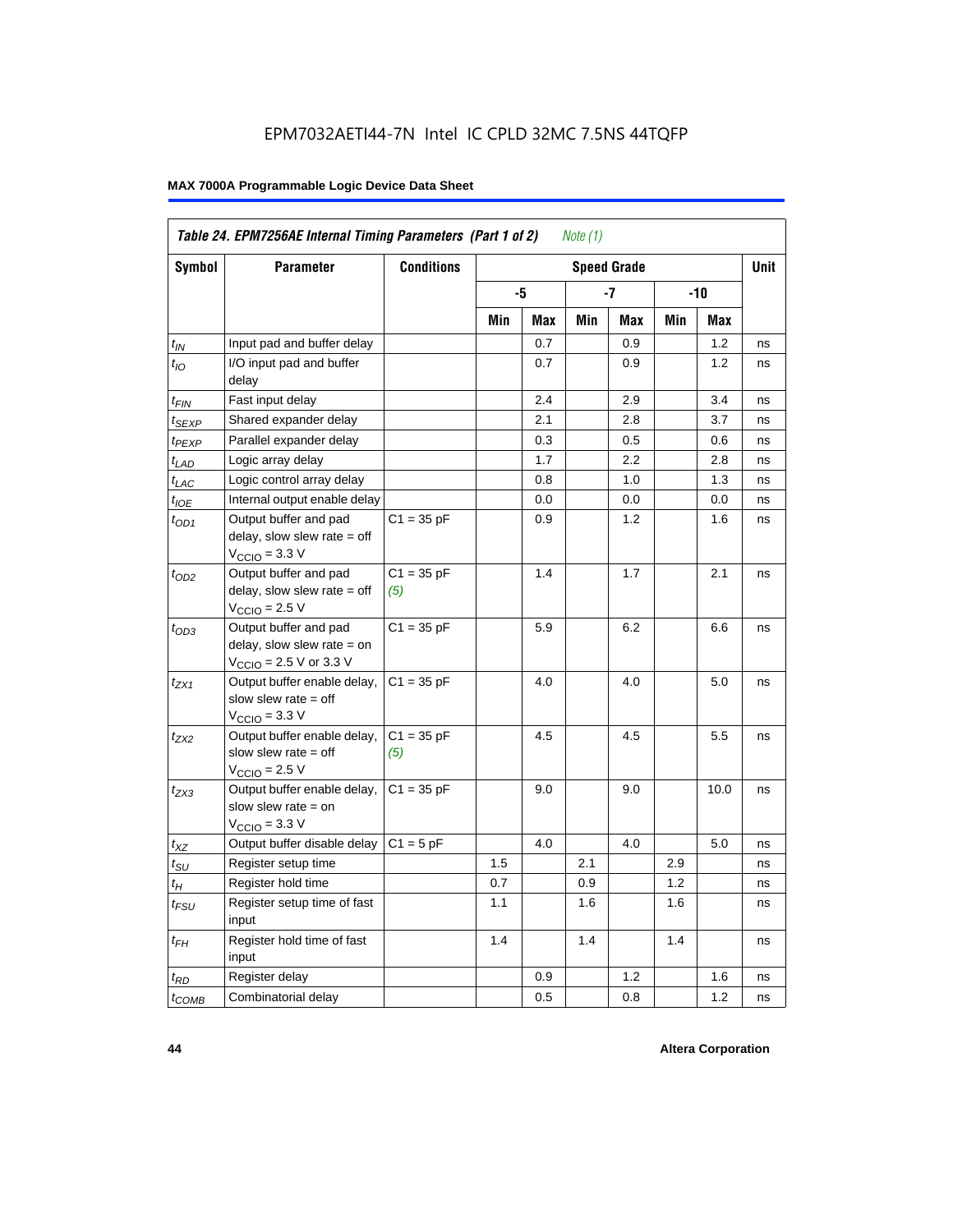| Table 24. EPM7256AE Internal Timing Parameters (Part 2 of 2)<br>Note (1) |                      |                   |     |                 |     |                    |     |     |             |  |  |
|--------------------------------------------------------------------------|----------------------|-------------------|-----|-----------------|-----|--------------------|-----|-----|-------------|--|--|
| Symbol                                                                   | <b>Parameter</b>     | <b>Conditions</b> |     |                 |     | <b>Speed Grade</b> |     |     | <b>Unit</b> |  |  |
|                                                                          |                      |                   |     | -5<br>-7<br>-10 |     |                    |     |     |             |  |  |
|                                                                          |                      |                   | Min | <b>Max</b>      | Min | <b>Max</b>         | Min | Max |             |  |  |
| $t_{\mathit{IC}}$                                                        | Array clock delay    |                   |     | 1.2             |     | 1.6                |     | 2.1 | ns          |  |  |
| $t_{\mathsf{EN}}$                                                        | Register enable time |                   |     | 0.8             |     | 1.0                |     | 1.3 | ns          |  |  |
| $t_{GLOB}$                                                               | Global control delay |                   |     | 1.0             |     | 1.5                |     | 2.0 | ns          |  |  |
| $t_{PRE}$                                                                | Register preset time |                   |     | 1.6             |     | 2.3                |     | 3.0 | ns          |  |  |
| $t_{CLR}$                                                                | Register clear time  |                   |     | 1.6             |     | 2.3                |     | 3.0 | ns          |  |  |
| $t_{PIA}$                                                                | PIA delay            | (2)               |     | 1.7             |     | 2.4                |     | 3.2 | ns          |  |  |
| $t_{LPA}$                                                                | Low-power adder      | (6)               |     | 4.0             |     | 4.0                |     | 5.0 | ns          |  |  |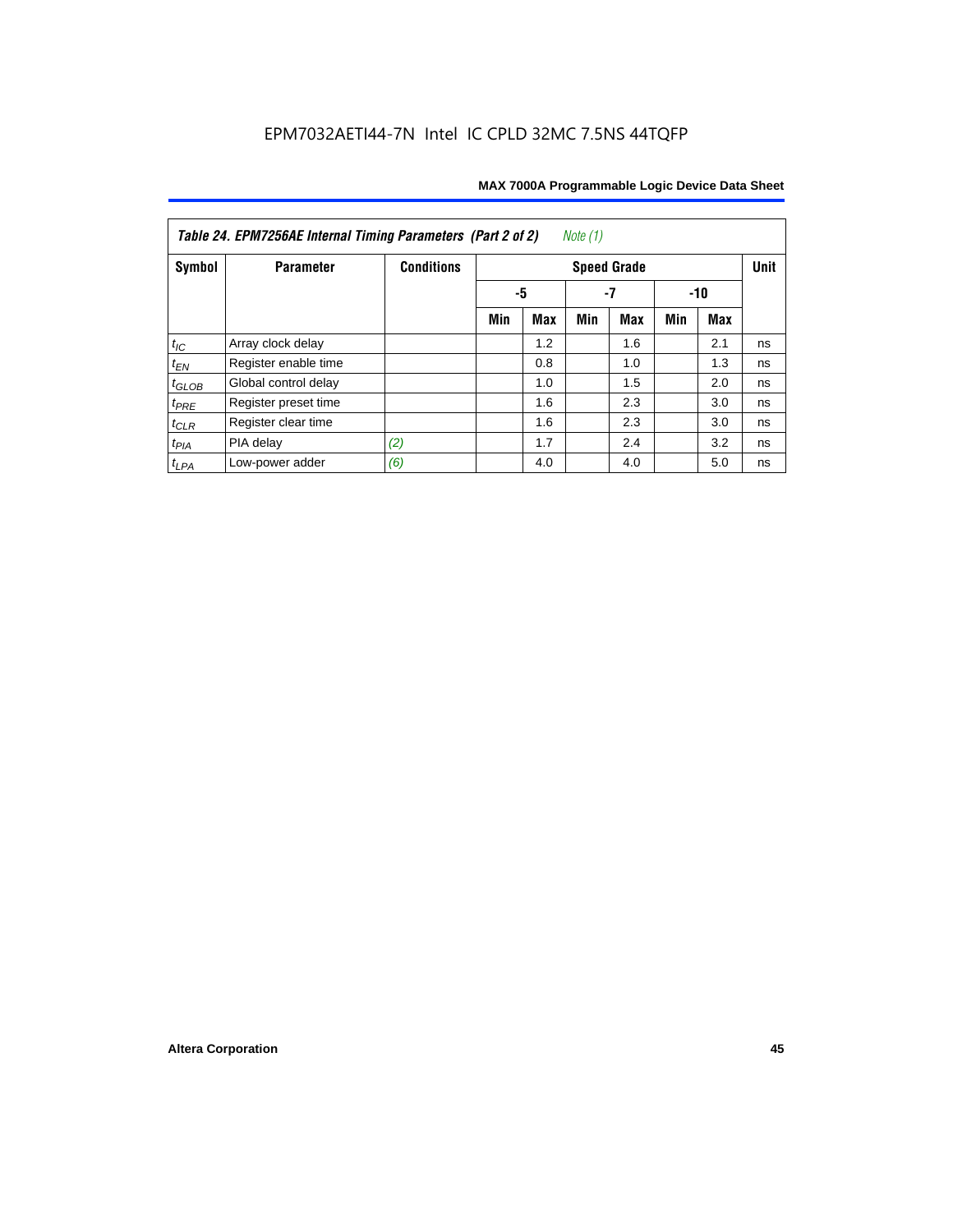|                   | Table 25. EPM7512AE External Timing Parameters |                     |       | Note $(1)$ |                    |            |      |            |             |
|-------------------|------------------------------------------------|---------------------|-------|------------|--------------------|------------|------|------------|-------------|
| Symbol            | <b>Parameter</b>                               | <b>Conditions</b>   |       |            | <b>Speed Grade</b> |            |      |            | <b>Unit</b> |
|                   |                                                |                     | $-7$  |            |                    | $-10$      |      | $-12$      |             |
|                   |                                                |                     | Min   | <b>Max</b> | Min                | <b>Max</b> | Min  | <b>Max</b> |             |
| t <sub>PD1</sub>  | Input to non-<br>registered output             | $C1 = 35 pF$<br>(2) |       | 7.5        |                    | 10.0       |      | 12.0       | ns          |
| t <sub>PD2</sub>  | I/O input to non-<br>registered output         | $C1 = 35 pF$<br>(2) |       | 7.5        |                    | 10.0       |      | 12.0       | ns          |
| $t_{\text{SU}}$   | Global clock setup<br>time                     | (2)                 | 5.6   |            | 7.6                |            | 9.1  |            | ns          |
| tμ                | Global clock hold time                         | (2)                 | 0.0   |            | 0.0                |            | 0.0  |            | ns          |
| t <sub>FSU</sub>  | Global clock setup<br>time of fast input       |                     | 3.0   |            | 3.0                |            | 3.0  |            | ns          |
| $t_{FH}$          | Global clock hold time<br>of fast input        |                     | 0.0   |            | 0.0                |            | 0.0  |            | ns          |
| $t_{CO1}$         | Global clock to output<br>delay                | $C1 = 35 pF$        | 1.0   | 4.7        | 1.0                | 6.3        | 1.0  | 7.5        | ns          |
| $t_{CH}$          | Global clock high time                         |                     | 3.0   |            | 4.0                |            | 5.0  |            | ns          |
| $t_{CL}$          | Global clock low time                          |                     | 3.0   |            | 4.0                |            | 5.0  |            | ns          |
| $t_{ASU}$         | Array clock setup time                         | (2)                 | 2.5   |            | 3.5                |            | 4.1  |            | ns          |
| $t_{AH}$          | Array clock hold time                          | (2)                 | 0.2   |            | 0.3                |            | 0.4  |            | ns          |
| $t_{ACO1}$        | Array clock to output<br>delay                 | $C1 = 35 pF$<br>(2) | 1.0   | 7.8        | 1.0                | 10.4       | 1.0  | 12.5       | ns          |
| $t_{ACH}$         | Array clock high time                          |                     | 3.0   |            | 4.0                |            | 5.0  |            | ns          |
| $t_{\text{ACL}}$  | Array clock low time                           |                     | 3.0   |            | 4.0                |            | 5.0  |            | ns          |
| t <sub>CPPW</sub> | Minimum pulse width<br>for clear and preset    | (3)                 | 3.0   |            | 4.0                |            | 5.0  |            | ns          |
| t <sub>CNT</sub>  | Minimum global clock<br>period                 | (2)                 |       | 8.6        |                    | 11.5       |      | 13.9       | ns          |
| $f_{CNT}$         | Maximum internal<br>global clock frequency     | (2), (4)            | 116.3 |            | 87.0               |            | 71.9 |            | <b>MHz</b>  |
| $t_{ACNT}$        | Minimum array clock<br>period                  | (2)                 |       | 8.6        |                    | 11.5       |      | 13.9       | ns          |
| <b>fACNT</b>      | Maximum internal<br>array clock frequency      | (2), (4)            | 116.3 |            | 87.0               |            | 71.9 |            | <b>MHz</b>  |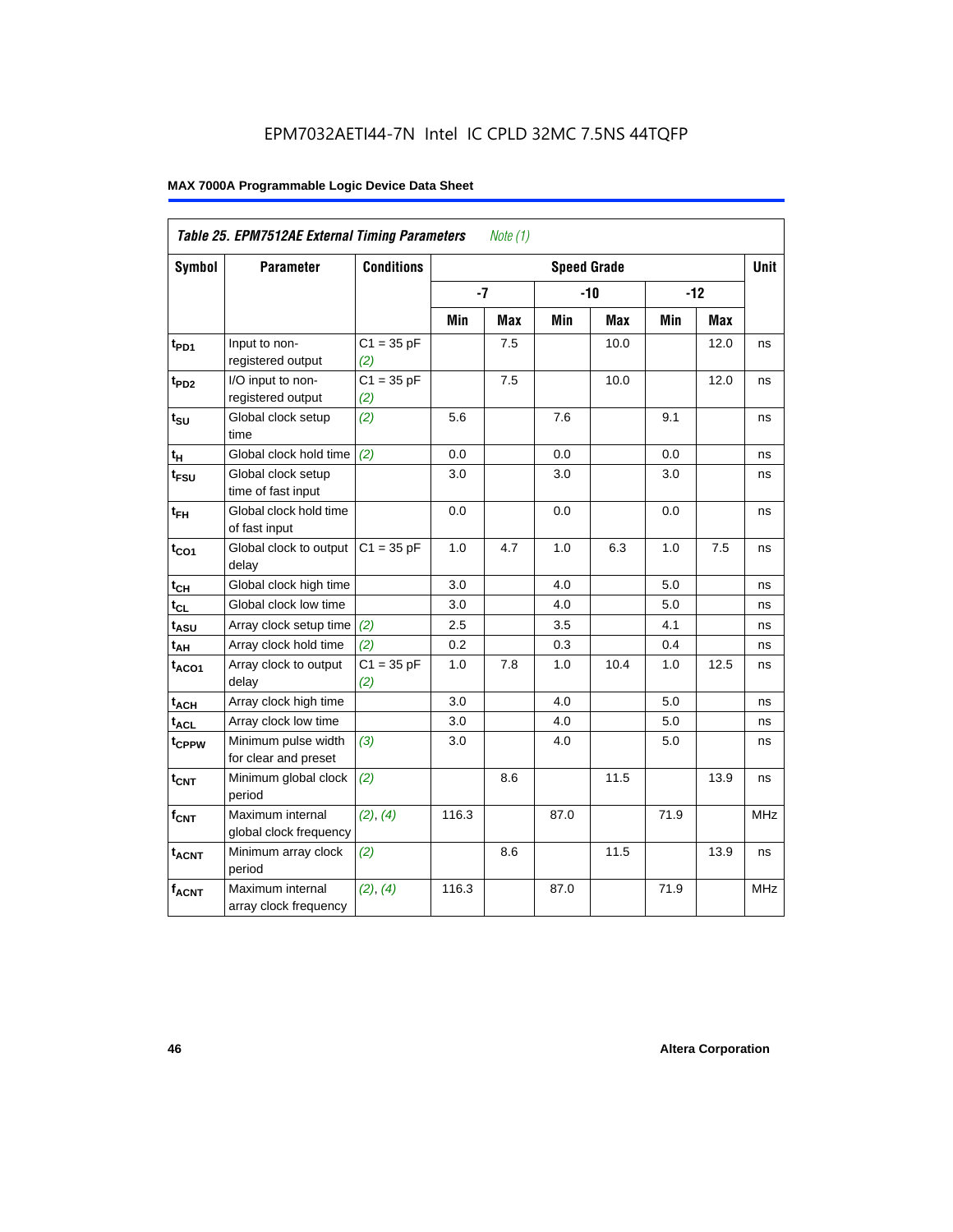|                   | Table 26. EPM7512AE Internal Timing Parameters (Part 1 of 2)                                                 |                     |     |      | Note $(1)$ |                    |     |            |      |
|-------------------|--------------------------------------------------------------------------------------------------------------|---------------------|-----|------|------------|--------------------|-----|------------|------|
| <b>Symbol</b>     | <b>Parameter</b>                                                                                             | <b>Conditions</b>   |     |      |            | <b>Speed Grade</b> |     |            | Unit |
|                   |                                                                                                              |                     |     | $-7$ |            | $-10$              |     | $-12$      |      |
|                   |                                                                                                              |                     | Min | Max  | Min        | Max                | Min | <b>Max</b> |      |
| $t_{IN}$          | Input pad and buffer delay                                                                                   |                     |     | 0.7  |            | 0.9                |     | 1.0        | ns   |
| $t_{IO}$          | I/O input pad and buffer<br>delay                                                                            |                     |     | 0.7  |            | 0.9                |     | 1.0        | ns   |
| $t_{\sf FIN}$     | Fast input delay                                                                                             |                     |     | 3.1  |            | 3.6                |     | 4.1        | ns   |
| t <sub>SEXP</sub> | Shared expander delay                                                                                        |                     |     | 2.7  |            | 3.5                |     | 4.4        | ns   |
| t <sub>PEXP</sub> | Parallel expander delay                                                                                      |                     |     | 0.4  |            | 0.5                |     | 0.6        | ns   |
| $t_{LAD}$         | Logic array delay                                                                                            |                     |     | 2.2  |            | 2.8                |     | 3.5        | ns   |
| $t_{LAC}$         | Logic control array delay                                                                                    |                     |     | 1.0  |            | 1.3                |     | 1.7        | ns   |
| $t_{IOE}$         | Internal output enable delay                                                                                 |                     |     | 0.0  |            | 0.0                |     | 0.0        | ns   |
| $t_{OD1}$         | Output buffer and pad<br>delay, slow slew rate $=$ off<br>$V_{\text{CCIO}} = 3.3 \text{ V}$                  | $C1 = 35 pF$        |     | 1.0  |            | 1.5                |     | 1.7        | ns   |
| $t_{OD2}$         | Output buffer and pad<br>delay, slow slew rate $=$ off<br>$VCCIO = 2.5 V$                                    | $C1 = 35 pF$<br>(5) |     | 1.5  |            | 2.0                |     | 2.2        | ns   |
| $t_{OD3}$         | Output buffer and pad<br>delay, slow slew rate $=$ on<br>$V_{\text{CCIO}} = 2.5 \text{ V or } 3.3 \text{ V}$ | $C1 = 35 pF$        |     | 6.0  |            | 6.5                |     | 6.7        | ns   |
| $t_{ZX1}$         | Output buffer enable delay,<br>slow slew rate $=$ off<br>$V_{\text{CCIO}} = 3.3 \text{ V}$                   | $C1 = 35 pF$        |     | 4.0  |            | $5.0$              |     | 5.0        | ns   |
| $t_{ZX2}$         | Output buffer enable delay,<br>slow slew rate $=$ off<br>$V_{\text{CCIO}}$ = 2.5 V                           | $C1 = 35 pF$<br>(5) |     | 4.5  |            | 5.5                |     | 5.5        | ns   |
| $t_{ZX3}$         | Output buffer enable delay,<br>slow slew rate $=$ on<br>$V_{\text{CCIO}} = 3.3 \text{ V}$                    | $C1 = 35 pF$        |     | 9.0  |            | 10.0               |     | 10.0       | ns   |
| $t_{XZ}$          | Output buffer disable delay                                                                                  | $C1 = 5pF$          |     | 4.0  |            | 5.0                |     | 5.0        | ns   |
| $t_{\text{SU}}$   | Register setup time                                                                                          |                     | 2.1 |      | 3.0        |                    | 3.5 |            | ns   |
| $t_H$             | Register hold time                                                                                           |                     | 0.6 |      | 0.8        |                    | 1.0 |            | ns   |
| $t_{FSU}$         | Register setup time of fast<br>input                                                                         |                     | 1.6 |      | 1.6        |                    | 1.6 |            | ns   |
| $t_{FH}$          | Register hold time of fast<br>input                                                                          |                     | 1.4 |      | 1.4        |                    | 1.4 |            | ns   |
| $t_{RD}$          | Register delay                                                                                               |                     |     | 1.3  |            | 1.7                |     | 2.1        | ns   |
| $t_{COMB}$        | Combinatorial delay                                                                                          |                     |     | 0.6  |            | 0.8                |     | 1.0        | ns   |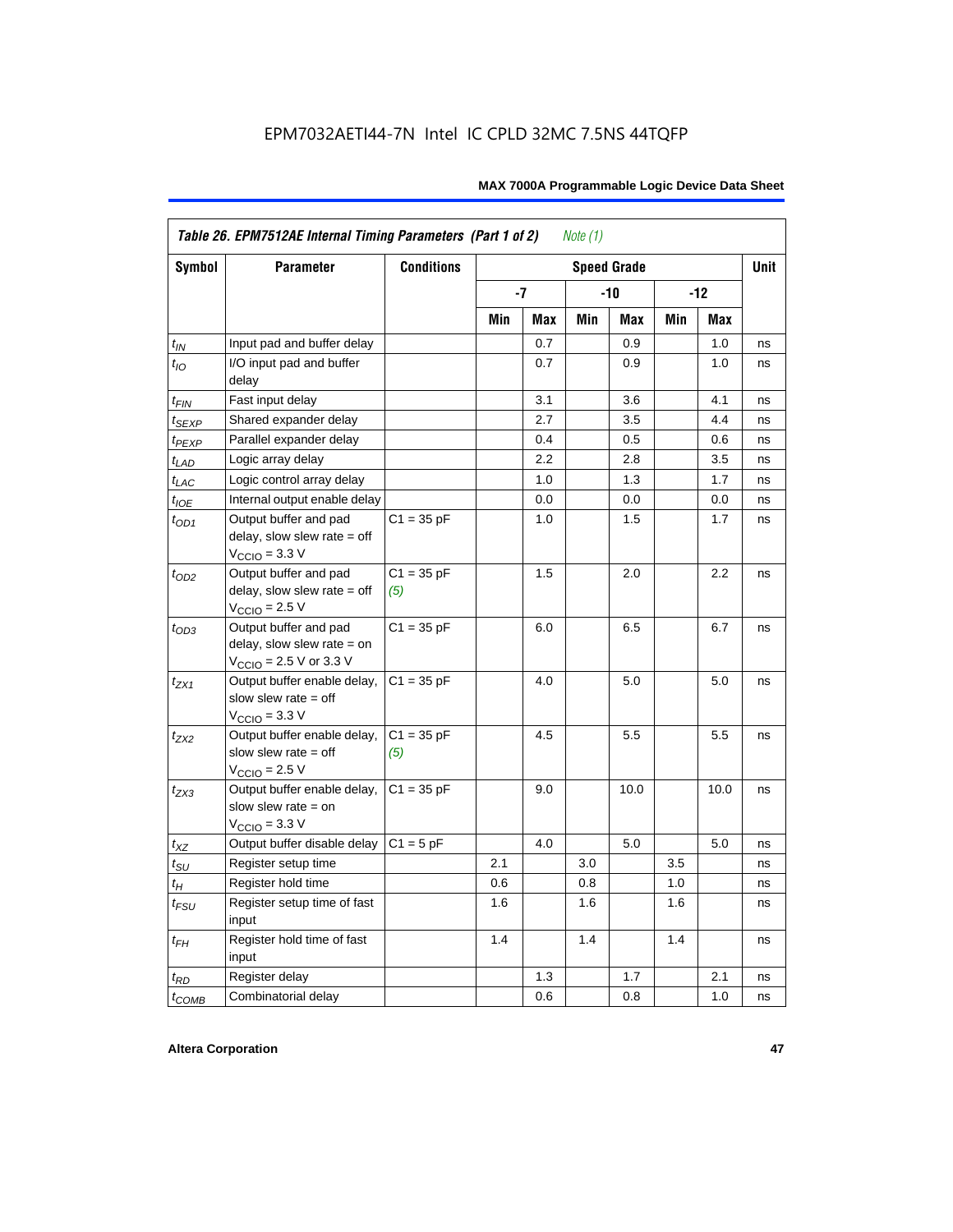| Table 26. EPM7512AE Internal Timing Parameters (Part 2 of 2)<br>Note (1) |                      |                   |     |     |     |                    |       |     |             |  |  |
|--------------------------------------------------------------------------|----------------------|-------------------|-----|-----|-----|--------------------|-------|-----|-------------|--|--|
| Symbol                                                                   | <b>Parameter</b>     | <b>Conditions</b> |     |     |     | <b>Speed Grade</b> |       |     | <b>Unit</b> |  |  |
|                                                                          |                      |                   | -7  |     |     | $-10$              | $-12$ |     |             |  |  |
|                                                                          |                      |                   | Min | Max | Min | <b>Max</b>         | Min   | Max |             |  |  |
| $t_{IC}$                                                                 | Array clock delay    |                   |     | 1.8 |     | 2.3                |       | 2.9 | ns          |  |  |
| $t_{EN}$                                                                 | Register enable time |                   |     | 1.0 |     | 1.3                |       | 1.7 | ns          |  |  |
| $t_{GLOB}$                                                               | Global control delay |                   |     | 1.7 |     | 2.2                |       | 2.7 | ns          |  |  |
| $t_{PRE}$                                                                | Register preset time |                   |     | 1.0 |     | 1.4                |       | 1.7 | ns          |  |  |
| $t_{CLR}$                                                                | Register clear time  |                   |     | 1.0 |     | 1.4                |       | 1.7 | ns          |  |  |
| t <sub>PIA</sub>                                                         | PIA delay            | (2)               |     | 3.0 |     | 4.0                |       | 4.8 | ns          |  |  |
| $t_{LPA}$                                                                | Low-power adder      | (6)               |     | 4.5 |     | 5.0                |       | 5.0 | ns          |  |  |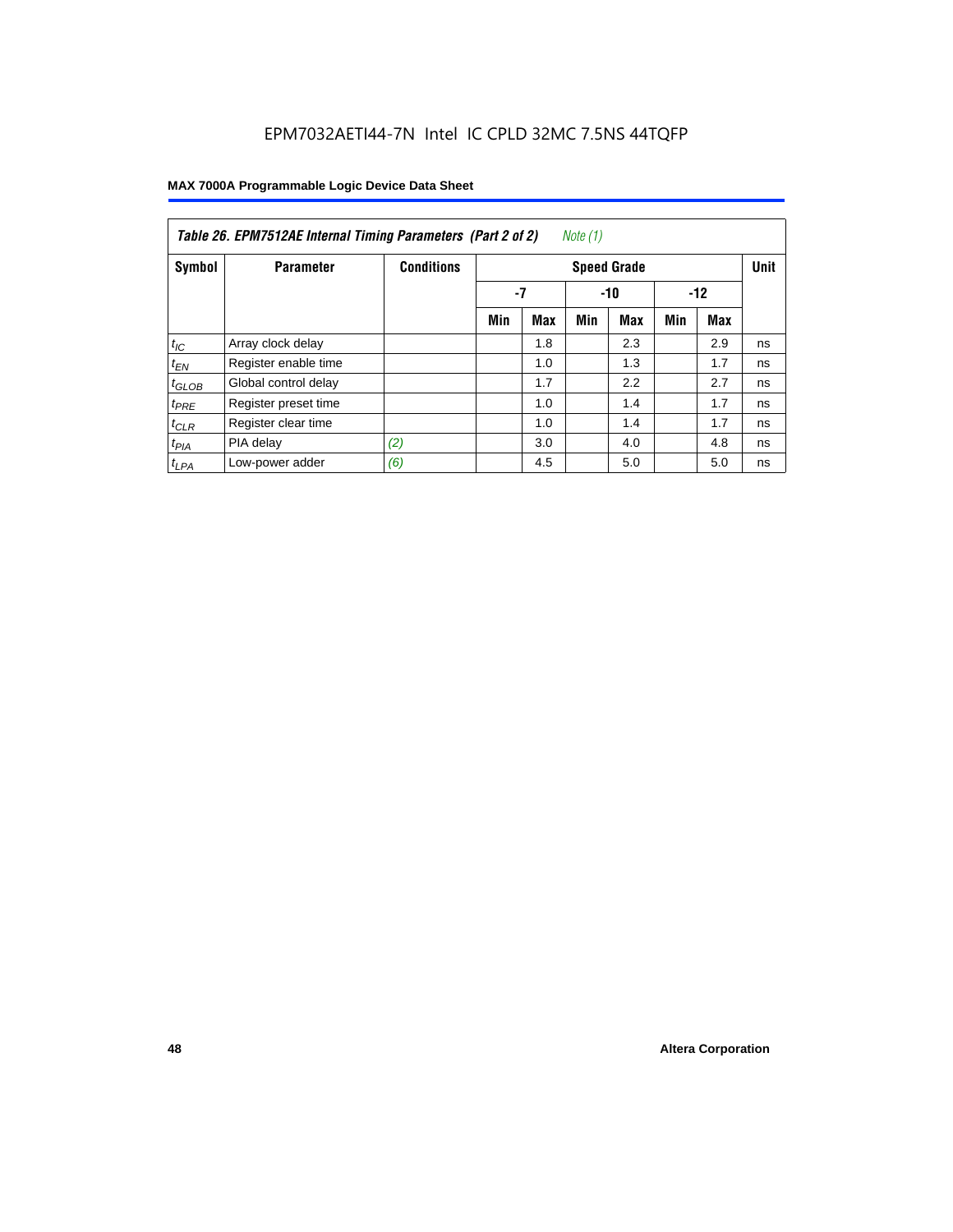|                         | Table 27. EPM7128A External Timing Parameters |                     |         | Note $(1)$ |       |            |                    |            |      |            |             |
|-------------------------|-----------------------------------------------|---------------------|---------|------------|-------|------------|--------------------|------------|------|------------|-------------|
| <b>Symbol</b>           | <b>Parameter</b>                              | <b>Conditions</b>   |         |            |       |            | <b>Speed Grade</b> |            |      |            | <b>Unit</b> |
|                         |                                               |                     |         | -6         | $-7$  |            |                    | $-10$      |      | $-12$      |             |
|                         |                                               |                     | Min     | Max        | Min   | <b>Max</b> | Min                | <b>Max</b> | Min  | <b>Max</b> |             |
| t <sub>PD1</sub>        | Input to non-registered<br>output             | $C1 = 35 pF$<br>(2) |         | 6.0        |       | $7.5\,$    |                    | 10.0       |      | 12.0       | ns          |
| $t_{PD2}$               | I/O input to non-<br>registered output        | $C1 = 35 pF$<br>(2) |         | 6.0        |       | 7.5        |                    | 10.0       |      | 12.0       | ns          |
| $t_{\text{SU}}$         | Global clock setup time                       | (2)                 | 4.2     |            | 5.3   |            | 7.0                |            | 8.5  |            | ns          |
| $t_H$                   | Global clock hold time                        | (2)                 | 0.0     |            | 0.0   |            | 0.0                |            | 0.0  |            | ns          |
| t <sub>FSU</sub>        | Global clock setup time<br>of fast input      |                     | $2.5\,$ |            | 3.0   |            | 3.0                |            | 3.0  |            | ns          |
| $t_{FH}$                | Global clock hold time of<br>fast input       |                     | 0.0     |            | 0.0   |            | 0.0                |            | 0.0  |            | ns          |
| $t_{CO1}$               | Global clock to output<br>delay               | $C1 = 35 pF$        | 1.0     | 3.7        | 1.0   | 4.6        | 1.0                | 6.1        | 1.0  | 7.3        | ns          |
| $t_{\mathsf{CH}}$       | Global clock high time                        |                     | 3.0     |            | 3.0   |            | 4.0                |            | 5.0  |            | ns          |
| $t_{CL}$                | Global clock low time                         |                     | 3.0     |            | 3.0   |            | 4.0                |            | 5.0  |            | ns          |
| t <sub>ASU</sub>        | Array clock setup time                        | (2)                 | 1.9     |            | 2.4   |            | 3.1                |            | 3.8  |            | ns          |
| t <sub>АН</sub>         | Array clock hold time                         | (2)                 | 1.5     |            | 2.2   |            | 3.3                |            | 4.3  |            | ns          |
| t <sub>ACO1</sub>       | Array clock to output<br>delay                | $C1 = 35 pF$<br>(2) | 1.0     | 6.0        | 1.0   | 7.5        | 1.0                | 10.0       | 1.0  | 12.0       | ns          |
| $t_{\sf ACH}$           | Array clock high time                         |                     | 3.0     |            | 3.0   |            | 4.0                |            | 5.0  |            | ns          |
| t <sub>ACL</sub>        | Array clock low time                          |                     | 3.0     |            | 3.0   |            | 4.0                |            | 5.0  |            | ns          |
| t <sub>CPPW</sub>       | Minimum pulse width for<br>clear and preset   | (3)                 | 3.0     |            | 3.0   |            | 4.0                |            | 5.0  |            | ns          |
| $t_{\text{CNT}}$        | Minimum global clock<br>period                | (2)                 |         | 6.9        |       | 8.6        |                    | 11.5       |      | 13.8       | ns          |
| $f_{\text{CNT}}$        | Maximum internal global<br>clock frequency    | (2), (4)            | 144.9   |            | 116.3 |            | 87.0               |            | 72.5 |            | MHz         |
| <b>t<sub>ACNT</sub></b> | Minimum array clock<br>period                 | (2)                 |         | 6.9        |       | 8.6        |                    | 11.5       |      | 13.8       | ns          |
| <b>fACNT</b>            | Maximum internal array<br>clock frequency     | (2), (4)            | 144.9   |            | 116.3 |            | 87                 |            | 72.5 |            | <b>MHz</b>  |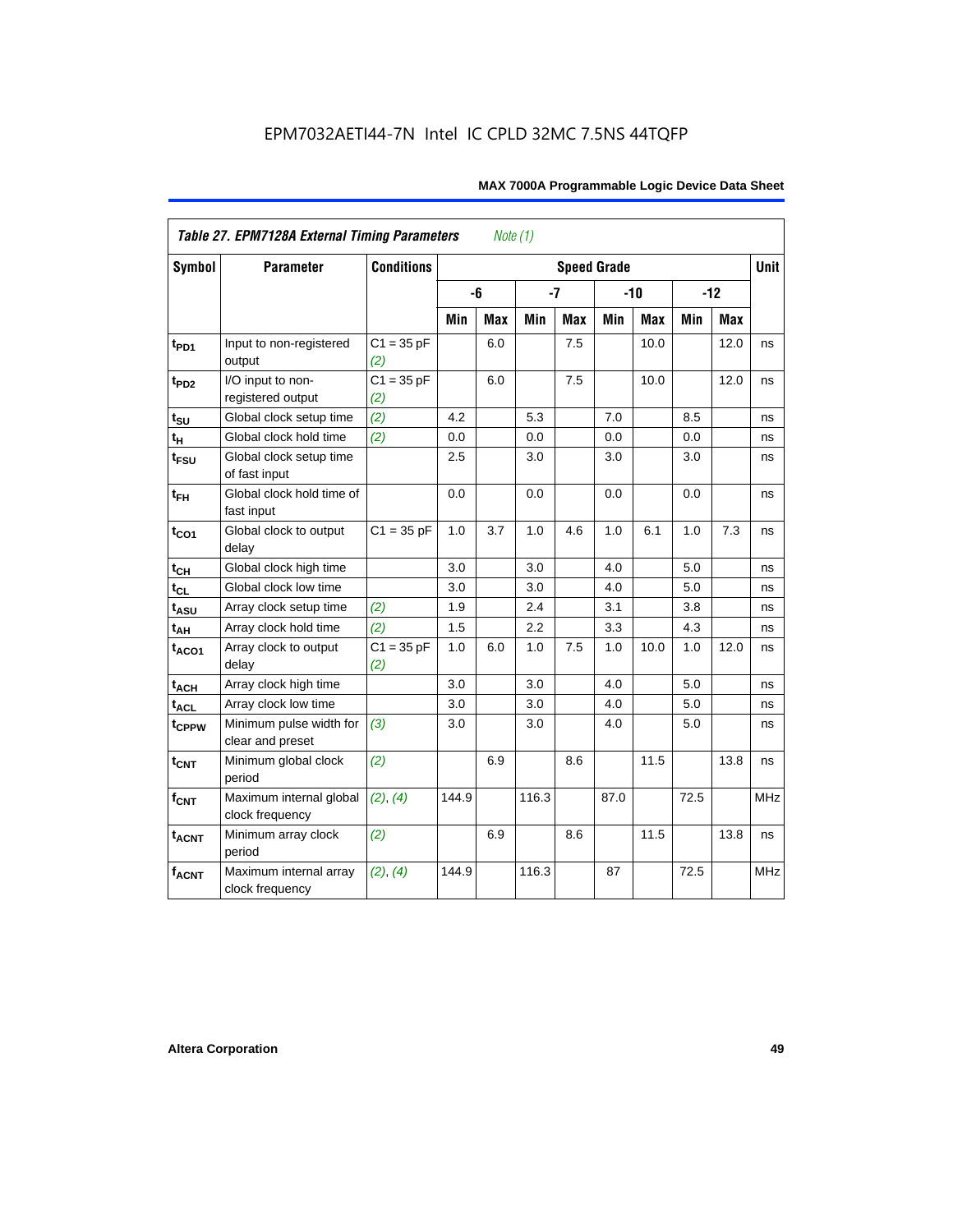|                             | Table 28. EPM7128A Internal Timing Parameters (Part 1 of 2)                                                |                     |     |     |     | Note (1) |                    |      |     |            |             |
|-----------------------------|------------------------------------------------------------------------------------------------------------|---------------------|-----|-----|-----|----------|--------------------|------|-----|------------|-------------|
| <b>Symbol</b>               | <b>Parameter</b>                                                                                           | <b>Conditions</b>   |     |     |     |          | <b>Speed Grade</b> |      |     |            | <b>Unit</b> |
|                             |                                                                                                            |                     |     | -6  |     | -7       |                    | -10  |     | $-12$      |             |
|                             |                                                                                                            |                     | Min | Max | Min | Max      | Min                | Max  | Min | <b>Max</b> |             |
| $t_{IN}$                    | Input pad and buffer delay                                                                                 |                     |     | 0.6 |     | 0.7      |                    | 0.9  |     | 1.1        | ns          |
| $t_{IO}$                    | I/O input pad and buffer<br>delay                                                                          |                     |     | 0.6 |     | 0.7      |                    | 0.9  |     | 1.1        | ns          |
| t <sub>FIN</sub>            | Fast input delay                                                                                           |                     |     | 2.7 |     | 3.1      |                    | 3.6  |     | 3.9        | ns          |
| t <sub>SEXP</sub>           | Shared expander delay                                                                                      |                     |     | 2.5 |     | 3.2      |                    | 4.3  |     | 5.1        | ns          |
| t <sub>PEXP</sub>           | Parallel expander delay                                                                                    |                     |     | 0.7 |     | 0.8      |                    | 1.1  |     | 1.3        | ns          |
| $t_{LAD}$                   | Logic array delay                                                                                          |                     |     | 2.4 |     | 3.0      |                    | 4.1  |     | 4.9        | ns          |
| $t_{LAC}$                   | Logic control array delay                                                                                  |                     |     | 2.4 |     | 3.0      |                    | 4.1  |     | 4.9        | ns          |
| $t_{\text{IOE}}$            | Internal output enable<br>delay                                                                            |                     |     | 0.0 |     | 0.0      |                    | 0.0  |     | 0.0        | ns          |
| $t_{OD1}$                   | Output buffer and pad<br>delay, slow slew rate = off<br>$VCCIO = 3.3 V$                                    | $C1 = 35 pF$        |     | 0.4 |     | 0.6      |                    | 0.7  |     | 0.9        | ns          |
| $t_{OD2}$                   | Output buffer and pad<br>delay, slow slew rate $=$ off<br>$VCCIO = 2.5 V$                                  | $C1 = 35 pF$<br>(5) |     | 0.9 |     | 1.1      |                    | 1.2  |     | 1.4        | ns          |
| $t_{OD3}$                   | Output buffer and pad<br>delay, slow slew rate = on<br>$V_{\text{CCIO}} = 2.5 \text{ V or } 3.3 \text{ V}$ | $C1 = 35 pF$        |     | 5.4 |     | 5.6      |                    | 5.7  |     | 5.9        | ns          |
| t <sub>ZX1</sub>            | Output buffer enable<br>$delay$ , slow slew rate = off<br>$VCCIO = 3.3 V$                                  | $C1 = 35 pF$        |     | 4.0 |     | 4.0      |                    | 5.0  |     | 5.0        | ns          |
| $t_{ZX2}$                   | Output buffer enable<br>$delay$ , slow slew rate = off<br>$VCCIO = 2.5 V$                                  | $C1 = 35 pF$<br>(5) |     | 4.5 |     | 4.5      |                    | 5.5  |     | 5.5        | ns          |
| t <sub>ZX3</sub>            | Output buffer enable<br>delay, slow slew rate = on<br>$VCCIO = 3.3 V$                                      | $C1 = 35 pF$        |     | 9.0 |     | 9.0      |                    | 10.0 |     | 10.0       | ns          |
| $t_{XZ}$                    | Output buffer disable<br>delay                                                                             | $C1 = 5$ pF         |     | 4.0 |     | 4.0      |                    | 5.0  |     | 5.0        | ns          |
| $t_{\scriptstyle\text{SU}}$ | Register setup time                                                                                        |                     | 1.9 |     | 2.4 |          | 3.1                |      | 3.8 |            | ns          |
| $t_{\mathcal{H}}$           | Register hold time                                                                                         |                     | 1.5 |     | 2.2 |          | 3.3                |      | 4.3 |            | ns          |
| $t_{\mathsf{FSU}}$          | Register setup time of fast<br>input                                                                       |                     | 0.8 |     | 1.1 |          | 1.1                |      | 1.1 |            | ns          |
| $t_{FH}$                    | Register hold time of fast<br>input                                                                        |                     | 1.7 |     | 1.9 |          | 1.9                |      | 1.9 |            | ns          |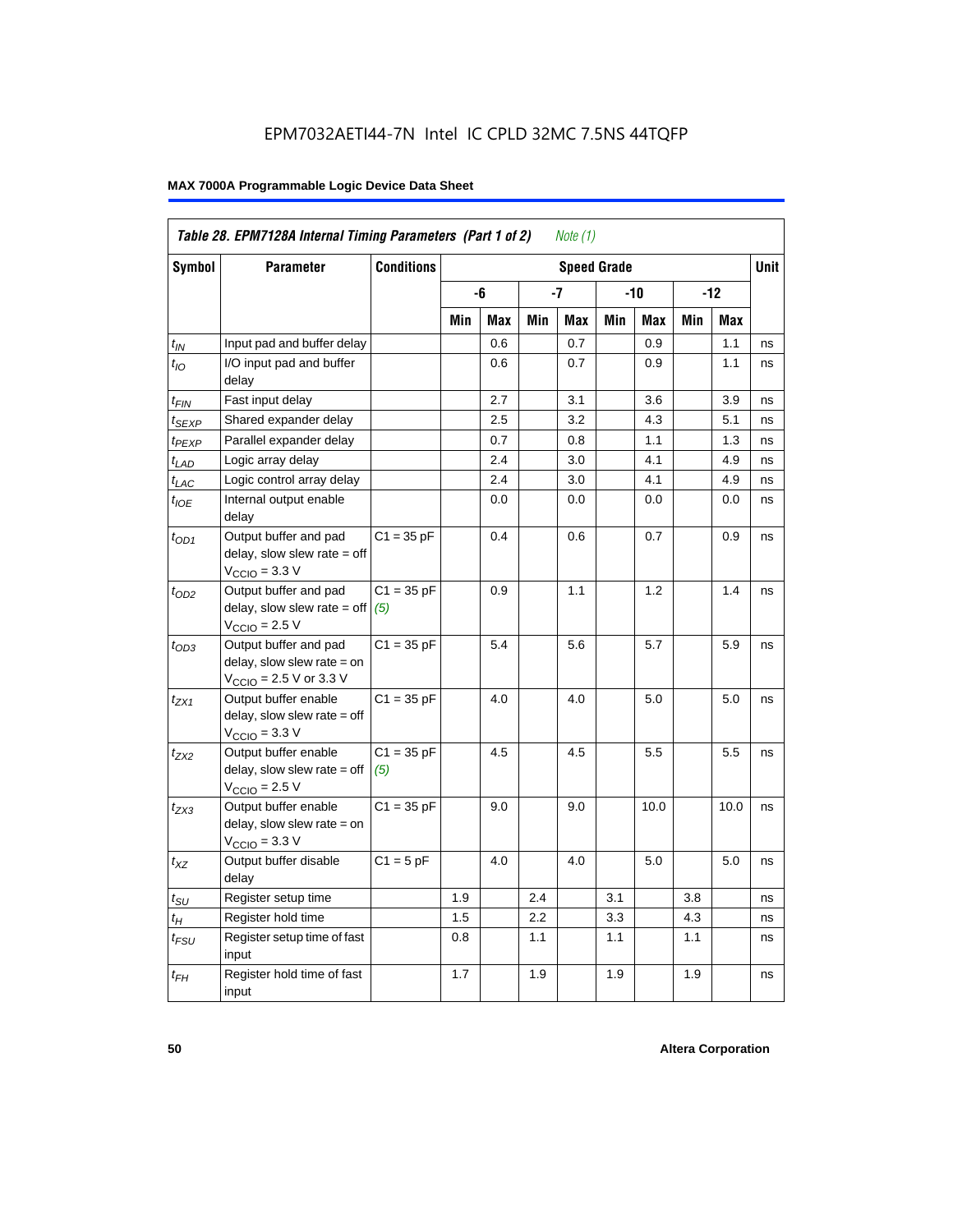| Table 28. EPM7128A Internal Timing Parameters (Part 2 of 2)<br>Note $(1)$ |                      |                   |                    |            |     |            |       |            |       |             |    |
|---------------------------------------------------------------------------|----------------------|-------------------|--------------------|------------|-----|------------|-------|------------|-------|-------------|----|
| Symbol                                                                    | <b>Parameter</b>     | <b>Conditions</b> | <b>Speed Grade</b> |            |     |            |       |            |       | <b>Unit</b> |    |
|                                                                           |                      |                   |                    | -6         | -7  |            | $-10$ |            | $-12$ |             |    |
|                                                                           |                      |                   | Min                | <b>Max</b> | Min | <b>Max</b> | Min   | <b>Max</b> | Min   | Max         |    |
| $t_{RD}$                                                                  | Register delay       |                   |                    | 1.7        |     | 2.1        |       | 2.8        |       | 3.3         | ns |
| $t_{COMB}$                                                                | Combinatorial delay  |                   |                    | 1.7        |     | 2.1        |       | 2.8        |       | 3.3         | ns |
| $t_{IC}$                                                                  | Array clock delay    |                   |                    | 2.4        |     | 3.0        |       | 4.1        |       | 4.9         | ns |
| $t_{EN}$                                                                  | Register enable time |                   |                    | 2.4        |     | 3.0        |       | 4.1        |       | 4.9         | ns |
| $t_{\text{GLOB}}$                                                         | Global control delay |                   |                    | 1.0        |     | 1.2        |       | 1.7        |       | 2.0         | ns |
| $t_{PRE}$                                                                 | Register preset time |                   |                    | 3.1        |     | 3.9        |       | 5.2        |       | 6.2         | ns |
| $t_{\text{CLR}}$                                                          | Register clear time  |                   |                    | 3.1        |     | 3.9        |       | 5.2        |       | 6.2         | ns |
| $t_{PIA}$                                                                 | PIA delay            | (2)               |                    | 0.9        |     | 1.1        |       | 1.5        |       | 1.8         | ns |
| $t_{LPA}$                                                                 | Low-power adder      | (6)               |                    | 11.0       |     | 10.0       |       | 10.0       |       | 10.0        | ns |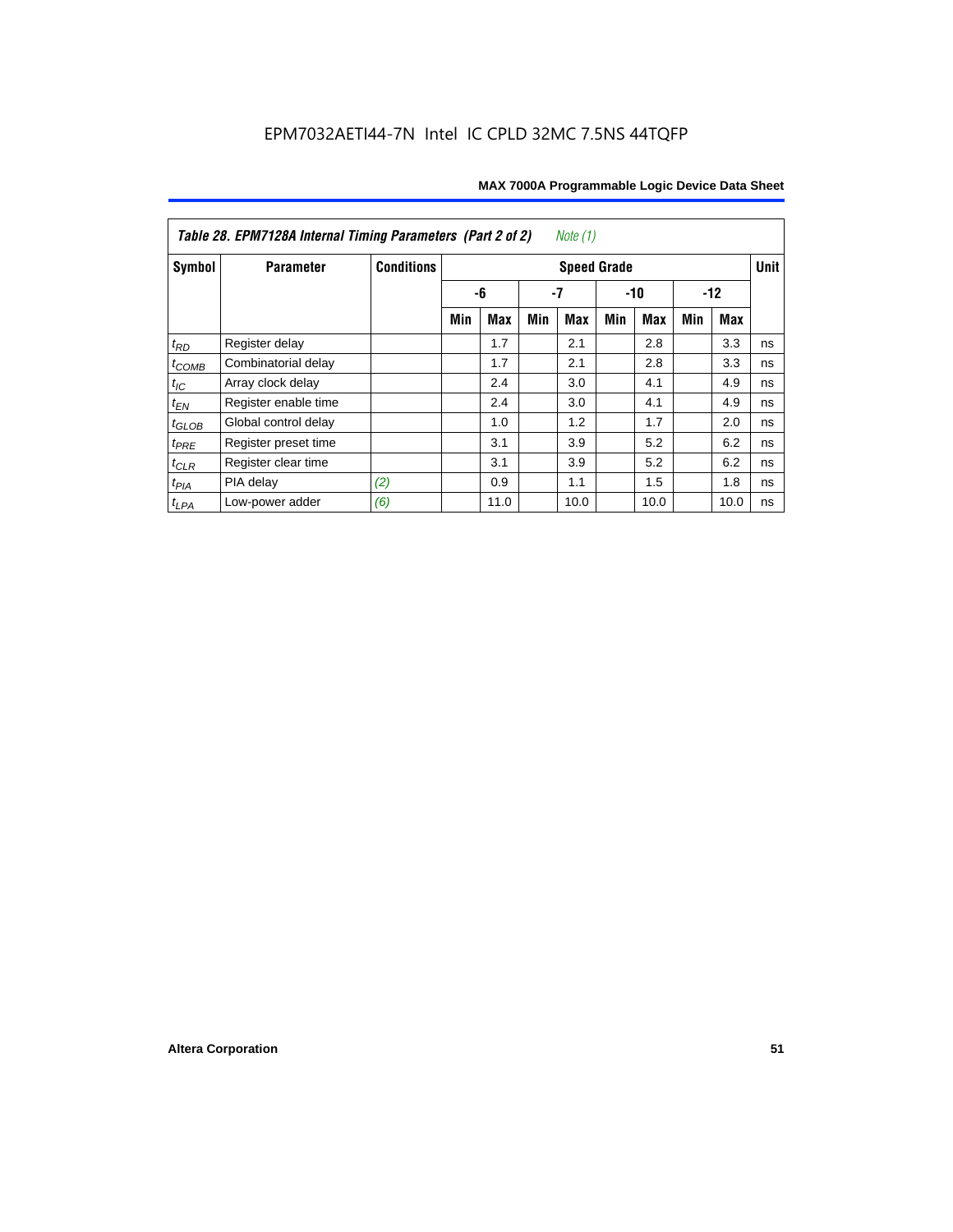| Table 29. EPM7256A External Timing Parameters<br>Note $(1)$ |                                             |                     |                    |     |       |            |       |            |       |             |            |
|-------------------------------------------------------------|---------------------------------------------|---------------------|--------------------|-----|-------|------------|-------|------------|-------|-------------|------------|
| Symbol                                                      | <b>Parameter</b>                            | <b>Conditions</b>   | <b>Speed Grade</b> |     |       |            |       |            |       | <b>Unit</b> |            |
|                                                             |                                             |                     |                    | -6  | $-7$  |            | $-10$ |            | $-12$ |             |            |
|                                                             |                                             |                     | Min                | Max | Min   | <b>Max</b> | Min   | <b>Max</b> | Min   | Max         |            |
| t <sub>PD1</sub>                                            | Input to non-registered<br>output           | $C1 = 35 pF$<br>(2) |                    | 6.0 |       | 7.5        |       | 10.0       |       | 12.0        | ns         |
| t <sub>PD2</sub>                                            | I/O input to non-<br>registered output      | $C1 = 35 pF$<br>(2) |                    | 6.0 |       | 7.5        |       | 10.0       |       | 12.0        | ns         |
| $t_{\text{SU}}$                                             | Global clock setup time                     | (2)                 | 3.7                |     | 4.6   |            | 6.2   |            | 7.4   |             | ns         |
| $t_H$                                                       | Global clock hold time                      | (2)                 | 0.0                |     | 0.0   |            | 0.0   |            | 0.0   |             | ns         |
| $t_{\text{FSU}}$                                            | Global clock setup time<br>of fast input    |                     | 2.5                |     | 3.0   |            | 3.0   |            | 3.0   |             | ns         |
| $t_{FH}$                                                    | Global clock hold time of<br>fast input     |                     | 0.0                |     | 0.0   |            | 0.0   |            | 0.0   |             | ns         |
| $t_{CO1}$                                                   | Global clock to output<br>delay             | $C1 = 35 pF$        | 1.0                | 3.3 | 1.0   | 4.2        | 1.0   | 5.5        | 1.0   | 6.6         | ns         |
| $t_{CH}$                                                    | Global clock high time                      |                     | 3.0                |     | 3.0   |            | 4.0   |            | 4.0   |             | ns         |
| $t_{CL}$                                                    | Global clock low time                       |                     | 3.0                |     | 3.0   |            | 4.0   |            | 4.0   |             | ns         |
| t <sub>ASU</sub>                                            | Array clock setup time                      | (2)                 | 0.8                |     | 1.0   |            | 1.4   |            | 1.6   |             | ns         |
| $t_{AH}$                                                    | Array clock hold time                       | (2)                 | 1.9                |     | 2.7   |            | 4.0   |            | 5.1   |             | ns         |
| $t_{ACO1}$                                                  | Array clock to output<br>delay              | $C1 = 35 pF$<br>(2) | 1.0                | 6.2 | 1.0   | 7.8        | 1.0   | 10.3       | 1.0   | 12.4        | ns         |
| $t_{ACH}$                                                   | Array clock high time                       |                     | 3.0                |     | 3.0   |            | 4.0   |            | 4.0   |             | ns         |
| $t_{\text{ACL}}$                                            | Array clock low time                        |                     | 3.0                |     | 3.0   |            | 4.0   |            | 4.0   |             | ns         |
| t <sub>CPPW</sub>                                           | Minimum pulse width for<br>clear and preset | (3)                 | 3.0                |     | 3.0   |            | 4.0   |            | 4.0   |             | ns         |
| $t_{\text{CNT}}$                                            | Minimum global clock<br>period              | (2)                 |                    | 6.4 |       | 8.0        |       | 10.7       |       | 12.8        | ns         |
| $f_{CNT}$                                                   | Maximum internal global<br>clock frequency  | (2), (4)            | 156.3              |     | 125.0 |            | 93.5  |            | 78.1  |             | <b>MHz</b> |
| t <sub>ACNT</sub>                                           | Minimum array clock<br>period               | (2)                 |                    | 6.4 |       | 8.0        |       | 10.7       |       | 12.8        | ns         |
| <b>fACNT</b>                                                | Maximum internal array<br>clock frequency   | (2), (4)            | 156.3              |     | 125.0 |            | 93.5  |            | 78.1  |             | <b>MHz</b> |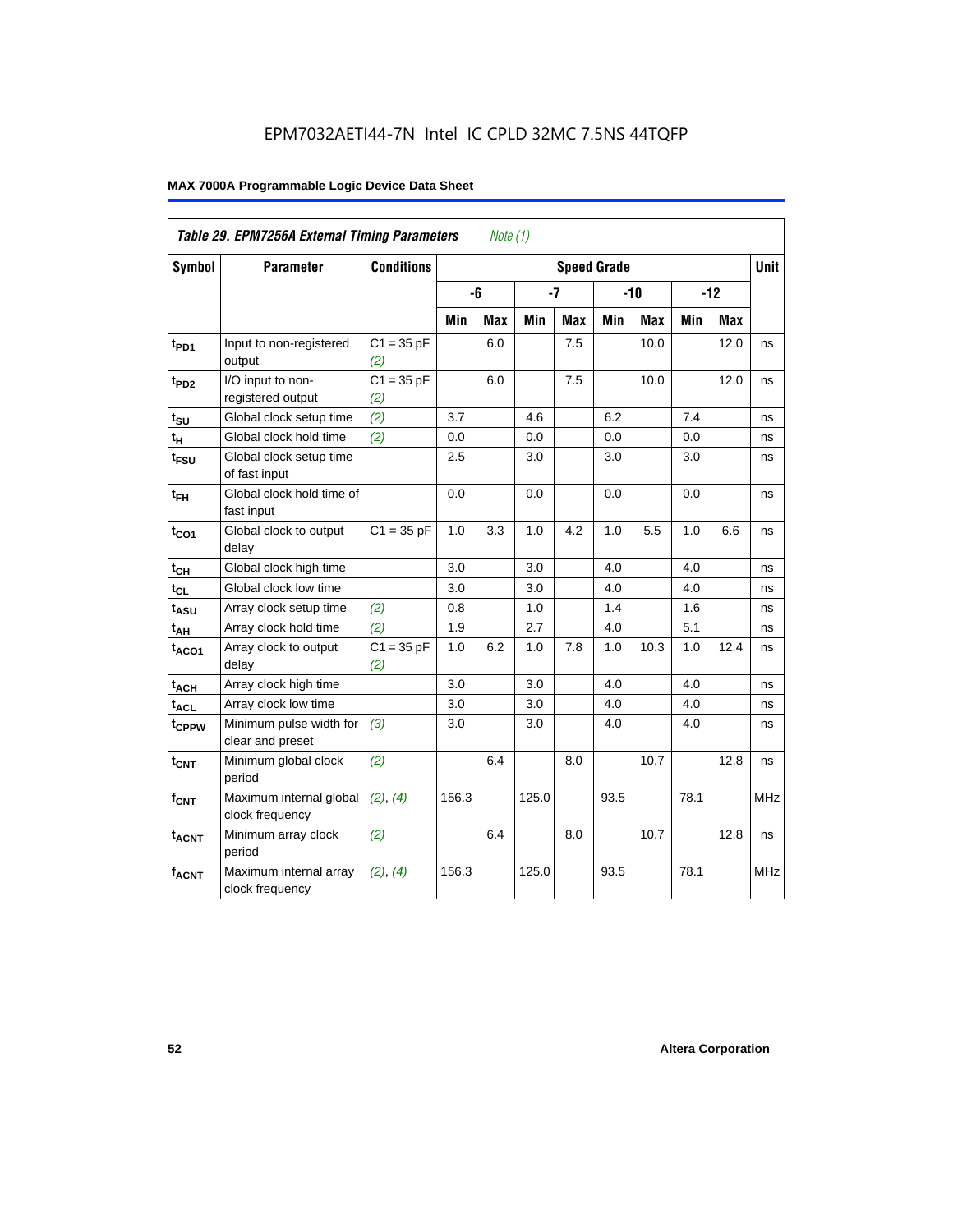| Symbol                      | <b>Parameter</b>                                                                                            | <b>Conditions</b><br><b>Speed Grade</b> |     |            |     |            |     |            |     |            | <b>Unit</b> |
|-----------------------------|-------------------------------------------------------------------------------------------------------------|-----------------------------------------|-----|------------|-----|------------|-----|------------|-----|------------|-------------|
|                             |                                                                                                             |                                         |     | -6         |     | $-7$       |     | -10        |     | $-12$      |             |
|                             |                                                                                                             |                                         | Min | <b>Max</b> | Min | <b>Max</b> | Min | <b>Max</b> | Min | <b>Max</b> |             |
| $t_{IN}$                    | Input pad and buffer delay                                                                                  |                                         |     | 0.3        |     | 0.4        |     | 0.5        |     | 0.6        | ns          |
| $t_{IO}$                    | I/O input pad and buffer<br>delay                                                                           |                                         |     | 0.3        |     | 0.4        |     | 0.5        |     | 0.6        | ns          |
| t <sub>FIN</sub>            | Fast input delay                                                                                            |                                         |     | 2.4        |     | 3.0        |     | 3.4        |     | 3.8        | ns          |
| $t_{SEXP}$                  | Shared expander delay                                                                                       |                                         |     | 2.8        |     | 3.5        |     | 4.7        |     | 5.6        | ns          |
| t <sub>PEXP</sub>           | Parallel expander delay                                                                                     |                                         |     | 0.5        |     | 0.6        |     | 0.8        |     | 1.0        | ns          |
| $t_{L\underline{AD}}$       | Logic array delay                                                                                           |                                         |     | 2.5        |     | 3.1        |     | 4.2        |     | 5.0        | ns          |
| t <sub>LAC</sub>            | Logic control array delay                                                                                   |                                         |     | 2.5        |     | 3.1        |     | 4.2        |     | 5.0        | ns          |
| $t_{\mathit{IOE}}$          | Internal output enable<br>delay                                                                             |                                         |     | 0.2        |     | 0.3        |     | 0.4        |     | 0.5        | ns          |
| $t_{OD1}$                   | Output buffer and pad<br>delay, slow slew rate $=$ off<br>$VCCIO = 3.3 V$                                   | $C1 = 35 pF$                            |     | 0.3        |     | 0.4        |     | 0.5        |     | 0.6        | ns          |
| $t_{OD2}$                   | Output buffer and pad<br>$delay$ , slow slew rate = off<br>$VCCIO = 2.5 V$                                  | $C1 = 35 pF$<br>(5)                     |     | 0.8        |     | 0.9        |     | 1.0        |     | 1.1        | ns          |
| $t_{OD3}$                   | Output buffer and pad<br>delay slow slew rate $=$ on<br>$V_{\text{CCIO}} = 2.5 \text{ V or } 3.3 \text{ V}$ | $C1 = 35 pF$                            |     | 5.3        |     | 5.4        |     | 5.5        |     | 5.6        | ns          |
| $t_{ZX1}$                   | Output buffer enable<br>delay slow slew rate $=$ off<br>$VCCIO = 3.3 V$                                     | $C1 = 35 pF$                            |     | 4.0        |     | 4.0        |     | 5.0        |     | 5.0        | ns          |
| t <sub>ZX2</sub>            | Output buffer enable<br>delay slow slew rate $=$ off<br>$V_{\text{CCIO}} = 2.5 V$                           | $C1 = 35 pF$<br>(5)                     |     | 4.5        |     | 4.5        |     | 5.5        |     | 5.5        | ns          |
| $t_{ZX3}$                   | Output buffer enable<br>delay slow slew rate $=$ on<br>$V_{\text{CCIO}} = 2.5 \text{ V or } 3.3 \text{ V}$  | $C1 = 35 pF$                            |     | 9.0        |     | 9.0        |     | 10.0       |     | 10.0       | ns          |
| $t_{XZ}$                    | Output buffer disable<br>delay                                                                              | $C1 = 5pF$                              |     | 4.0        |     | 4.0        |     | 5.0        |     | 5.0        | ns          |
| $t_{\scriptstyle\text{SU}}$ | Register setup time                                                                                         |                                         | 1.0 |            | 1.3 |            | 1.7 |            | 2.0 |            | ns          |
| $t_{H}$                     | Register hold time                                                                                          |                                         | 1.7 |            | 2.4 |            | 3.7 |            | 4.7 |            | ns          |
| $t_{\it FSU}$               | Register setup time of fast<br>input                                                                        |                                         | 1.2 |            | 1.4 |            | 1.4 |            | 1.4 |            | ns          |
| $t_{FH}$                    | Register hold time of fast<br>input                                                                         |                                         | 1.3 |            | 1.6 |            | 1.6 |            | 1.6 |            | ns          |
| $t_{RD}$                    | Register delay                                                                                              |                                         |     | 1.6        |     | 2.0        |     | 2.7        |     | 3.2        | ns          |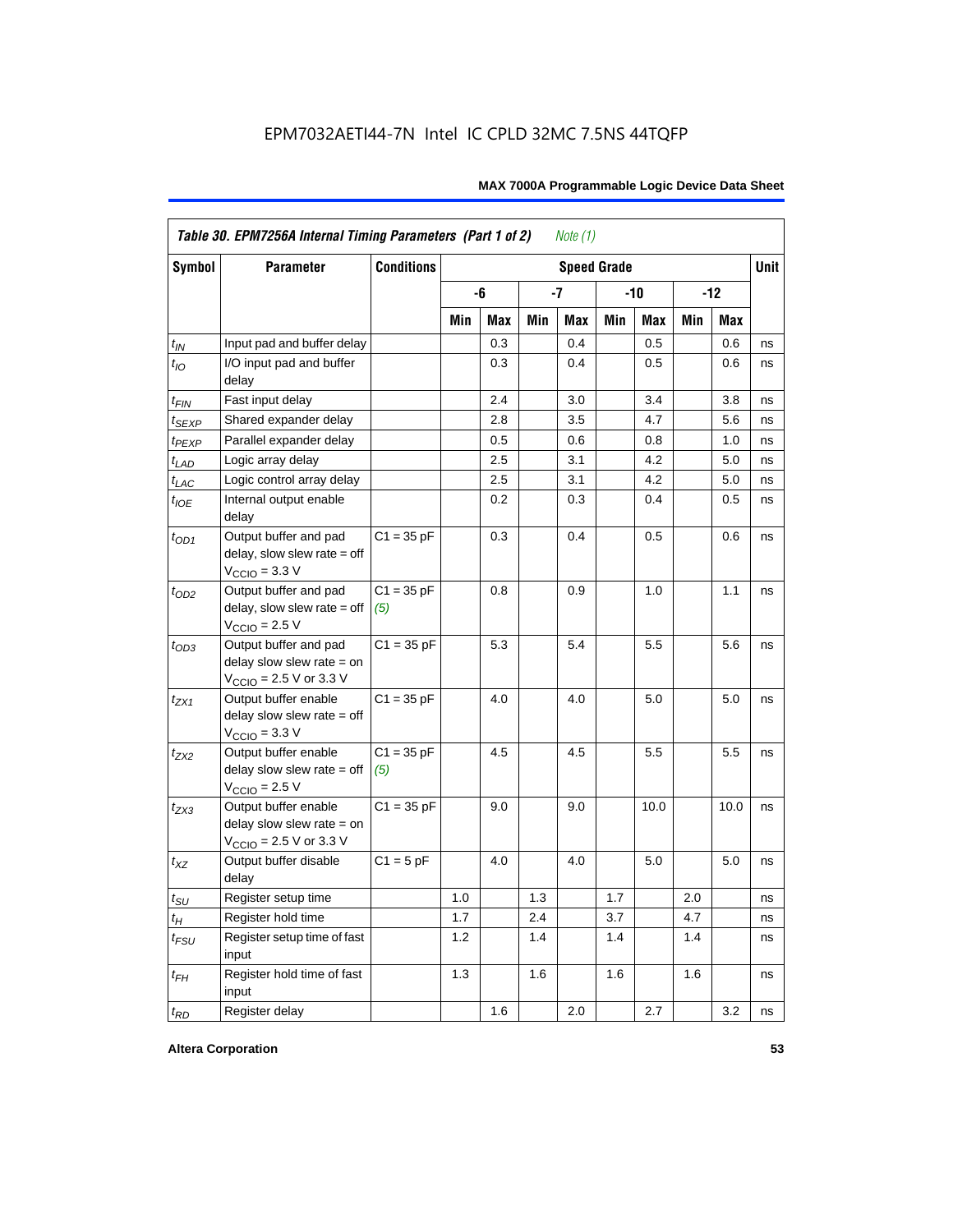| Table 30. EPM7256A Internal Timing Parameters (Part 2 of 2)<br>Note (1) |                      |                   |                    |            |     |       |     |       |     |      |    |
|-------------------------------------------------------------------------|----------------------|-------------------|--------------------|------------|-----|-------|-----|-------|-----|------|----|
| Symbol                                                                  | <b>Parameter</b>     | <b>Conditions</b> | <b>Speed Grade</b> |            |     |       |     |       |     |      |    |
|                                                                         |                      |                   |                    | -6<br>$-7$ |     | $-10$ |     | $-12$ |     |      |    |
|                                                                         |                      |                   | Min                | <b>Max</b> | Min | Max   | Min | Max   | Min | Max  |    |
| $t_{COMB}$                                                              | Combinatorial delay  |                   |                    | 1.6        |     | 2.0   |     | 2.7   |     | 3.2  | ns |
| $t_{\text{IC}}$                                                         | Array clock delay    |                   |                    | 2.7        |     | 3.4   |     | 4.5   |     | 5.4  | ns |
| $t_{EN}$                                                                | Register enable time |                   |                    | 2.5        |     | 3.1   |     | 4.2   |     | 5.0  | ns |
| $t_{GLOB}$                                                              | Global control delay |                   |                    | 1.1        |     | 1.4   |     | 1.8   |     | 2.2  | ns |
| $t_{PRE}$                                                               | Register preset time |                   |                    | 2.3        |     | 2.9   |     | 3.8   |     | 4.6  | ns |
| $t_{CLR}$                                                               | Register clear time  |                   |                    | 2.3        |     | 2.9   |     | 3.8   |     | 4.6  | ns |
| t <sub>PIA</sub>                                                        | PIA delay            | (2)               |                    | 1.3        |     | 1.6   |     | 2.1   |     | 2.6  | ns |
| $t_{LPA}$                                                               | Low-power adder      | (6)               |                    | 11.0       |     | 10.0  |     | 10.0  |     | 10.0 | ns |

#### *Notes to tables:*

(1) These values are specified under the recommended operating conditions shown in Table 14 on page 28. See Figure 12 for more information on switching waveforms.

- (2) These values are specified for a PIA fan-out of one LAB (16 macrocells). For each additional LAB fan-out in these devices, add an additional 0.1 ns to the PIA timing value.
- (3) This minimum pulse width for preset and clear applies for both global clear and array controls. The  $t_{LPA}$  parameter must be added to this minimum width if the clear or reset signal incorporates the  $t_{LAD}$  parameter into the signal path.
- (4) This parameter is measured with a 16-bit loadable, enabled, up/down counter programmed into each LAB.
- (5) Operating conditions:  $V_{\text{CCIO}} = 2.5 \pm 0.2 \text{ V}$  for commercial and industrial use.<br>(6) The  $t_{I}$  parameter must be added to the  $t_{I}$  AD,  $t_{I}$  ac,  $t_{\text{IC}}$ ,  $t_{\text{EN}}$ ,  $t_{\text{SVP}}$ ,  $t_{\text{ACI}}$ , and
- The  $t_{LPA}$  parameter must be added to the  $t_{LAD}$ ,  $t_{LAC}$ ,  $t_{IC}$ ,  $t_{EN}$ ,  $t_{SEXP}$ ,  $t_{ACL}$  and  $t_{CPPW}$  parameters for macrocells running in low-power mode.

## **Power Consumption**

Supply power (P) versus frequency  $(f_{MAX}$ , in MHz) for MAX 7000A devices is calculated with the following equation:

 $P = P_{INT} + P_{IO} = I_{CCINT} \times V_{CC} + P_{IO}$ 

The  $P_{IO}$  value, which depends on the device output load characteristics and switching frequency, can be calculated using the guidelines given in *Application Note 74 (Evaluating Power for Altera Devices)*.

The  $I_{\text{CUNT}}$  value depends on the switching frequency and the application logic. The  $I_{\text{CCINT}}$  value is calculated with the following equation:

 $I_{\text{CCMT}} =$ 

 $(A \times MC_{TON}) + [B \times (MC_{DEV} - MC_{TON})] + (C \times MC_{LISED} \times f_{MAX} \times tog_{LC})$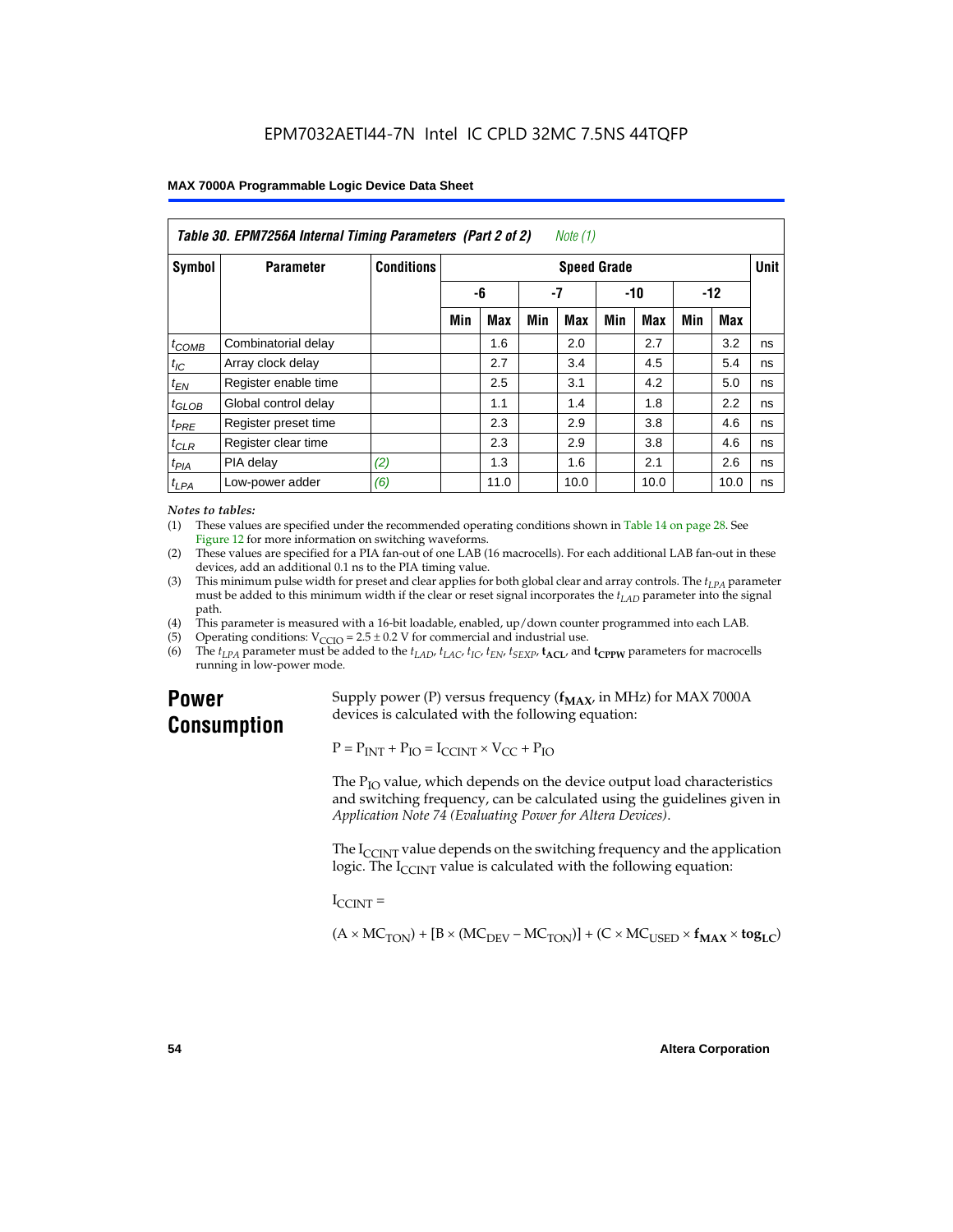The parameters in this equation are:

| MC <sub>TON</sub> | = Number of macrocells with the Turbo Bit option turned<br>on, as reported in the MAX+PLUS II Report File (.rpt) |
|-------------------|------------------------------------------------------------------------------------------------------------------|
| MC <sub>DFV</sub> | = Number of macrocells in the device                                                                             |
| $MC_{LISED}$      | = Total number of macrocells in the design, as reported in                                                       |
|                   | the Report File                                                                                                  |
| $f_{MAX}$         | = Highest clock frequency to the device                                                                          |
| $tog_{LC}$        | = Average percentage of logic cells toggling at each clock                                                       |
|                   | (typically 12.5%)                                                                                                |
| A, B, C           | = Constants, shown in Table 31                                                                                   |

| Table 31. MAX 7000A I <sub>CC</sub> Equation Constants |      |      |       |  |  |
|--------------------------------------------------------|------|------|-------|--|--|
| <b>Device</b>                                          | A    | B    | C     |  |  |
| EPM7032AE                                              | 0.71 | 0.30 | 0.014 |  |  |
| EPM7064AE                                              | 0.71 | 0.30 | 0.014 |  |  |
| <b>EPM7128A</b>                                        | 0.71 | 0.30 | 0.014 |  |  |
| EPM7128AE                                              | 0.71 | 0.30 | 0.014 |  |  |
| <b>EPM7256A</b>                                        | 0.71 | 0.30 | 0.014 |  |  |
| EPM7256AE                                              | 0.71 | 0.30 | 0.014 |  |  |
| EPM7512AE                                              | 0.71 | 0.30 | 0.014 |  |  |

This calculation provides an  $I_{CC}$  estimate based on typical conditions using a pattern of a 16-bit, loadable, enabled, up/down counter in each LAB with no output load. Actual  $I_{CC}$  should be verified during operation because this measurement is sensitive to the actual pattern in the device and the environmental operating conditions.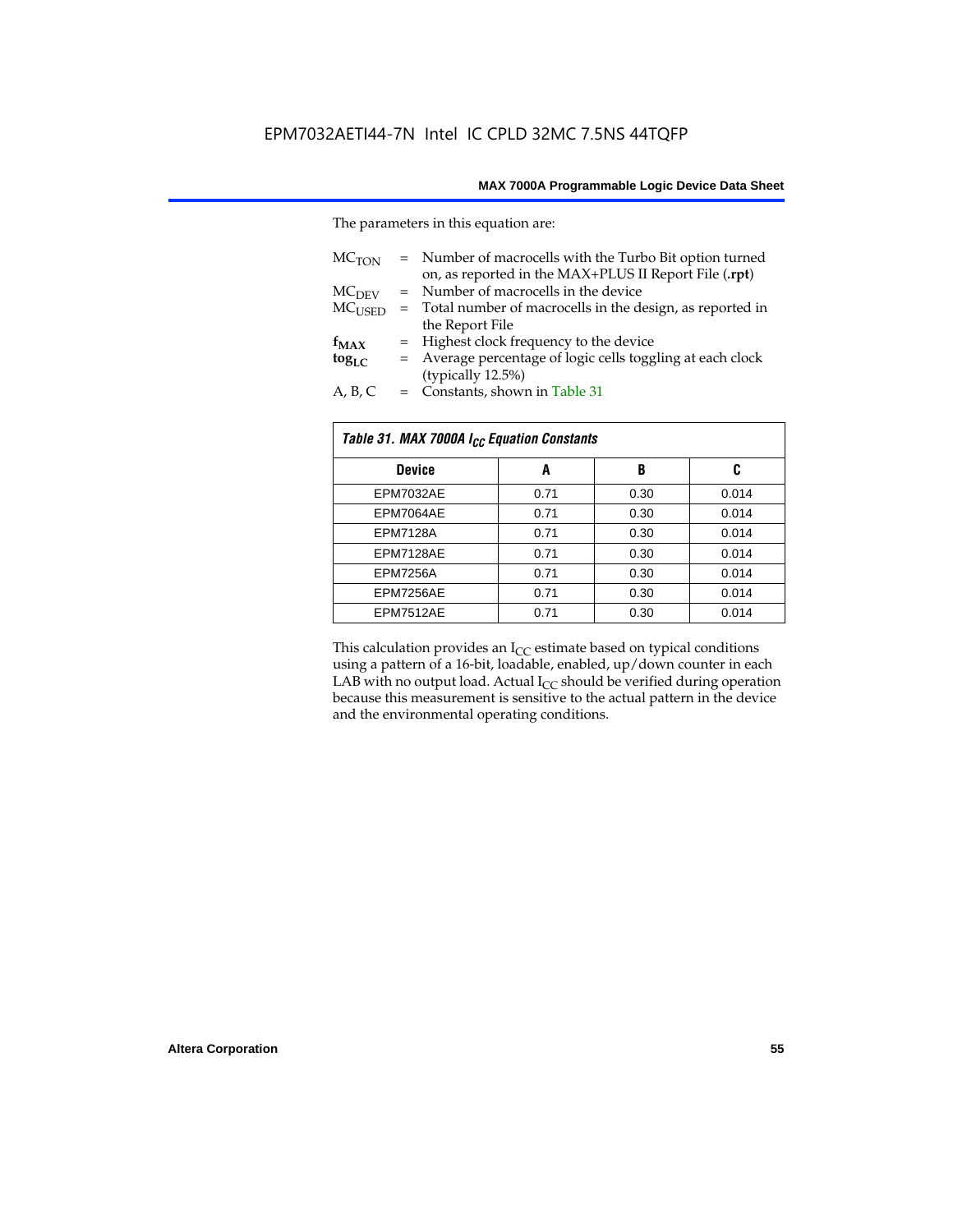Figure 13 shows the typical supply current versus frequency for MAX 7000A devices.

## *Figure 13. I<sub>CC</sub> vs. Frequency for MAX 7000A Devices (Part 1 of 2)*



#### **EPM7128A & EPM7128AE**

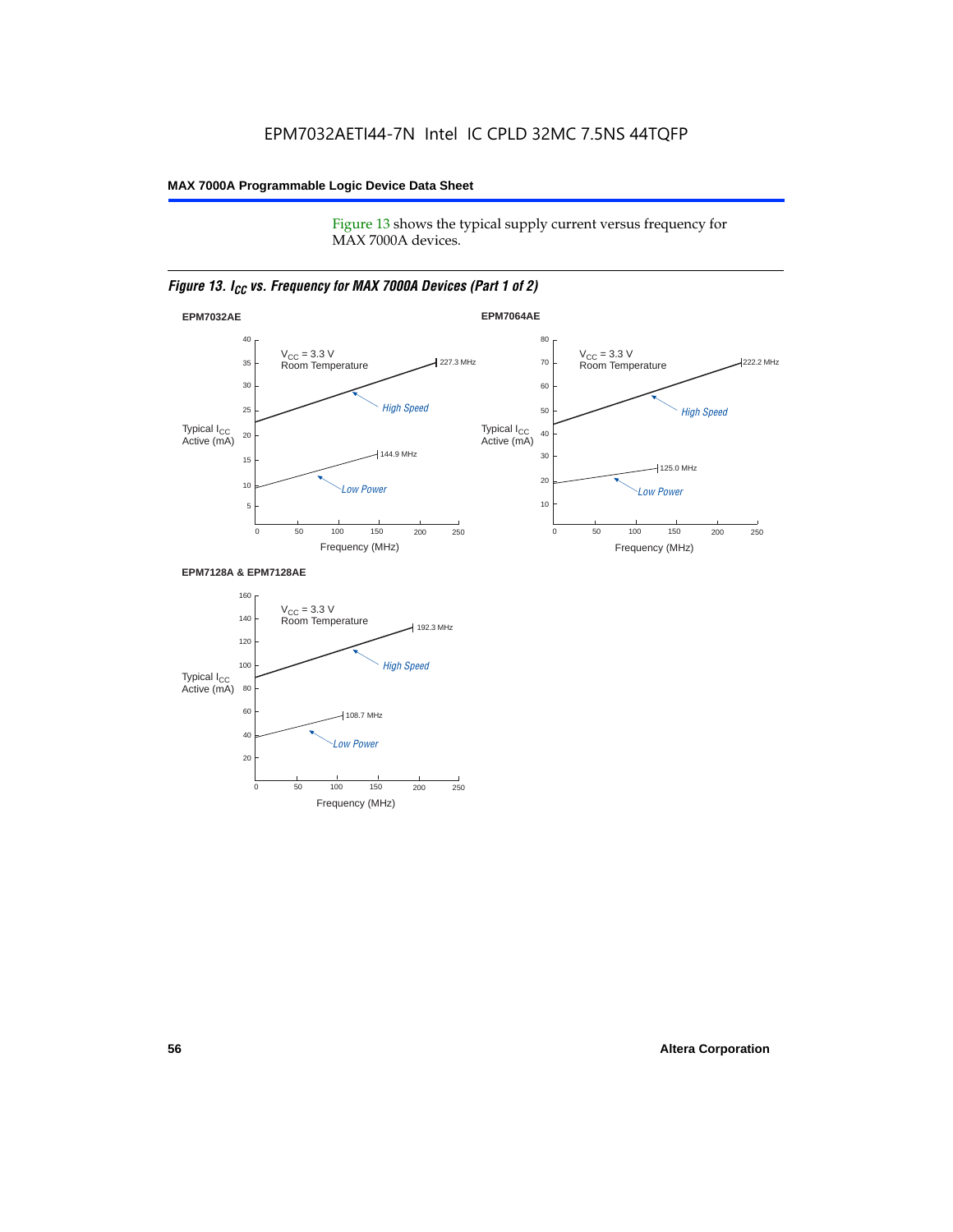



## **Device Pin-Outs**

See the Altera web site (**http://www.altera.com**) or the *Altera Digital Library* for pin-out information.

Figures 14 through 23 show the package pin-out diagrams for MAX 7000A devices.

#### *Figure 14. 44-Pin PLCC/TQFP Package Pin-Out Diagram*

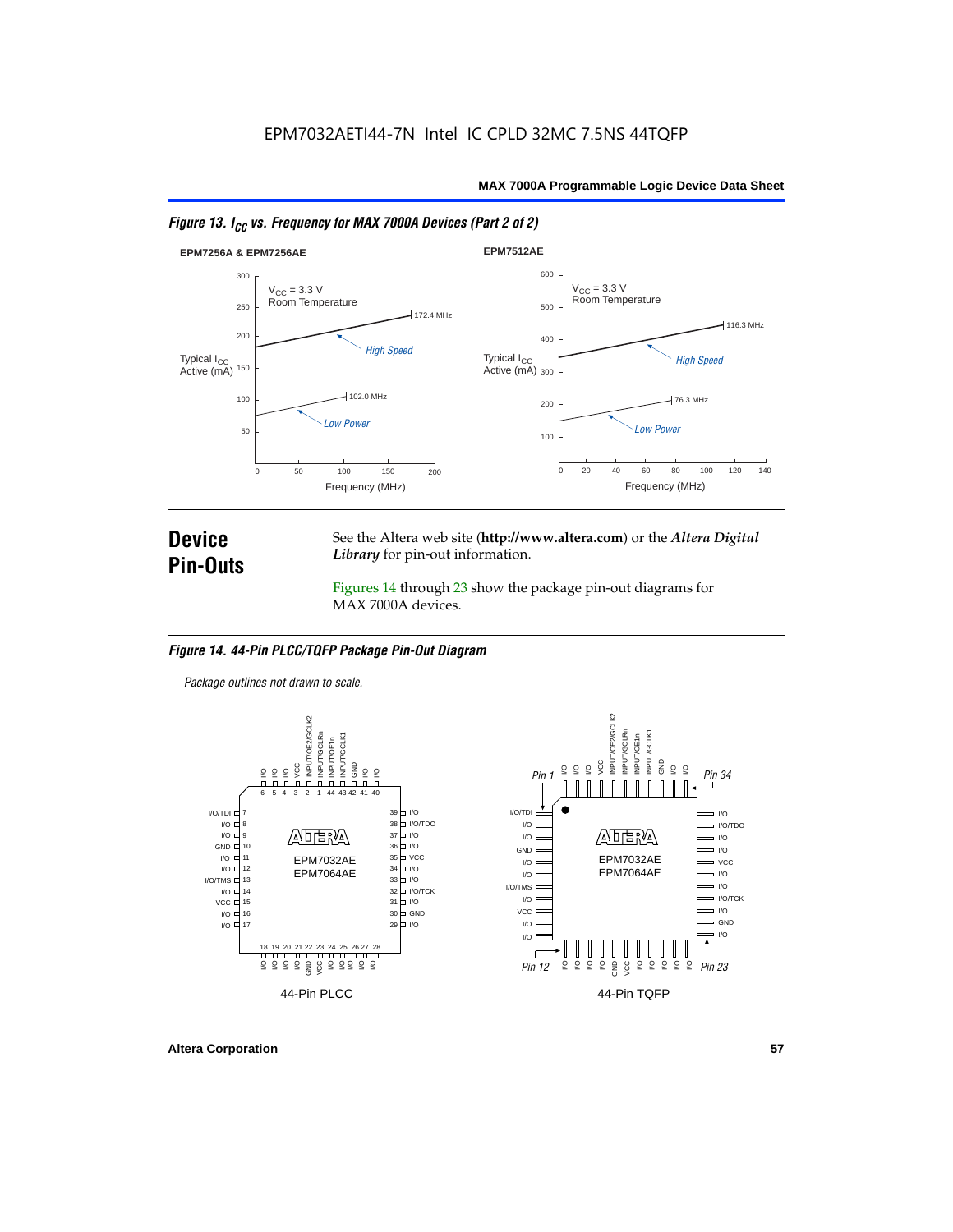### *Figure 15. 49-Pin Ultra FineLine BGA Package Pin-Out Diagram*

*Package outlines not drawn to scale.*



### *Figure 16. 84-Pin PLCC Package Pin-Out Diagram*

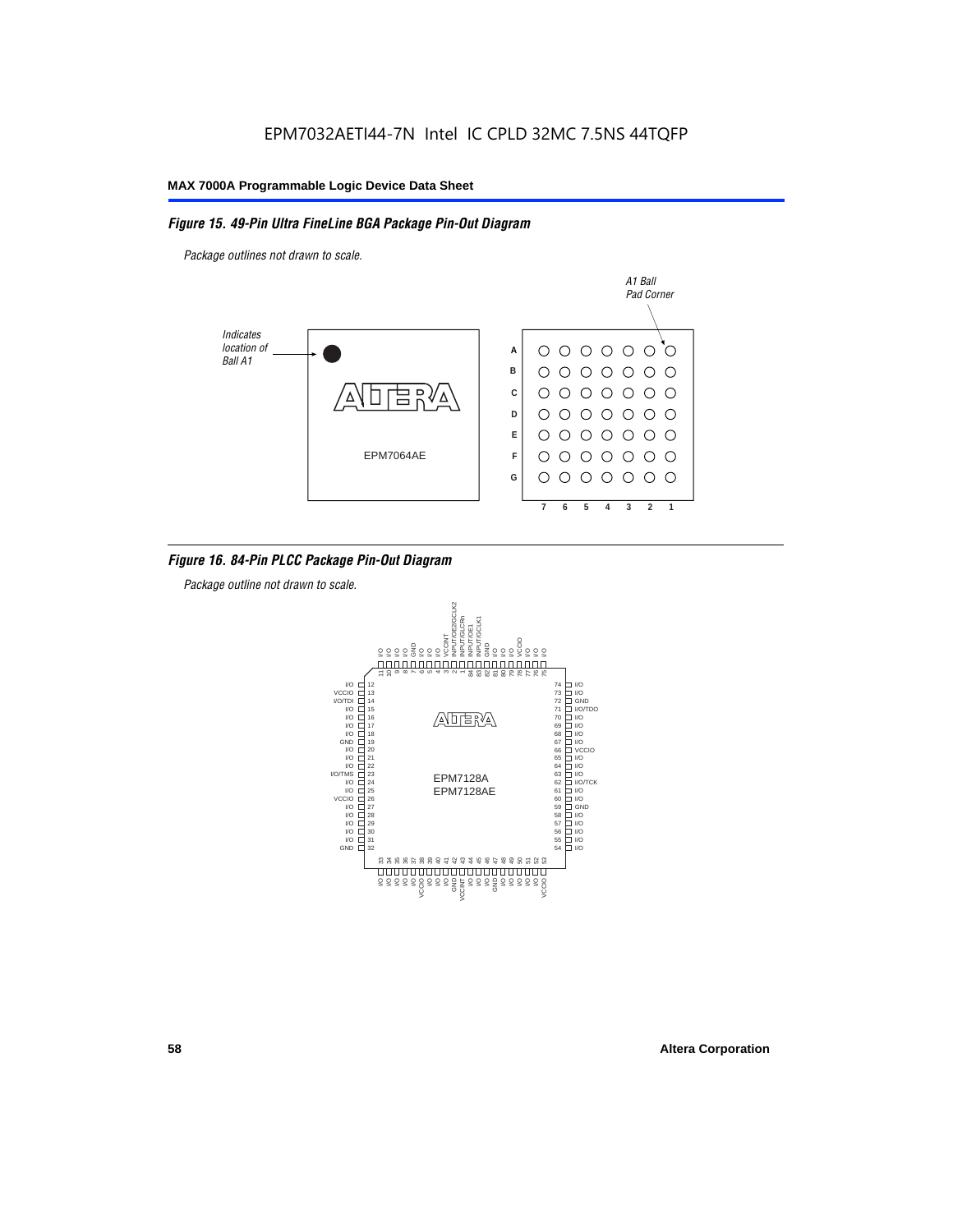#### *Figure 17. 100-Pin TQFP Package Pin-Out Diagram*



*Figure 18. 100-Pin FineLine BGA Package Pin-Out Diagram*

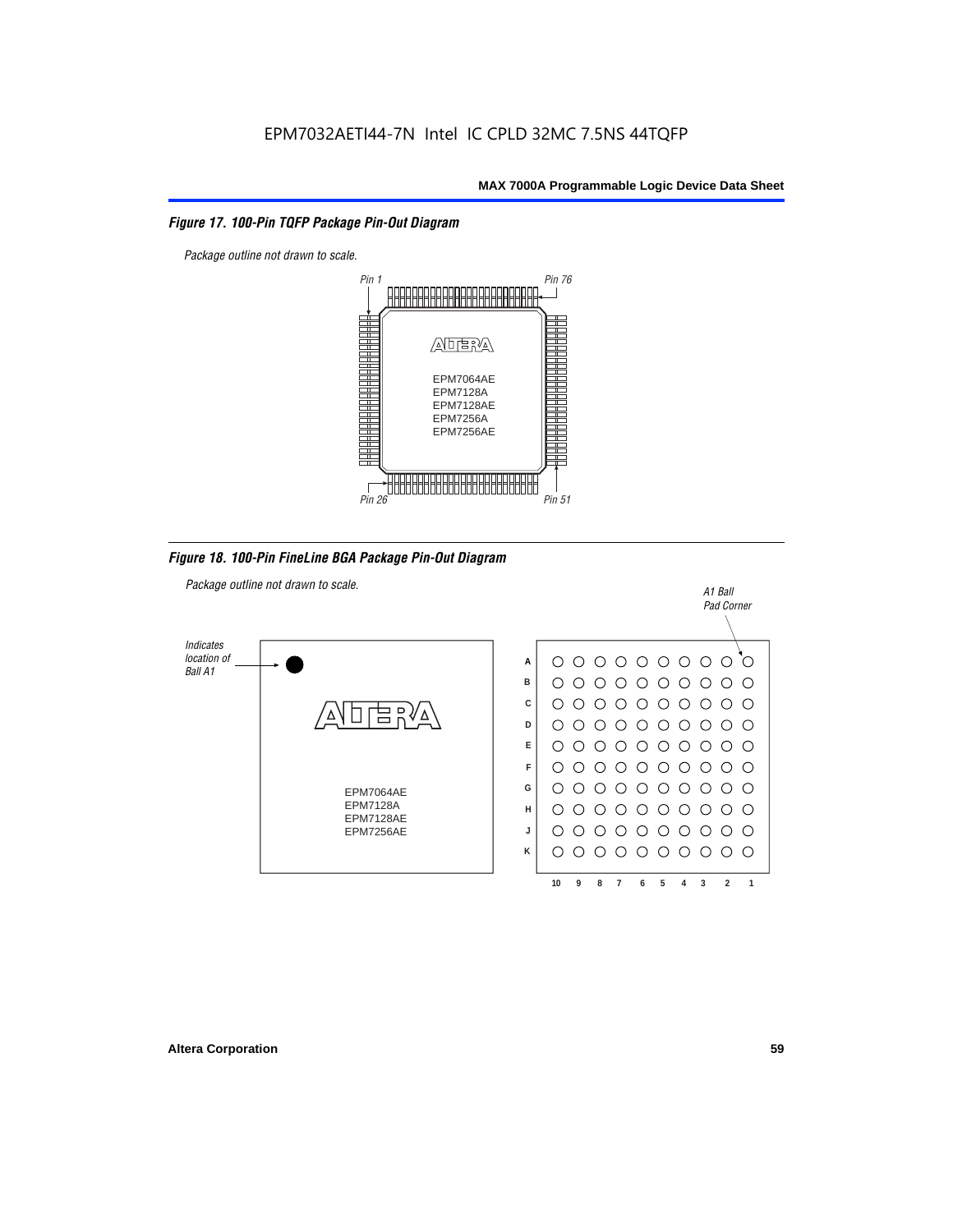### *Figure 19. 144-Pin TQFP Package Pin-Out Diagram*

*Package outline not drawn to scale*.



*Figure 20. 169-Pin Ultra FineLine BGA Package Pin-Out Diagram*

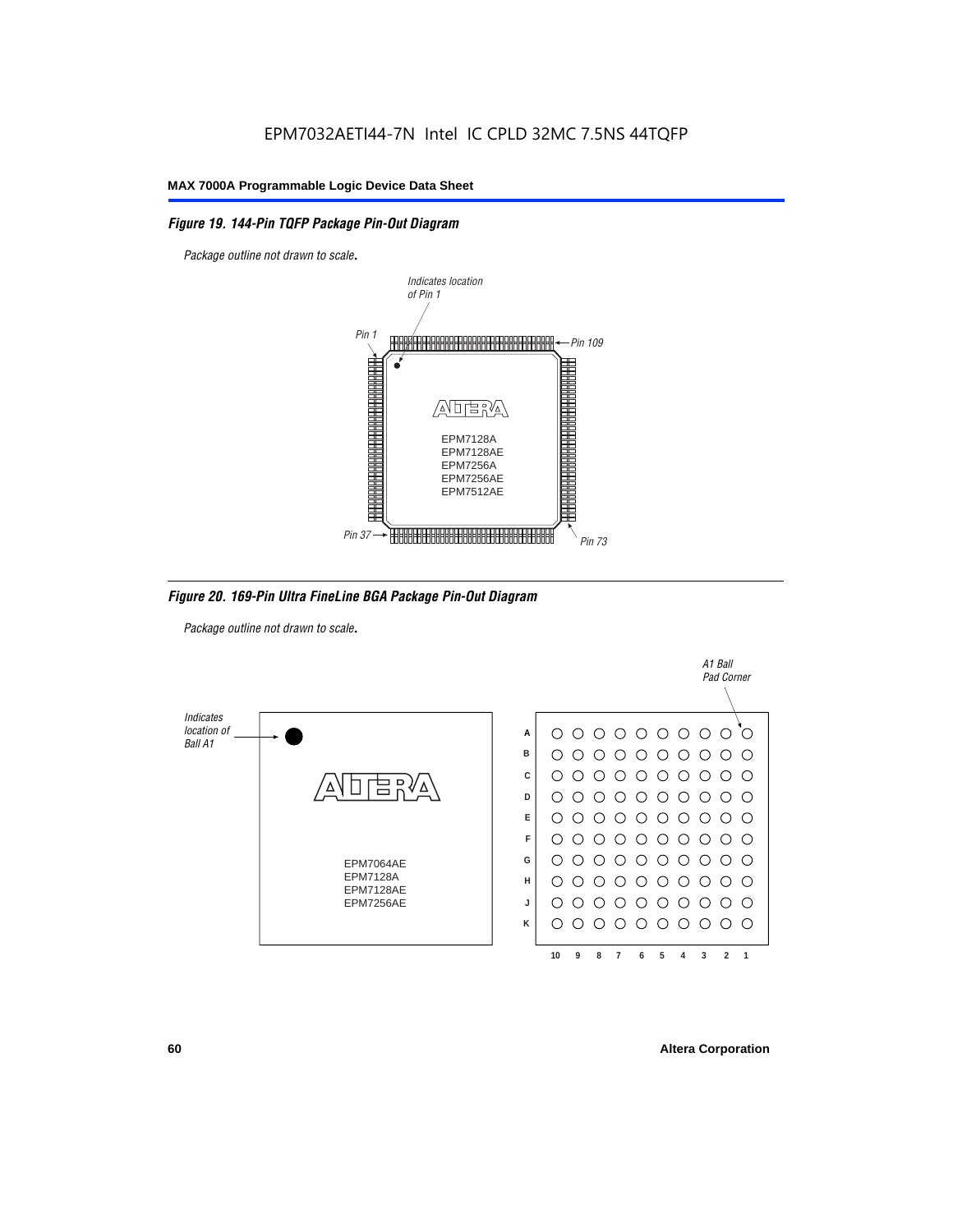## *Figure 21. 208-Pin PQFP Package Pin-Out Diagram*

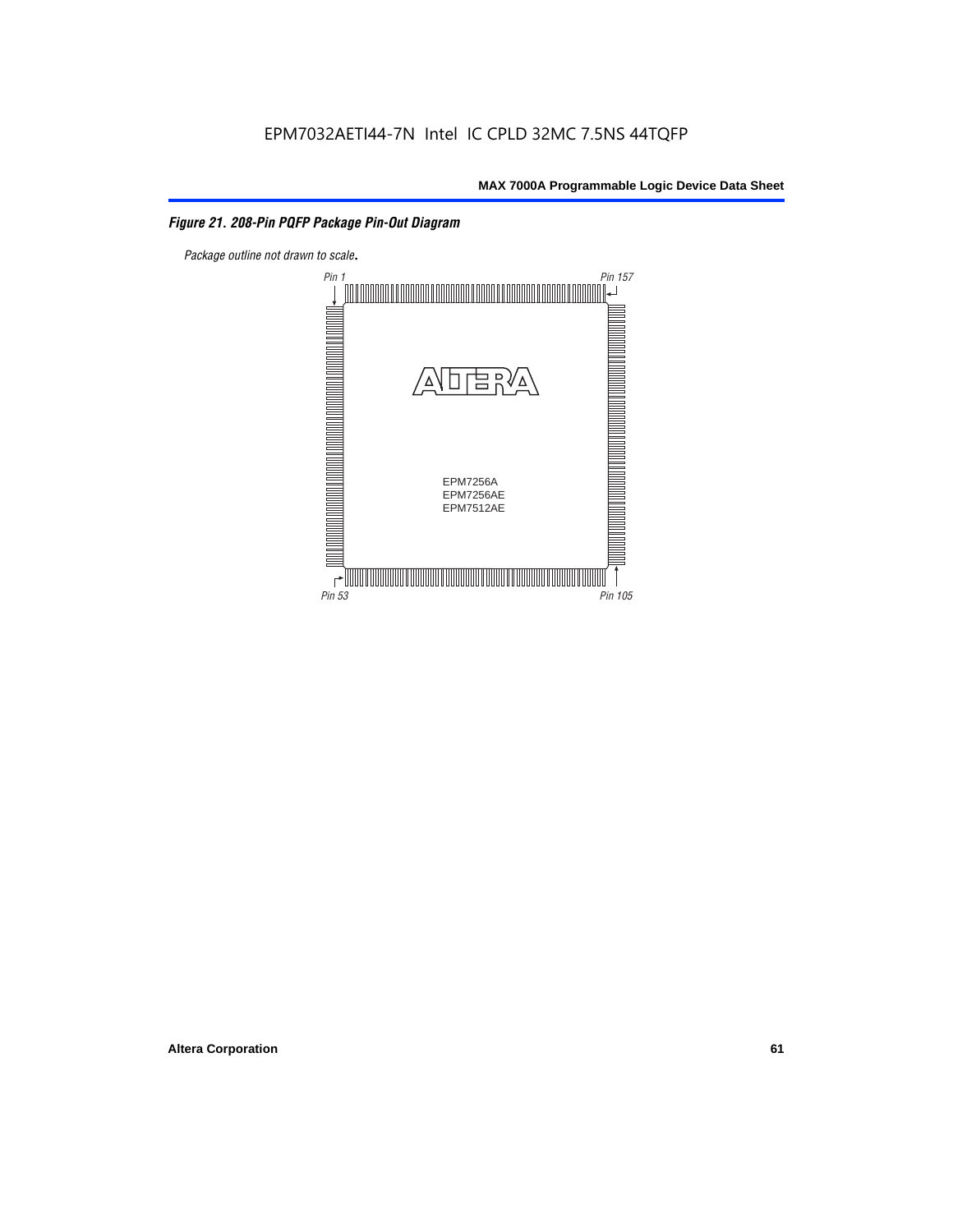#### *Figure 22. 256-Pin BGA Package Pin-Out Diagram*

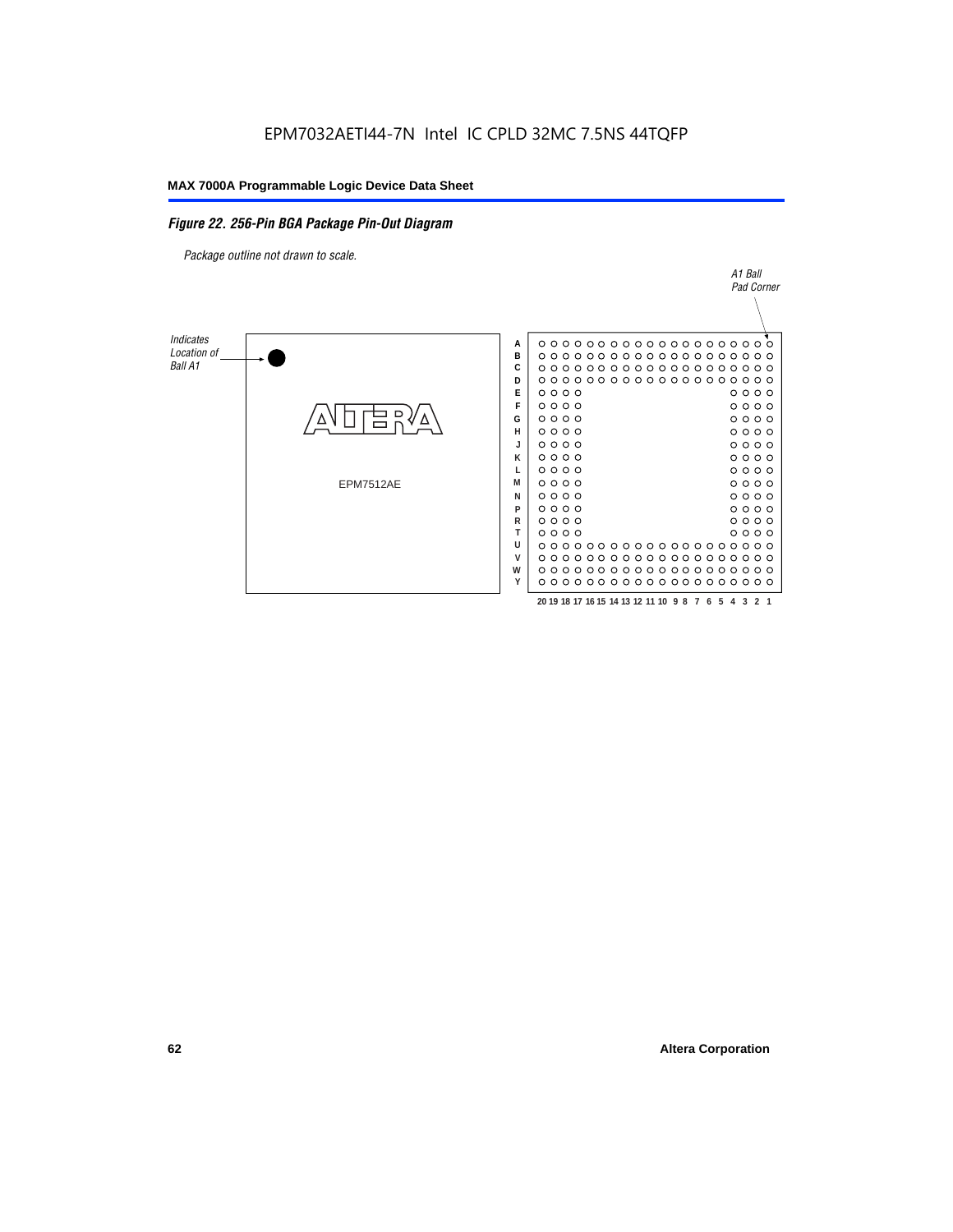### *Figure 23. 256-Pin FineLine BGA Package Pin-Out Diagram*

*Package outline not drawn to scale*.



## **Revision History**

The information contained in the *MAX 7000A Programmable Logic Device Data Sheet* version 4.5 supersedes information published in previous versions.

## **Version 4.5**

The following changes were made in the *MAX 7000A Programmable Logic Device Data Sheet* version 4.5:

Updated text in the "Power Sequencing & Hot-Socketing" section.

## **Version 4.4**

The following changes were made in the *MAX 7000A Programmable Logic Device Data Sheet* version 4.4:

- Added Tables 5 through 7.
	- Added "Programming Sequence" on page 17 and "Programming Times" on page 18.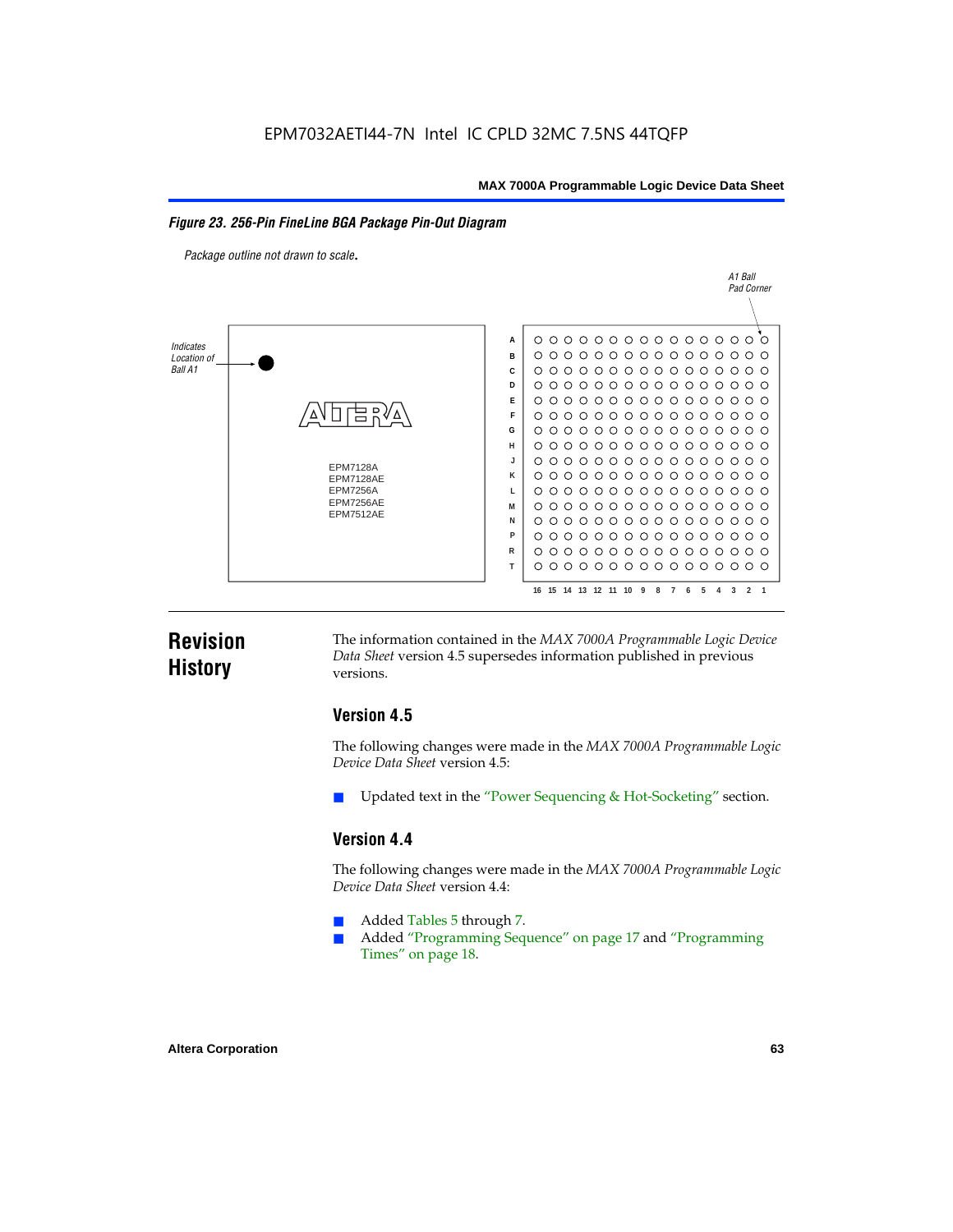## **Version 4.3**

The following changes were made in the *MAX 7000A Programmable Logic Device Data Sheet* version 4.3:

- Added extended temperature devices to document
- Updated Table 14.

## **Version 4.2**

The following changes were made in the *MAX 7000A Programmable Logic Device Data Sheet* version 4.2:

- Removed *Note (1)* from Table 2.
- Removed *Note (4)* from Tables 3 and 4.

## **Version 4.1**

The following changes were made in the *MAX 7000A Programmable Logic Device Data Sheet* version 4.1:

- Updated leakage current information in Table 15.
- Updated *Note (9)* of Table 15.
- Updated *Note* (1) of Tables 17 through 30.



101 Innovation Drive San Jose, CA 95134 (408) 544-7000 http://www.altera.com Applications Hotline: (800) 800-EPLD Literature Services: lit\_req@altera.com

Copyright © 2003 Altera Corporation. All rights reserved. Altera, The Programmable Solutions Company, the stylized Altera logo, specific device designations, and all other words and logos that are identified as trademarks and/or service marks are, unless noted otherwise, the trademarks and service marks of Altera Corporation in the U.S. and other countries. All other product or service names are the property of their respective holders. Altera products are protected under numerous U.S. and foreign patents and pending applications, maskwork rights, and copyrights. Altera warrants performance of its semiconductor products to current specifications in accordance with Altera's standard warranty, but reserves the right **TSAI** to make changes to any products and services at any time without notice. Altera assumes no responsibility or liability arising out of the application or use of any information, product, or service described herein except as expressly agreed to in writing by Altera Corporation. Altera customers are advised to obtain the latest version of device specifications before relying on any published information and before placing orders for products or services.



**I.S. EN ISO 9001** 

**64 Altera Corporation**